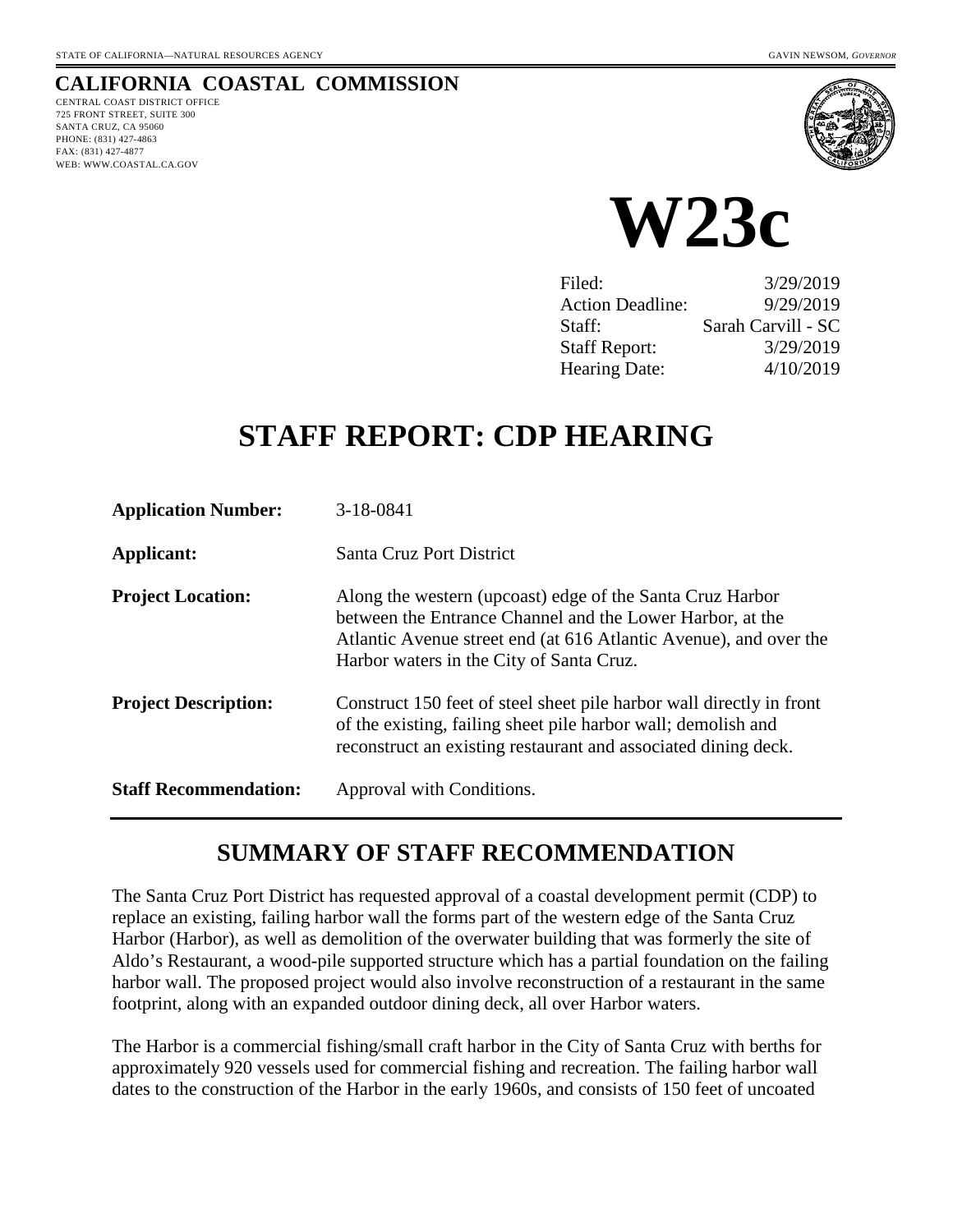steel sheet piles, concrete pile caps, and tie rods connecting the harbor wall to buried concrete anchors. The harbor wall structure supports the West Jetty<sup>[1](#page-1-0)</sup> accessway, which provides the only vehicle access to the West Jetty for emergency and maintenance purposes, and which enjoys heavy public use as a major access point to the jetty and the Seabright Beach unit of Twin Lakes State Beach. The proposed harbor wall project is necessary to protect that access, as well as the aforementioned recreational boating and commercial fishing uses which the Harbor generally serves, and to remediate the existing public safety hazard posed by the loss of structural integrity of the existing harbor wall.

The Aldo's Restaurant business was originally established as a bait and tackle shop and has existed on the site in some form since at least 1972. In its present configuration, the site consists of a 1,615-square-foot structure with a 1,379-square-foot outdoor dining deck extending over the Harbor waters on the eastern side of the building. Adjacent to the north side of the restaurant building is a 1,930-square-foot public pier. The failure of the harbor wall resulted in the closure of both Aldo's Restaurant and the adjacent public pier under emergency CDP (ECDP G-3-16- 0056) in 2016. The Applicant is also requesting to authorize the closures that were done pursuant to ECDP G-3-16-0056, as is required for follow-up of an ECDP.

The proposed project includes construction of a new restaurant building in the same footprint as the existing structure, and would allow expansion of the restaurant's outdoor dining deck. The project also includes a new public access walkway around the outer perimeter of the dining deck and new wheelchair-accessible public restrooms (open for public use during the restaurant's hours of operation). The project is conditioned to require these improvements, as well as other improvements to the West Jetty accessway, the public pier, and the Atlantic Avenue street end to clarify that these are public access areas and to make them more visually inviting to the public, including as a means of offsetting project-related public access impacts. The project is also conditioned to ensure that the Applicant takes all appropriate measures to protect water quality and marine resources during construction, and assumes responsibility for the risks associated with development in a hazard-prone coastal area.

As conditioned, the project is consistent with the Coastal Act, and staff recommends **approval** of the CDP. The motion is found on page 4 below.

<span id="page-1-0"></span> $\overline{a}$ <sup>1</sup> The West Jetty is the upcoast jetty given the orientation of the Harbor in relation to the shoreline along the Monterey Bay, where one is essentially looking due south when one looks directly offshore at the Harbor.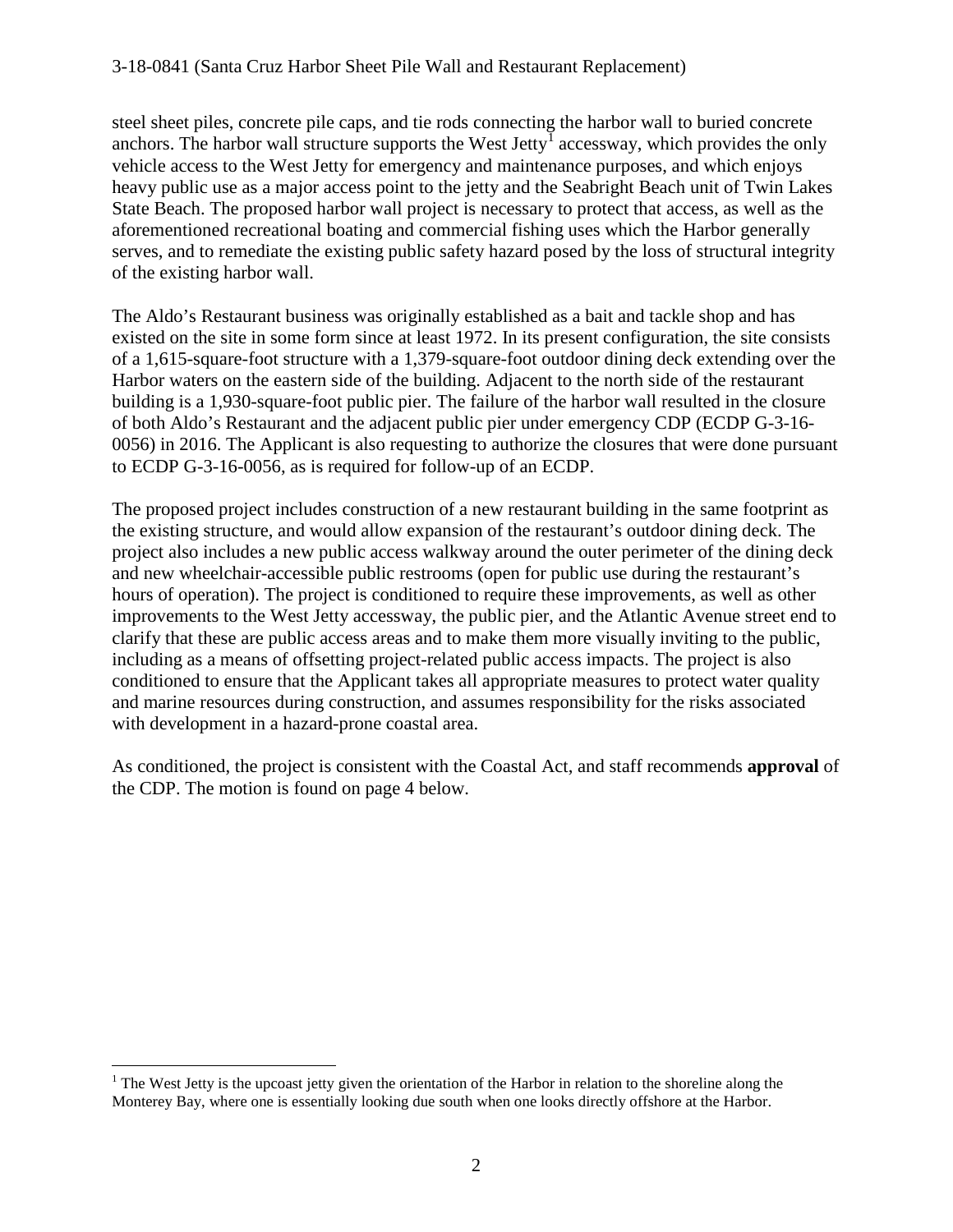# **TABLE OF CONTENTS**

# **APPENDICES**

Appendix A – Substantive File Documents Appendix B – Staff Contact with Agencies and Groups

### **[EXHIBITS](https://documents.coastal.ca.gov/reports/2019/4/w23c/w23c-4-2019-exhibits.pdf)**

- Exhibit 1 Project Location Map
- Exhibit 2 Project Vicinity Diagram
- Exhibit 3 Harbor Wall Project Plans
- Exhibit 4 Restaurant Conceptual Plans
- Exhibit 5 Project Area Photos
- Exhibit 6 Emergency CDP G-3-16-0056
- Exhibit 7 West Jetty Walk Project Brochure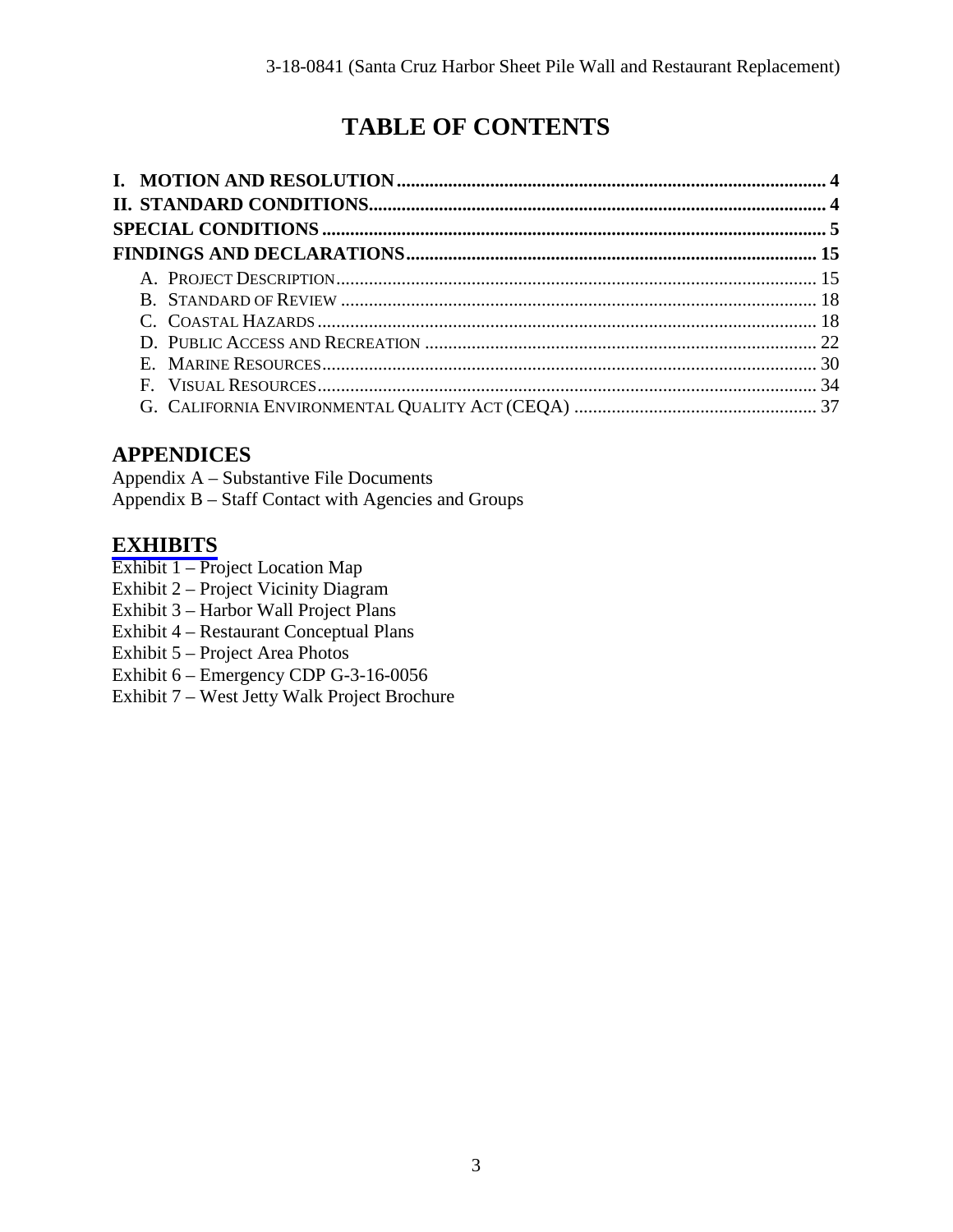# **I. MOTION AND RESOLUTION**

Staff recommends that the Commission, after public hearing, **approve** a CDP for the proposed development. To implement this recommendation, staff recommends a **YES** vote on the following motion. Passage of this motion will result in approval of the CDP as conditioned and adoption of the following resolution and findings. The motion passes only by affirmative vote of a majority of the Commissioners present.

*Motion: I move that the Commission approve Coastal Development Permit Number 3- 18-0841 pursuant to the staff recommendation, and I recommend a yes vote.* 

*Resolution to Approve CDP: The Commission hereby approves Coastal Development Permit Number 3-18-0841 and adopts the findings set forth below on grounds that the development as conditioned will be in conformity with the policies of Chapter 3 of the Coastal Act. Approval of the permit complies with the California Environmental Quality Act because either 1) feasible mitigation measures and/or alternatives have been incorporated to substantially lessen any significant adverse effects of the development on the environment, or 2) there are no further feasible mitigation measures or alternatives that would substantially lessen any significant adverse impacts of the development on the environment.* 

# **II. STANDARD CONDITIONS**

This permit is granted subject to the following standard conditions:

- **1. Notice of Receipt and Acknowledgment**. The permit is not valid and development shall not commence until a copy of the permit, signed by the Permittee or authorized agent, acknowledging receipt of the permit and acceptance of the terms and conditions, is returned to the Commission office.
- **2. Expiration.** If development has not commenced, the permit will expire two years from the date on which the Commission voted on the application. Development shall be pursued in a diligent manner and completed in a reasonable period of time. Application for extension of the permit must be made prior to the expiration date.
- **3. Interpretation.** Any questions of intent of interpretation of any condition will be resolved by the Executive Director or the Commission.
- **4. Assignment.** The permit may be assigned to any qualified person, provided assignee files with the Commission an affidavit accepting all terms and conditions of the permit.
- **5. Terms and Conditions Run with the Land.** These terms and conditions shall be perpetual, and it is the intention of the Commission and the Permittee to bind all future owners and possessors of the subject property to the terms and conditions.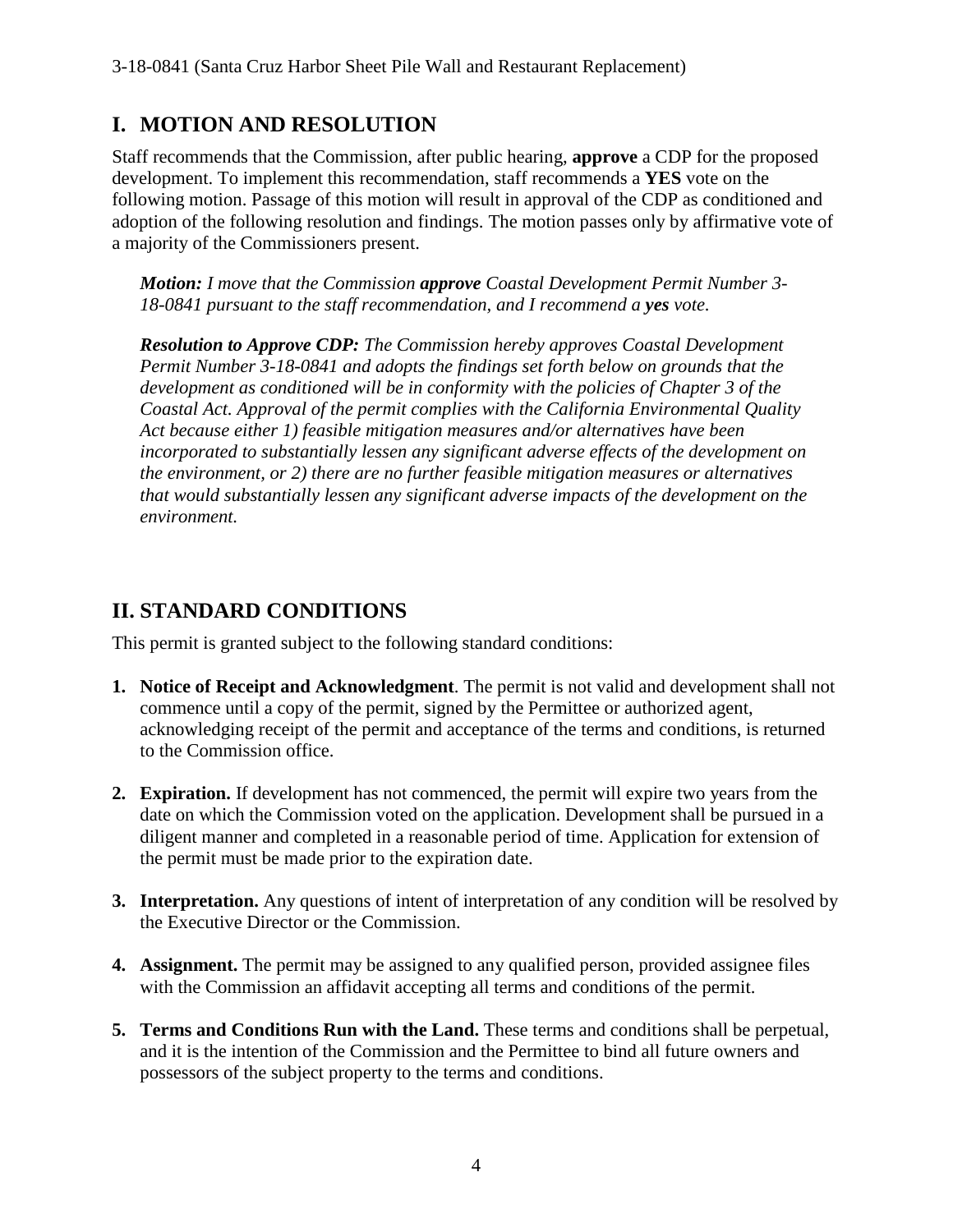### **III. SPECIAL CONDITIONS**

This permit is granted subject to the following special conditions:

- **1. Approved Project.** This CDP authorizes: (a) demolition of the existing Aldo's Restaurant building and outdoor dining deck, removal of four pilings beneath the public pier, and installation of a new sheet pile harbor wall in front of the existing, failing harbor wall, as specifically described in the proposed harbor wall project plans (titled "Santa Cruz Port District Aldo's Seawall Replacement," prepared by MME, dated June 20, 2018, and dated received in the Commission's Central Coast District Office on August 23, 2018 – see **Exhibit 3**); (b) construction of a new restaurant building and dining deck as specifically described in the proposed restaurant conceptual plans (prepared by Thacher and Thompson Architects, dated March 4, 2019, and dated received in the Commission's Central Coast District Office on March 14, 2019 – see **Exhibit 4**); and (c) public access improvements as described in **Special Conditions 2 and 3**, all as modified by and only if consistent with the terms and conditions of this CDP. Minor adjustments to these approved project parameters that do not require a CDP amendment or a new CDP (as determined by the Executive Director) may be allowed by the Executive Director if such adjustments: (1) are deemed reasonable and necessary; and (2) do not adversely impact coastal resources.
- **2. Accessway Improvement Plans.** NO LATER THAN THREE MONTHS FOLLOWING COMMENCEMENT OF HARBOR WALL CONSTRUCTION, the Permittee shall submit two full-size sets of Revised Accessway Improvement Plans to the Executive Director for review and written approval. The Revised Accessway Improvement Plans shall be in substantial conformance with the proposed harbor wall project plans (titled "Santa Cruz Port District Aldo's Seawall Replacement," prepared by MME, dated June 20, 2018, and dated received in the Commission's Central Coast District Office on August 23, 2018 – see **Exhibit 3**) and the proposed restaurant conceptual plans (prepared by Thacher and Thompson Architects, dated March 4, 2019, and dated received in the Commission's Central Coast District Office on March 14, 2019 – see **Exhibit 4**) except that they shall be revised and supplemented to comply with the following requirements:
	- **a. Accessway Improvements.** The Permittee shall improve the area between the Atlantic Avenue end of the pedestrian walkway to the Lower Harbor parking area (located on the inland/north side of the Atlantic Avenue street end) and the southern/seaward limit of the new public access deck (seaward of the restaurant) where it intersects the West Jetty accessway in order to provide clear and continuous pedestrian access in this area, including adjacent to the proposed harbor wall, in a manner designed to maximize public use and enjoyment, as well as to maximize coastal resource protection, including in terms of the public viewshed associated with this area. All such improvements that are located within the City of Santa Cruz's right-of-way associated with the Atlantic Avenue street end (including but not limited to potential reconfiguration of parking in this area to enhance the area as described above) shall include evidence of consultation with and concurrence from the City. The Permittee shall remove non-essential fixtures and screen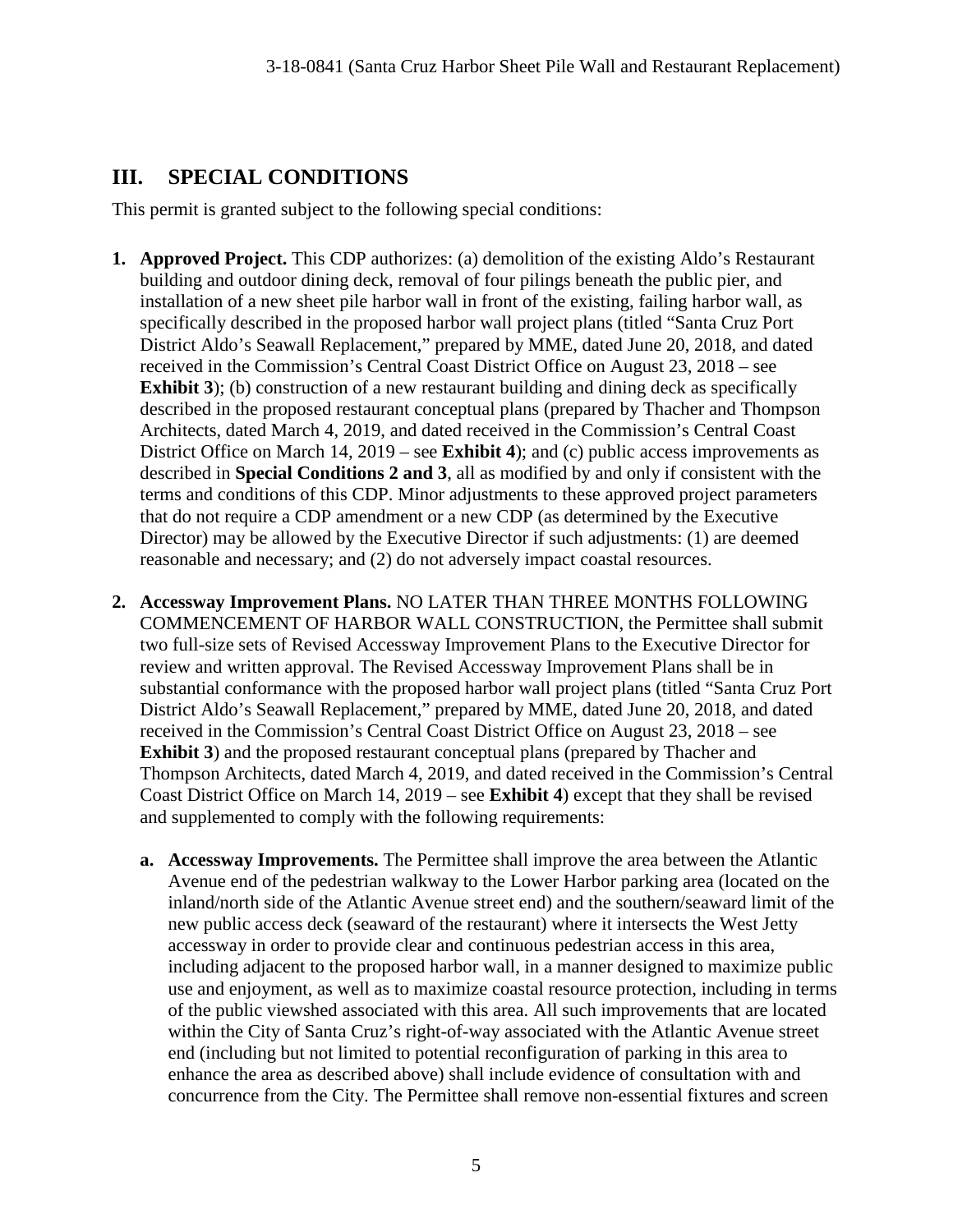essential fixtures in this area (e.g., the concrete pad on the west side of the West Jetty accessway at the foot of the bluff, etc.), and shall include native landscaping designed to help identify the accessway area and to soften its harder edges (and also consistent with all landscaping requirements identified in **Special Condition 3(k)**). The Permittee's proposal shall also include improvement of the walkway along this entire length of this area to as wide as possible, with a coordinated design theme on the walkway ground surface (e.g., distinctive pavers, upgraded pavement, sidewalk stencils, etc.), including so that this pedestrian area is continuous, inviting, and clearly distinguishable from the public roadway.

- **b. Public Access and Wayfinding Signs.** The Permittee shall identify all signs and any other project elements that will be used to provide wayfinding assistance to the public or to otherwise identify public access areas. Sign details showing the location, materials, design, and text of all public wayfinding and access signs shall be provided. Public access signs for the West Jetty accessway shall be placed on the southwest side of the restaurant and at the Atlantic Avenue street end. The signs shall be designed so as to provide clear information without impacting public views and site character. All directional signs shall include the Commission's access program "feet" logo and the California Coastal Trail emblem.
- **c. Public Trash Receptacle.** The Permittee shall install and maintain at least one public trash bin and at least one public recycling bin along the West Jetty accessway.
- **d. Bicycle Parking.** A bicycle parking rack for at least 6 bicycles shall be placed in the project vicinity in a location designed to maximize its public utility but where its use by cyclists does not physically or visually obstruct the West Jetty accessway or other public access, or degrade public views otherwise.
- **e. Public Pier.** The public pier at the foot of the Atlantic Avenue street end shall be reopened to full public use, and the Permittee shall install and maintain three six-footlong wooden benches for public use at the seaward end of the pier.
- **f. Improvements Installed.** All accessway improvements in the approved Revised Accessway Improvement Plans shall be constructed and available for public use as soon as possible but in no event later than Memorial Day of 2021 (i.e., May 31, 2021).

The Revised Accessway Improvement Plans shall be submitted with evidence of review and approval by the City of Santa Cruz. All requirements above and all requirements of the approved Revised Accessway Improvement Plans shall be enforceable components of this CDP. The Permittee shall undertake development in accordance with the approved Revised Accessway Improvement Plans. Minor adjustments to the above parameters that do not require a CDP amendment or a new CDP (as determined by the Executive Director) may be allowed by the Executive Director if such adjustments: (1) are deemed reasonable and necessary; and (2) do not adversely impact coastal resources.

#### **3. Restaurant Plans.** AT LEAST SIX MONTHS PRIOR TO COMMENCEMENT OF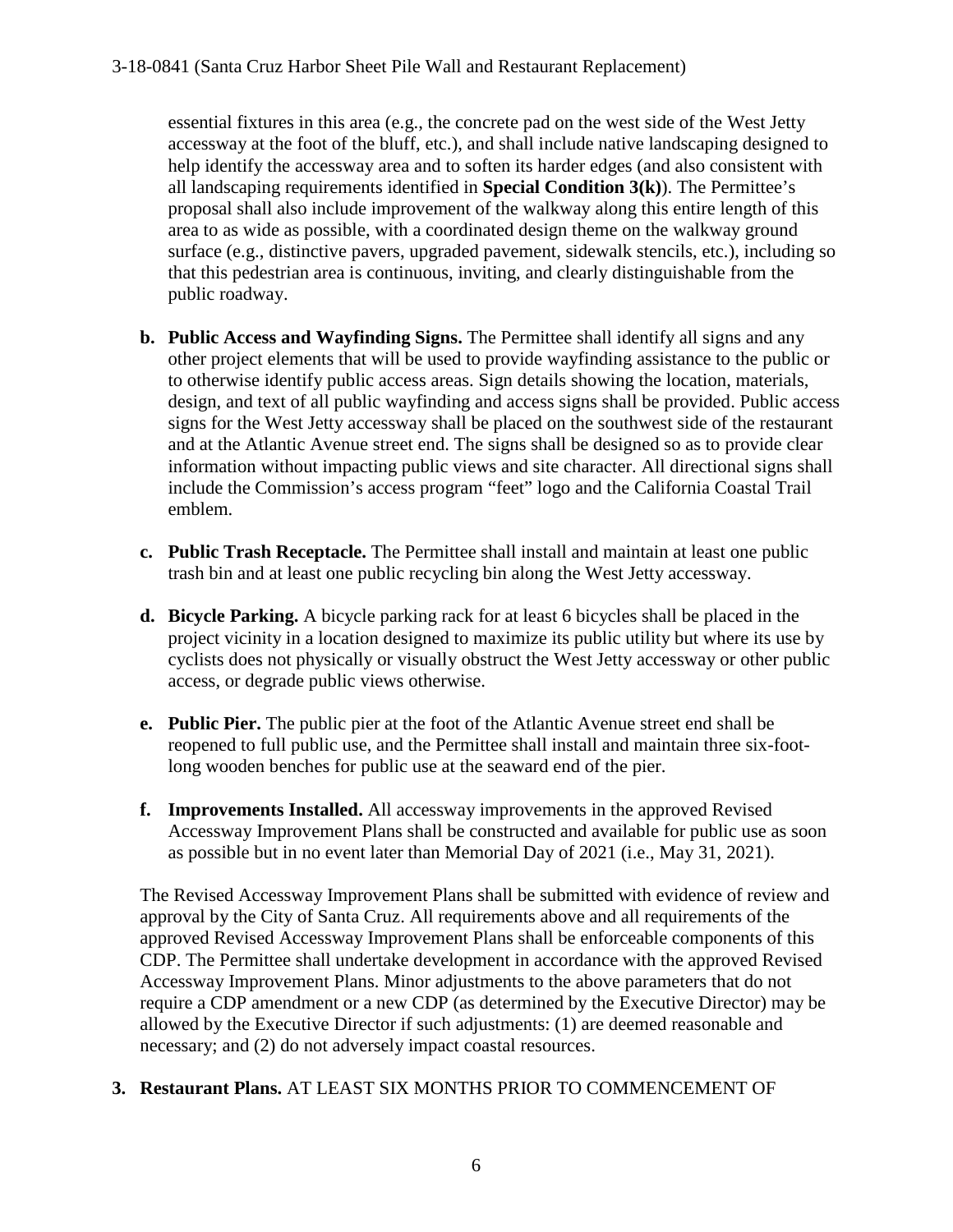RESTAURANT CONSTRUCTION, the Permittee shall submit two full-size sets of Final Restaurant Project Plans to the Executive Director for review and written approval. The Final Restaurant Project Plans shall be in substantial conformance with the proposed restaurant conceptual plans (prepared by Thacher and Thompson Architects, dated March 4, 2019, and dated received in the Commission's Central Coast District Office on March 14, 2019 – see **Exhibit 4**) except that they shall be revised and supplemented to comply with the following requirements:

- **a. Restaurant Footprint.** The restaurant footprint shall not exceed the footprint of the former Aldo's Restaurant, except to provide for the construction of wheelchair-accessible public restrooms that shall be accessible from the exterior of the restaurant structure and open to the public during restaurant business hours. Footprint expansion to accommodate public restrooms shall not encroach upon the accessway on the west side of the restaurant structure (see **Special Condition 2**) and shall be sited and designed to maximize their utility relative to the perimeter public access deck (see below). The restaurant may have a second story provided such second story does not result in significant adverse public view impacts, and provided that it does not exceed 35 feet in overall height at the maximum, including utilities and appurtenances.
- **b. Restaurant Dining Deck.** The restaurant dining deck may be expanded over the water to the east and to the south of the former dining deck area provided that (i) the pilings supporting such dining deck and the required perimeter public access deck (see below) do not extend to within twelve feet of the western (inland) edge of the existing floating dock; (ii) the pilings and the decks do not impede use of the inland side of the floating dock for small craft; and (iii) the finished decks do not extend more than 35 feet south from the southern edge of the location of the former dining deck. The restaurant dining deck may be outfitted with a retractable screen, however any such screening is only allowed if it is sited and designed to avoid significant impacts to public views.
- **c. Restaurant Trash/Recycling Receptacles.** All restaurant trash and recycling receptacles shall be fully enclosed within an appropriate storage area, either within the interior of the restaurant building or separate from it. Any separate trash enclosure shall conform to the general style of the restaurant and shall not adversely affect the accessway and public pier adjacent to the restaurant (see **Special Condition 2**) or the perimeter public access deck (see below), including in terms of potential physical obstructions and public views. Such trash/recycling receptacles shall be emptied by hand-trucking to Port District dumpsters located in the "A" dock area and immediately returned to their storage area thereafter. Under no circumstances shall trash bins be left out of their designated storage area and in public access areas. The Plans shall identify all parameters for addressing such trash and recycling (including schedules for emptying, cleaning, etc.).
- **d. Restaurant Wash Down.** Any restaurant washdown areas shall be located outside of the accessway area on the west side of the restaurant structure and the public pier adjacent to the restaurant (see **Special Condition 2**) and outside the perimeter public access deck (see below) (and preferably contained within the restaurant building itself), shall include a plumbed connection to the sanitary sewer, and shall be sited and designed to minimize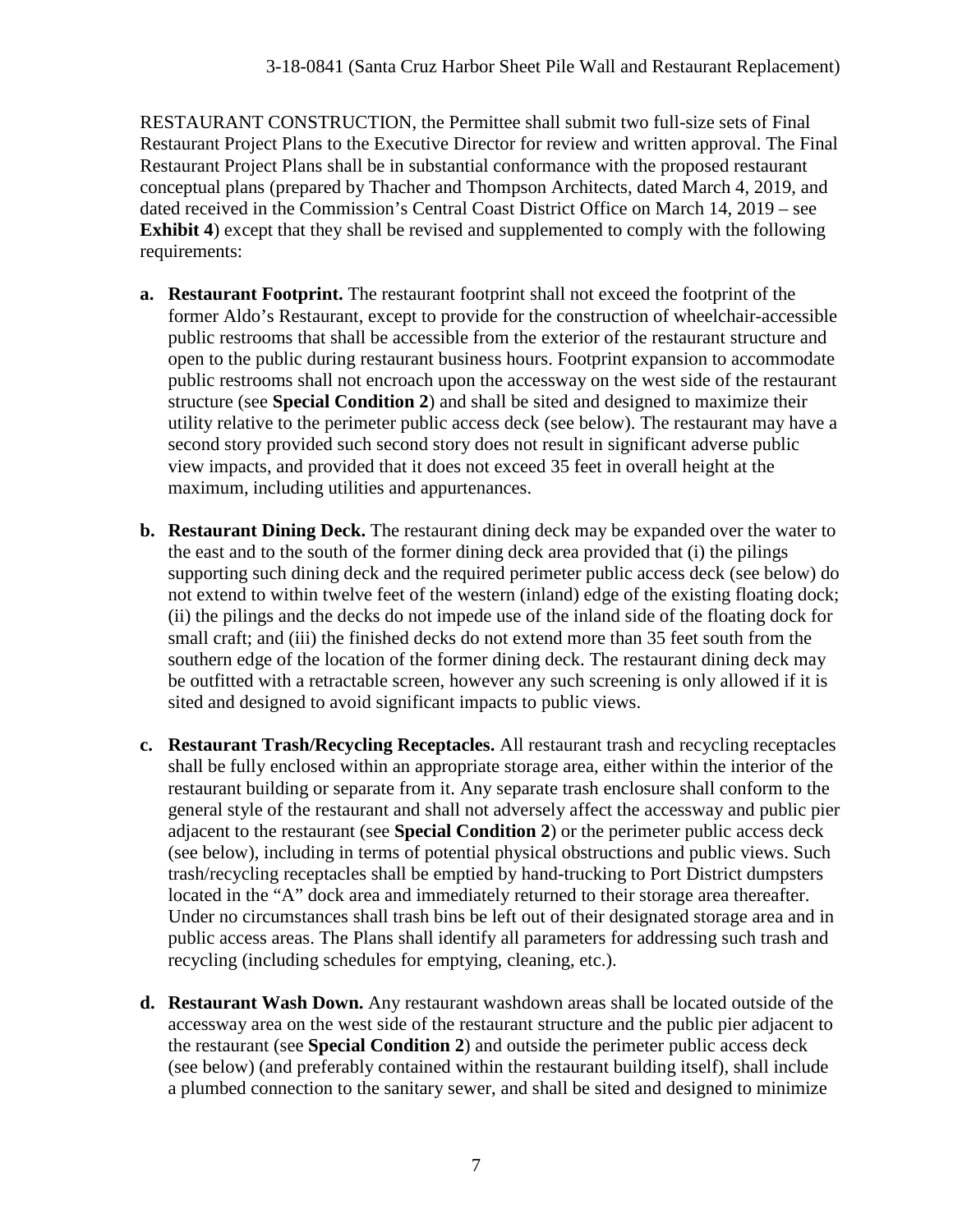coastal resource impacts as much as possible otherwise.

- **e. Pilings and Substructure.** The Plans shall identify all pilings and all other structural substructure elements to be installed and/or used in association with the restaurant replacement, restaurant dining deck expansion, and perimeter public access deck. All wood piling and substructure materials, preservatives, and coatings shall be clearly described on the Plans, and shall be consistent with the requirements of the Commission's standard best management practices (BMPs) for use of treated wood. Measures proposed to minimize the hydro-acoustic noise impacts of any piling driving shall be described on the Plans, and shall be in substantial conformance with the measures proposed by the Permittee to minimize the hydro-acoustic noise impacts associated with the driving of sheet piles for the replacement of the harbor wall.
- **f. Mechanical and Utility Screening.** All mechanical equipment on the second story or roof of the new restaurant structure shall be contained within or recessed into the roof and/or screened to protect public views to the maximum possible degree, and all utilities shall be installed underground and/or under the restaurant/decking.
- **g. Public Pier/Deck Use**. Use of the public pier located inland of the restaurant and restaurant dining deck (see **Exhibit 2**) and/or use of the perimeter public access deck (see below) for restaurant purposes shall be prohibited.
- **h. Perimeter Public Access Deck.** The Permittee shall provide a minimum ten-foot-wide perimeter public access deck around the perimeter of the restaurant dining deck that shall seamlessly connect the south side of the existing public pier to the West Jetty accessway, providing public access around the entire seaward perimeter of the dining deck, and shall be divided from the outdoor restaurant seating area by a railing or other appropriate barrier designed to maximize public use and enjoyment of the perimeter public access deck (e.g., landscaping in a planter box, continuous bench, etc.). At a minimum, public access signs consistent with all requirements of **Special Condition 2(b)** above for the new ten-foot-wide lateral accessway shall be placed on the northwest corner of the public pier, at the perimeter public access deck's junction with the public pier, and at the perimeter public access deck's junction with the West Jetty accessway (see **Exhibit 2**). In addition, at least one interpretive panel (describing the Harbor and/or related information) shall be provided at an appropriate location designed to facilitate public use and enjoyment.
- **i. ADA Accessible Restaurant Parking.** Any accessible parking spaces necessary to meet ADA requirements for the restaurant shall be identified, and shall be positioned in a manner that avoids significant adverse impacts to the accessway and public pier adjacent to the restaurant (see **Special Condition 2**) and the perimeter public access deck (see above). Such parking spaces shall be provided on Port District property unless the City authorizes the spaces to be provided on City property, and provided any such spaces on City property do not adversely affect public parking and other public use of such City property. Ultimately, ADA parking for the restaurant shall be provided in the southwestern parking area of the Lower Harbor once the existing pedestrian walkway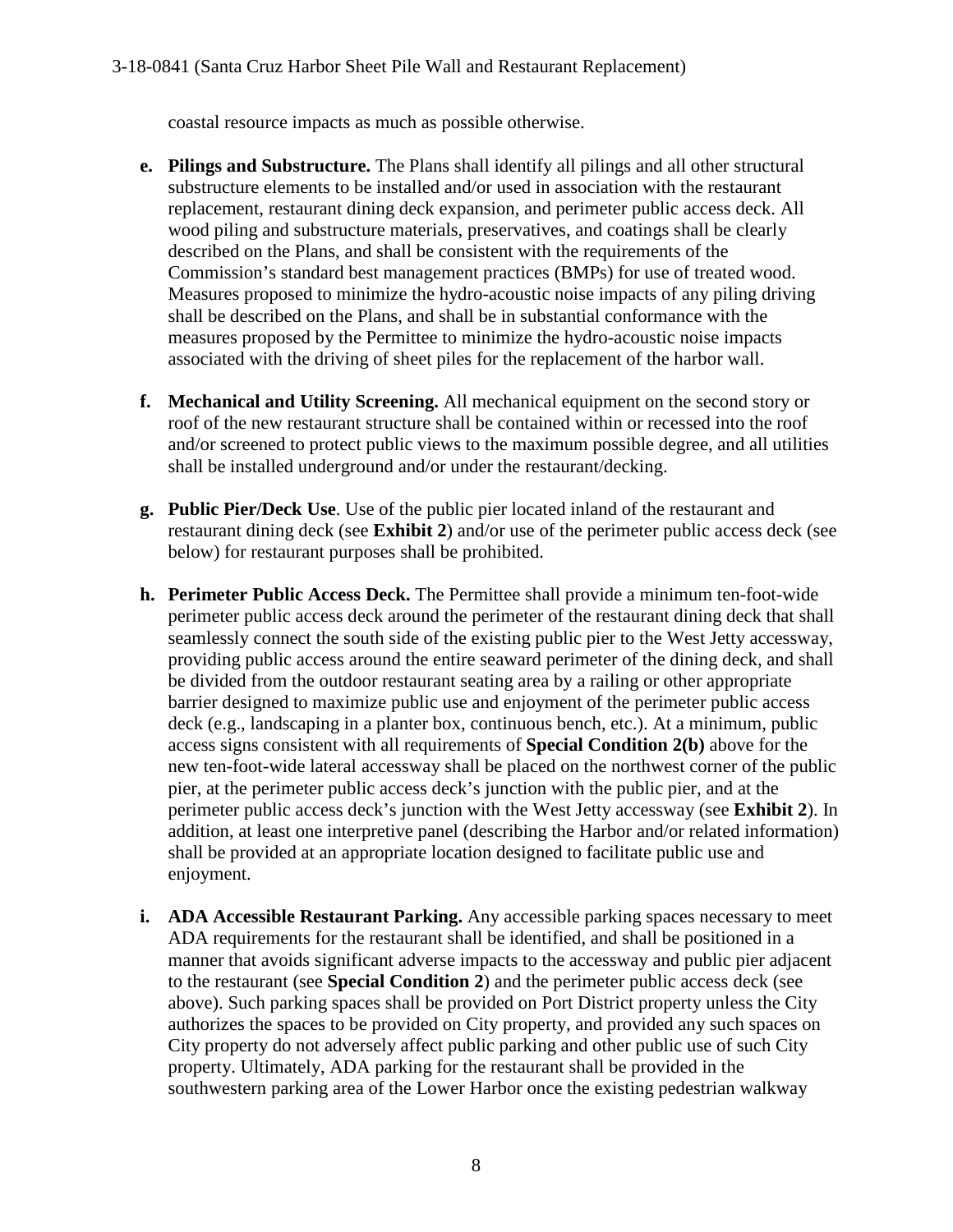connecting that parking area with the Atlantic Avenue street end is replaced with an ADA-compliant walkway, and thus any ADA spaces located in other areas shall only be allowed on a temporary basis until that is achieved.

- **j. Other Restaurant Parking.** Dedicated restaurant parking shall be provided in the Lower Harbor parking area consistent with the requirements of the certified Harbor Development Plan, including in terms of providing adequate spaces to accommodate all restaurant use.
- **k. Landscaping.** The Plans shall include landscape and irrigation parameters that shall identify all plant materials (size, species, quantity, etc.), all irrigation systems, and all proposed maintenance measures. All plant materials shall be native and non-invasive species selected to be complimentary with the mix of native species in the project vicinity, prevent the spread of exotic invasive plant species, and avoid contamination of the local native plant community gene pool. Landscaping on both sides of the jetty accessway within the restaurant area shall be provided, and shall be sited and designed to soften the appearance of the western side of the restaurant and harmonize with its design (see also landscaping requirements associated with the accessway above in **Special Condition 2(a)**). All landscaped areas shall be continuously maintained by the Permittee; all plant material shall be continuously maintained in a litter-free, weed-free, and healthy growing condition, and shall be replaced as necessary to maintain compliance with this CDP. No plant species listed as problematic and/or invasive by the California Native Plant Society, the California Invasive Plant Council, or as may be so identified from time to time by the State of California, and no plant species listed as a 'noxious weed' by the State of California or the U.S. Federal Government shall be planted or allowed to naturalize or persist.
- **l. Restaurant Signage.** All restaurant signage shall be clearly identified on the Plans, and shall include details showing the location, materials, design, and text of all such signage. The signs shall be designed so as to provide clear information without impacting public views and site character as much as possible.
- **m. Construction Parameters.** Any proposed changes to the approved Construction Plan (see **Special Condition 5**) specific to restaurant and related development shall be provided.
- **n. Overall Siting and Design.** The restaurant, restaurant dining deck, the perimeter access deck, and all related development shall be sited and designed to blend seamlessly into the Harbor aesthetic and the natural environment as much as possible, and to protect public views as much as possible, including through articulated and visually appealing architecture; use of natural materials and earth-tone colors; thoughtful placement of accessory structures, restaurant tables and chairs, and related development; and other appropriate measures. All materials and finishes shall be clearly described, including through photos, samples, brochures, and other means necessary to allow measurement of compliance with these overall siting and design requirements.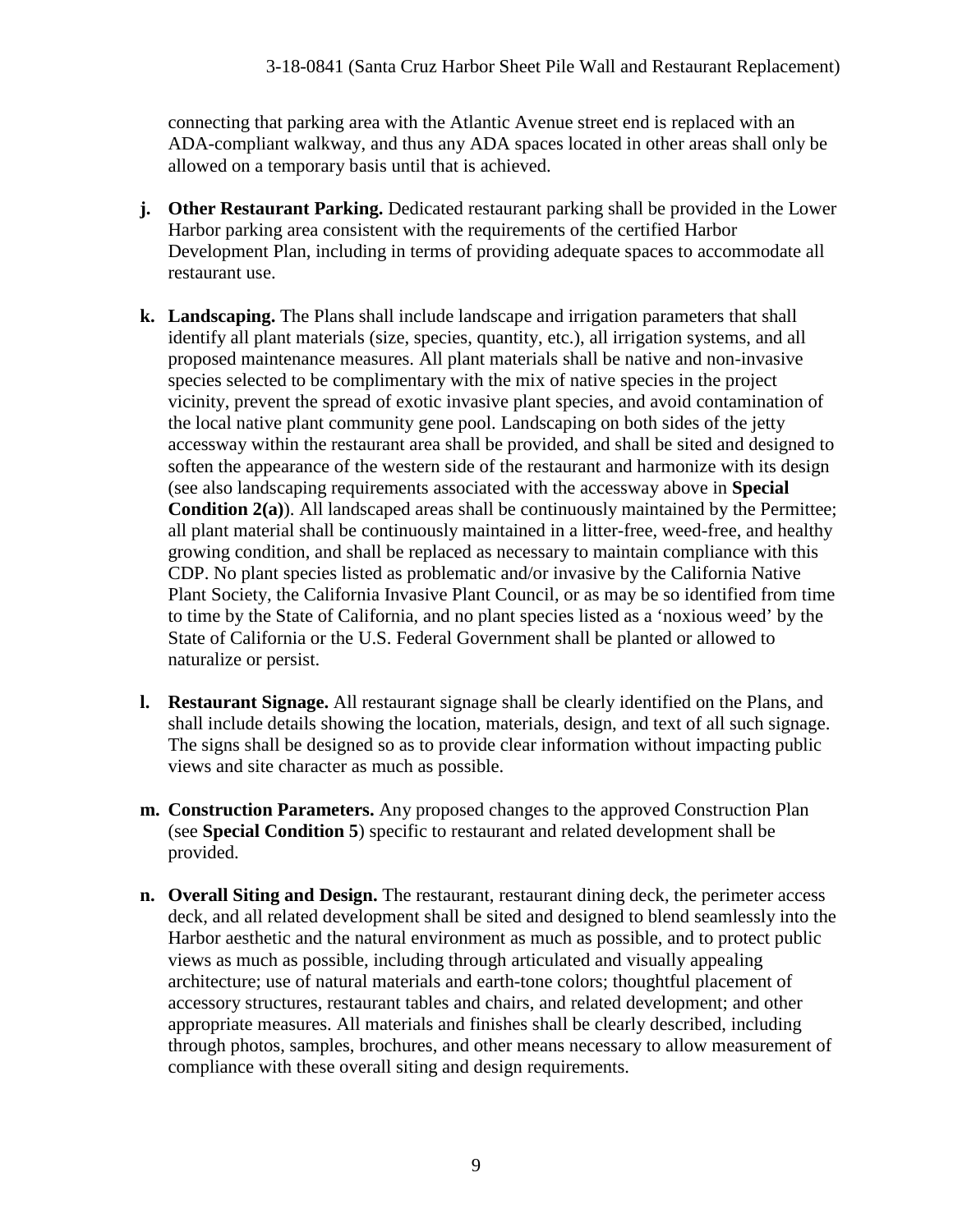**o. Expiration of authorization.** If Final Restaurant Project Plans are not submitted within two years from the date of CDP issuance, the authorization to construct the restaurant provided by this CDP shall expire. The Executive Director may extend the deadline for submission of Final Restaurant Project Plans if such extension is requested in writing by the Permittee at least one month prior to said deadline and if the Executive Director deems such extension appropriate.

The Final Restaurant Project Plans shall be submitted with evidence of review and approval by the City of Santa Cruz, including copies of all required permits and/or authorizations from the City of Santa Cruz and all required review under the California Environmental Quality Act (CEQA). All requirements above and all requirements of the approved Final Restaurant Project Plans shall be enforceable components of this CDP. The Permittee shall undertake development in accordance with the approved Final Restaurant Project Plans. Minor adjustments to the above parameters that do not require a CDP amendment or a new CDP (as determined by the Executive Director) may be allowed by the Executive Director if such adjustments: (1) are deemed reasonable and necessary; and (2) do not adversely impact coastal resources.

- **4. Public Access Management Plan.** AT LEAST SIX MONTHS PRIOR TO COMMENCEMENT OF RESTAURANT CONSTRUCTION AND NOT LATER THAN SIX MONTHS FOLLOWING COMPLETION OF HARBOR WALL CONSTRUCTION, the Permittee shall submit two sets of a Public Access Management Plan (Management Plan) to the Executive Director for review and written approval. The Management Plan shall clearly describe the manner in which general public access associated with the approved project is to be provided and managed, with the objective of maximizing public access to the public access areas of the site as described in this special condition and **Special Conditions 2 and 3**. The Management Plan shall at a minimum include and provide for all of the following:
	- **a. Public Access Areas and Amenities.** The Management Plan shall clearly identify (and depict on a site plan) all existing and required public access areas and amenities, including the public pier, the Atlantic Avenue street end, the West Jetty accessway, the new ten-foot-wide perimeter public access deck, and other public access amenities and improvements described herein and in **Special Conditions 2 and 3**.
	- **b. Public Access Use Parameters.** All parameters for use of the public pier, the Atlantic Avenue street end, the West Jetty accessway, the new ten-foot-wide perimeter public access deck, and all other access areas, improvements and amenities shall be clearly identified. All such public access areas, improvements, and amenities shall be publicly available for general public pedestrian and other public access consistent with the terms and conditions of this CDP.
	- **c. No Public Access Disruption.** Development and uses associated with the Management Plan's public access areas and amenities that disrupt and/or degrade public access (including areas set aside for private uses and barriers to public access such furniture, planters, temporary structures, private use signs, ropes, etc.) shall be prohibited, with the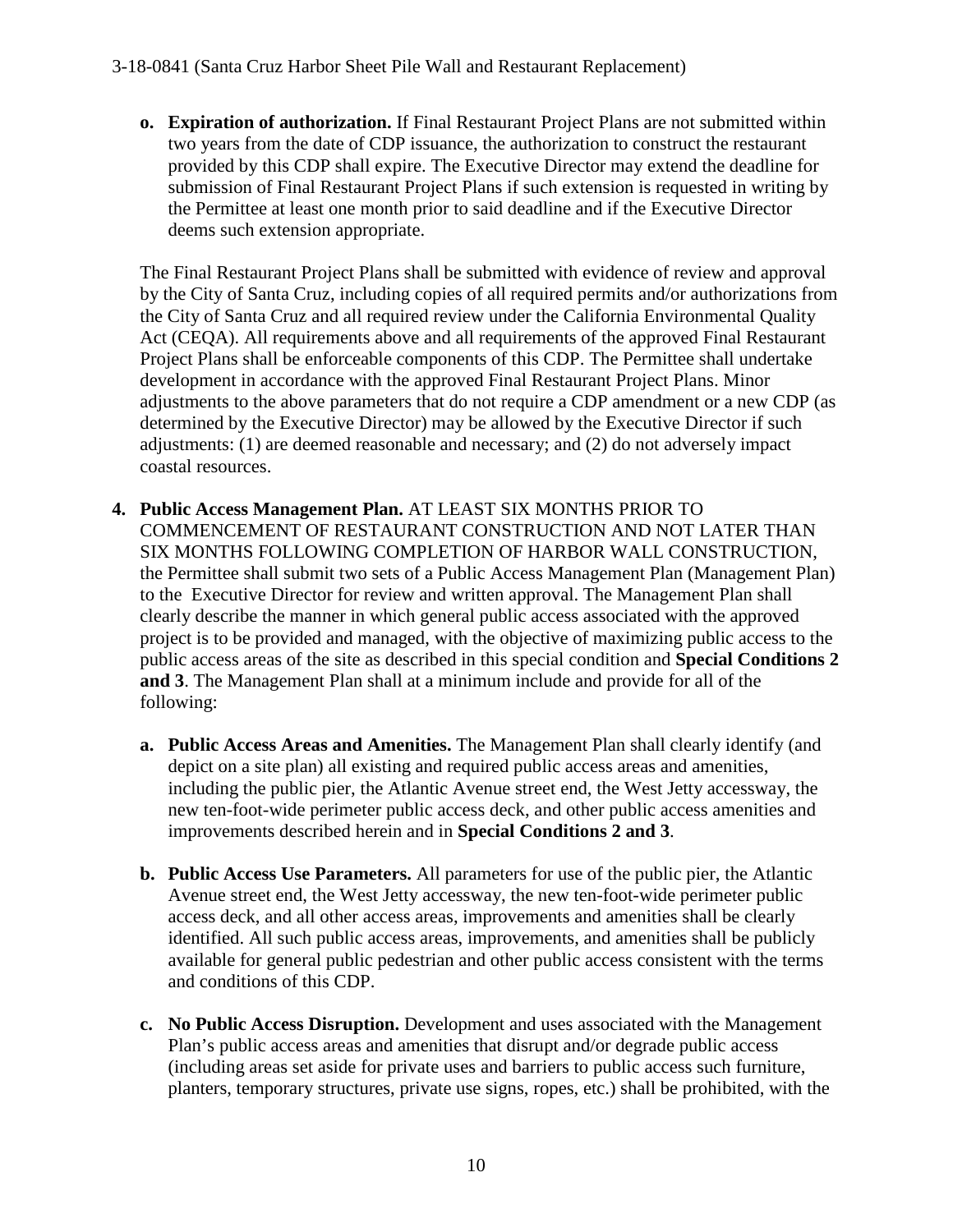exception of restaurant deliveries and related loading/unloading activities that are done as expeditiously as possible in a manner that minimizes impacts to coastal resources, including public access. The Management Plan shall describe in detail the limitations within which restaurant delivery and loading activities must be carried out, including where vehicles can be stationed, for how long, and during what times of the day. All public use areas, improvements, and amenities shall be maintained consistent with the approved Management Plan in a manner that maximizes public use and enjoyment.

- **d. Public Access Use Hours.** All public access areas, improvements, and amenities except the restrooms shall be available to the general public free of charge 24 hours a day.
- **e. Availability of Public Access Amenities.** All public access areas, improvements, and amenities in the approved Revised Accessway Improvement Plans (see **Special Condition 2**) shall be constructed and available for public use as soon as possible but in no event later than Memorial Day of 2021 (i.e., May 31, 2021). All public access areas, improvements, and amenities associated with the approved restaurant portion of the project (see **Special Condition 3**) shall be constructed and available for public use as soon as possible, but in all cases prior to the opening of the restaurant.
- **f. Public Access Areas and Amenities Maintained.** All of the public access areas, improvements, and amenities associated with the approved project shall be constructed in a structurally sound manner and maintained in their approved state consistent with the terms and conditions of this CDP, including through ongoing repair, maintenance, or relocation (if necessary to respond to shoreline erosion and/or hazards) of all public access improvements. Prior to any modification, movement, or replacement of access improvements, the Permittee shall obtain an amendment to this CDP to authorize such development, unless the Executive Director determines that an amendment is not legally necessary. Public use areas shall be maintained consistent with the approved Public Access Management Plan and in a manner that maximizes public use and enjoyment.

The Public Access Management Plan shall be submitted with evidence of review and approval by the City of Santa Cruz. All requirements above and all requirements of the approved Public Access Management Plan shall be enforceable components of this CDP. The Permittee shall undertake development in accordance with the approved Public Access Management Plan, which shall govern all general public access to the areas affected by this CDP pursuant to this CDP. Minor adjustments to the above parameters that do not require a CDP amendment or a new CDP (as determined by the Executive Director) may be allowed by the Executive Director if such adjustments: (1) are deemed reasonable and necessary; and (2) do not adversely impact coastal resources.

- **5. Construction Plan.** PRIOR TO ISSUANCE OF THE CDP, the Permittee shall submit two copies of a Construction Plan to the Executive Director for review and written approval. The Construction Plan shall, at a minimum, include the following:
	- **a. Construction Areas.** The Construction Plan shall identify the specific location of all construction areas, all staging areas, and all construction access corridors in site plan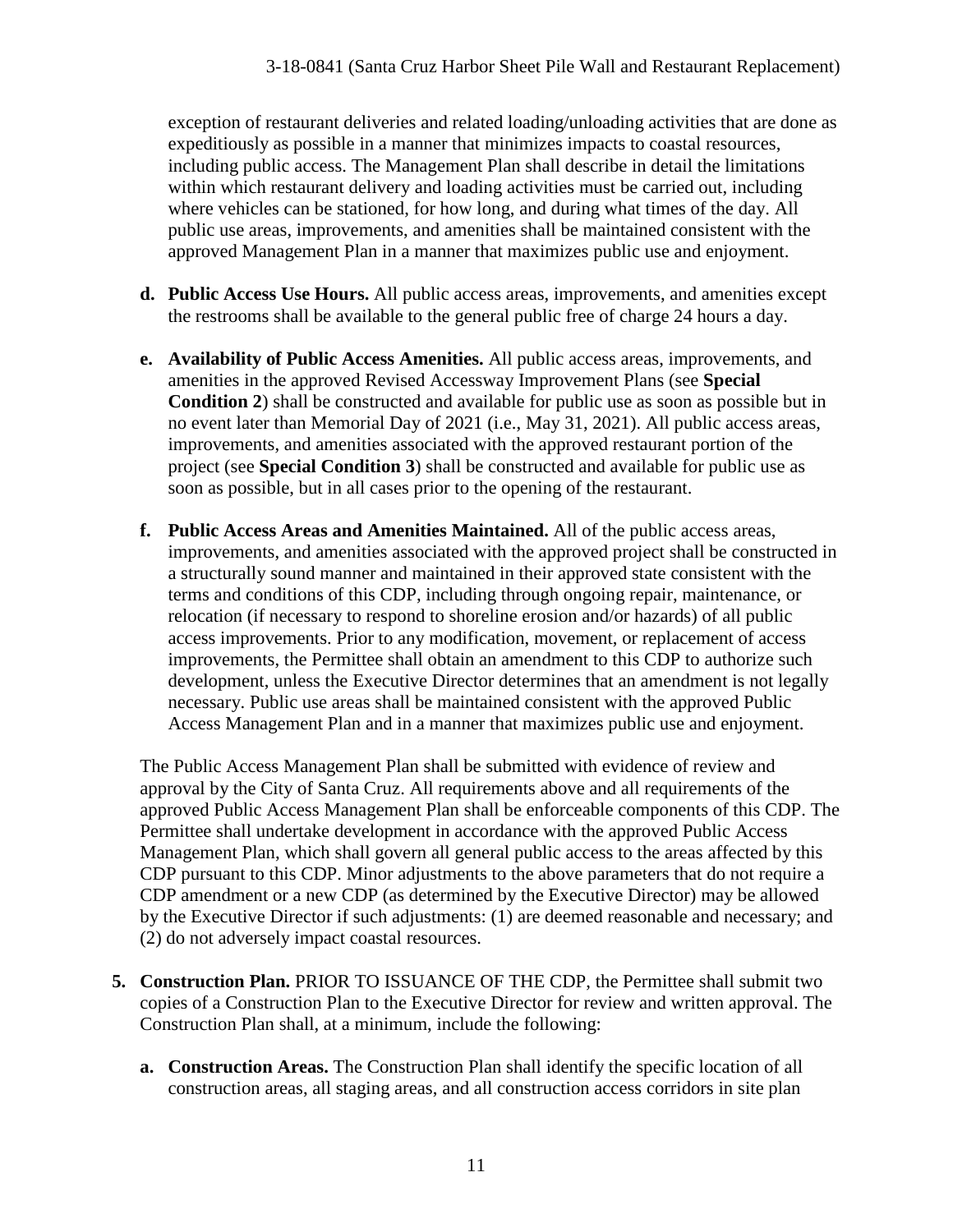view. All such areas within which construction activities and/or staging are to take place shall be minimized to the maximum extent feasible in order to have the least impact on public access, including public parking and public views, and other coastal resources, including by using, as feasible, inland and other areas (such as in the Lower Harbor parking area) for staging and storing construction equipment and materials.

- **b. Construction Methods.** The Construction Plan shall specify the construction methods to be used, including all methods to be used to keep the construction areas separate from public recreational use areas (including using unobtrusive fencing or equivalent measures to delineate construction areas), and including verification that equipment operation and equipment and material storage will not, to the maximum extent feasible, significantly degrade public views or marine resources during construction. Construction and staging zones shall be limited to the minimum area required to implement the approved project. The Plans shall limit construction activities to avoid coastal resource impacts as much as possible.
- **c. Construction Timing.** Construction during weekends and/or outside of daylight hours (i.e., one-hour before sunrise to one hour after sunset), and/or lighting of the work area area, is prohibited, unless due to extenuating circumstances the Executive Director authorizes such work.
- **d. Construction BMPs.** The Construction Plan shall also identify the type and location of erosion control/water quality best management practices that will be implemented during construction to protect coastal resources, including at a minimum the following:
	- **i. Runoff Protection.** Silt fences, or equivalent apparatus, shall be installed at the perimeter of the construction site to prevent construction-related runoff and/or sediment from entering into storm drains and/or ocean waters, or onto other resource areas.
	- **ii. Equipment BMPs.** Construction equipment inspection and maintenance, and equipment washing, refueling, and servicing shall take place at least 50 feet inland from ocean waters on an existing hard surface area (e.g., road or parking area) or an area where collection of materials is facilitated.
	- **iii. Good Housekeeping.** The construction site shall maintain good construction housekeeping controls and procedures (e.g., clean up all leaks, drips, and other spills immediately; keep materials covered and out of the rain (including covering exposed piles of soil and wastes); dispose of all wastes properly, place trash receptacles on site for that purpose, and cover open trash receptacles during wet weather; remove all construction debris from the project site, etc.).
	- **iv. Erosion and Sediment Controls.** All erosion and sediment controls shall be in place prior to the commencement of construction as well as at the end of each work day.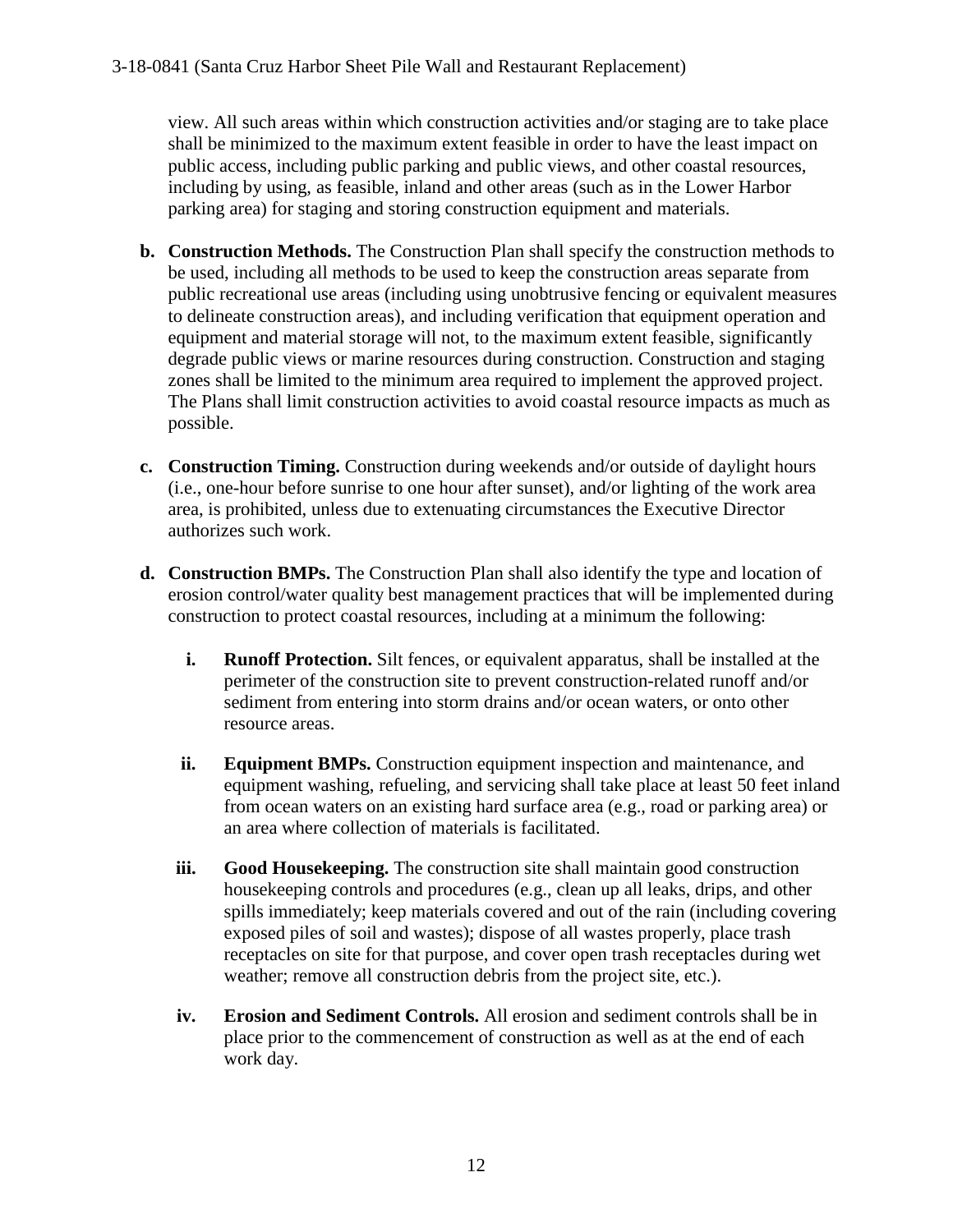- **e. Construction Site Documents.** The Construction Plan shall provide that copies of the signed CDP and the approved Construction Plan be maintained in a conspicuous location at the construction job site at all times, and that such copies are available for public review on request. All persons involved with the construction shall be briefed on the content and meaning of the CDP and the approved Construction Plan, and the public review requirements applicable to them, prior to commencement of construction.
- **f. Construction Coordinator.** The Construction Plan shall provide that a construction coordinator be designated to be contacted during construction should questions arise regarding the construction (in case of both regular inquiries and emergencies), and that his/her contact information (i.e., address, phone numbers, email address, etc.) including, at a minimum, a telephone number and an email that will be made available 24 hours a day for the duration of construction, is conspicuously posted at the job site where such contact information is readily visible from public viewing areas while still protecting public views as much as possible, along with indication that the construction coordinator should be contacted in the case of questions regarding the construction (in case of both regular inquiries and emergencies). The construction coordinator shall record the contact information (address, email, phone number, etc.) and nature of all complaints received regarding the construction, and shall investigate complaints and take remedial action, if necessary, within 24 hours of receipt of the complaint or inquiry. All complaints and all actions taken in response shall be summarized and provided to the Executive Director on at least a weekly basis.
- **g. Construction Specifications.** All construction specifications and materials shall include appropriate penalty provisions that require remediation for any work done inconsistent with the terms and conditions of this CDP.
- **h. Notification.** The Permittee shall notify planning staff of the Coastal Commission's Central Coast District Office at least three working days in advance of commencement of construction of the harbor wall, at least three working days in advance of commencement of construction of the restaurant, immediately upon completion of construction of the harbor wall, and immediately upon completion of construction of the restaurant.
- **i. Public Access During Construction.** At least a 10-foot-wide public accessway area shall be provided at all times during construction between the Atlantic Avenue end of the pedestrian walkway to the Lower Harbor parking area (located on the inland/north side of the Atlantic Avenue street end) and the southern/seaward limit of the new public access deck (seaward of the restaurant) where it intersects the West Jetty accessway, with allowances for temporary entry/exit of large equipment and delivery of materials with traffic control. The Permittee shall place one sign at the southern end of the accessway directing cyclists and pedestrians to the Harbor and one sign at the northern end of the accessway directing cyclists and pedestrians to the beach, jetty, and lighthouse. The Plans shall include all details associated with said signs. These signs shall remain in place until construction is completed and access at the site is restored in accordance with these special conditions.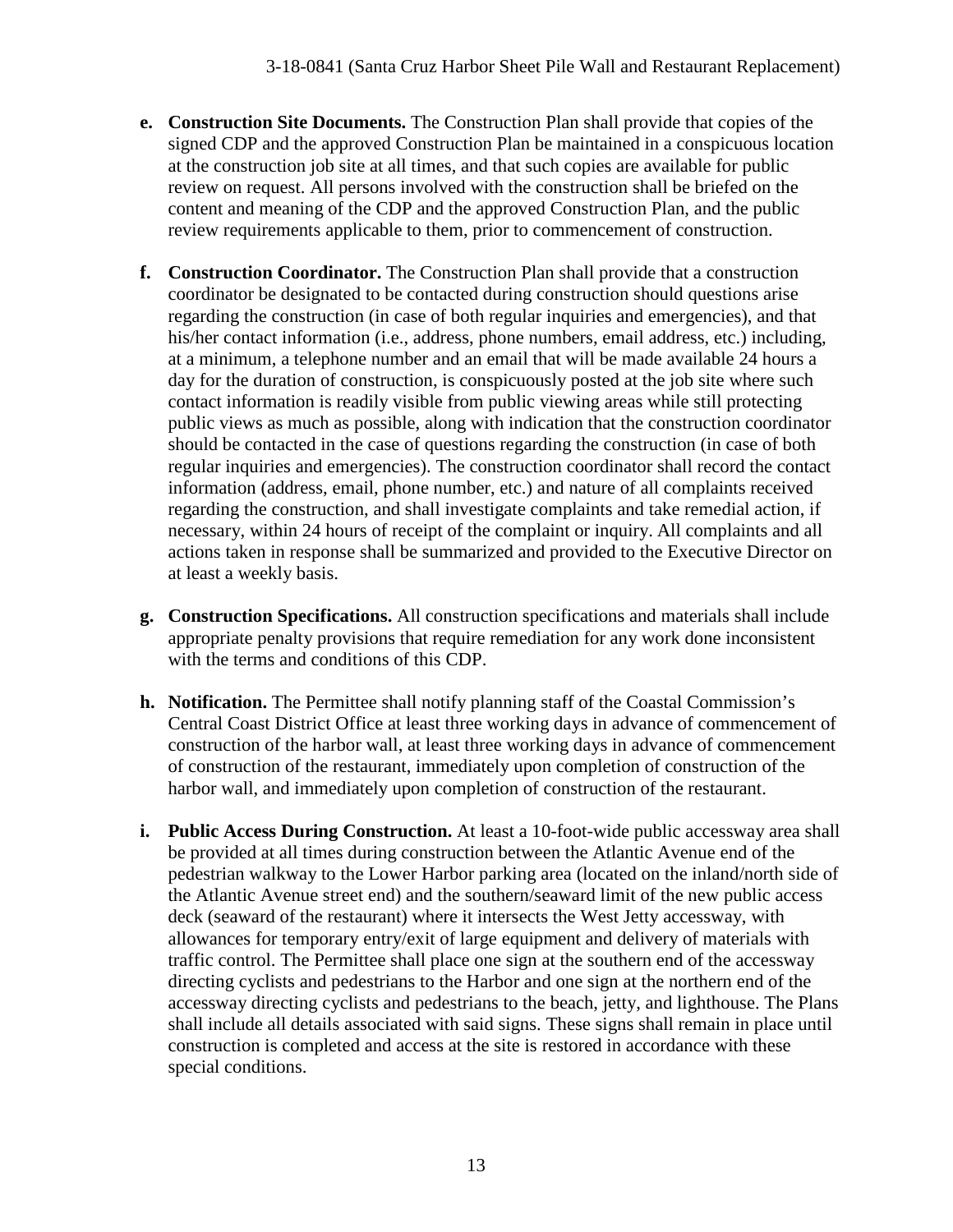The Construction Plan shall be submitted with evidence of review and approval by the City of Santa Cruz. All requirements above and all requirements of the approved Construction Plan shall be enforceable components of this CDP. The Permittee shall undertake development in accordance with the approved Construction Plan. Minor adjustments to the above parameters that do not require a CDP amendment or a new CDP (as determined by the Executive Director) may be allowed by the Executive Director if such adjustments: (1) are deemed reasonable and necessary; and (2) do not adversely impact coastal resources.

- **6. Coastal Hazards Risk.** By acceptance of this CDP, the Permittee acknowledges and agrees, on behalf of itself and all successors and assigns, to all of the following:
	- **a. Coastal Hazards.** That the site is subject to coastal hazards including but not limited to episodic and long-term shoreline retreat and coastal erosion, high seas, ocean waves, tsunami, tidal scour, coastal flooding, landslides, bluff and geologic instability, bluff retreat, liquefaction and the interaction of same, many of which may worsen with future sea level rise.
	- **b. Assume Risks.** To assume the risks to the Permittee and the property that is the subject of this CDP of injury and damage from such coastal hazards in connection with this permitted development.
	- **c. Waive Liability.** To unconditionally waive any claim of damage or liability against the Commission, its officers, agents, and employees for injury or damage from such coastal hazards.
	- **d. Indemnification.** To indemnify and hold harmless the Coastal Commission, its officers, agents, and employees with respect to the Commission's approval of the development against any and all liability, claims, demands, damages, costs (including costs and fees incurred in defense of such claims), expenses, and amounts paid in settlement arising from any injury or damage due to such coastal hazards.
	- **e. Permittee Responsibility.** That any adverse effects to property caused by the permitted development shall be fully the responsibility of the Permittee.
- **7. Future Permitting.** Any and all future proposed development at and/or directly related to this project, this project area, and/or this CDP shall require a new CDP or a CDP amendment that is processed through the Coastal Commission, unless the Executive Director determines a CDP or CDP amendment is not legally required.
- **8. Other Authorizations.** PRIOR TO CONSTRUCTION, the Permittee shall provide to the Executive Director written documentation of authorizations from the City of Santa Cruz, the California State Lands Commission, the U.S. Army Corps of Engineers, and the Central Coast Regional Water Quality Control Board, or evidence that no such authorizations are required. If required authorizations for the restaurant portion of the project (see **Special Condition 3**) are not available prior to commencement of construction of the harbor wall portion of the project, such authorizations may be provided at a later date as long as they are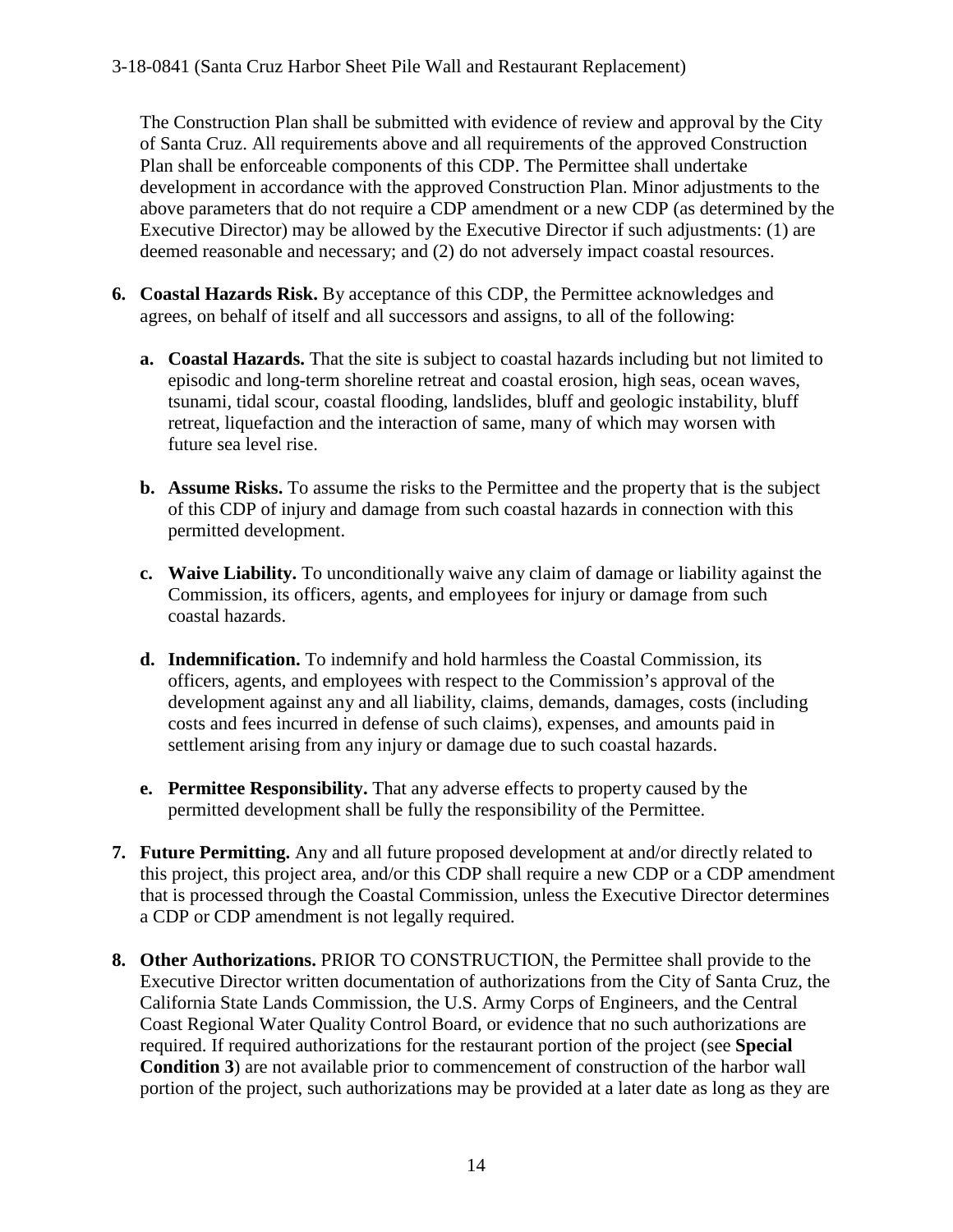provided prior to commencement of construction of the restaurant portion of the project. The Permittee shall inform the Executive Director of any changes to any component of the project required by any other authorizing agency. Any such changes shall not be incorporated into the project until the Permittee obtains a Commission amendment to this CDP, unless the Executive Director determines that no amendment is legally required.

# **IV. FINDINGS AND DECLARATIONS**

# **A. PROJECT DESCRIPTION**

### **Harbor Background**

The Santa Cruz Harbor (Harbor) is a commercial fishing/small craft harbor in the City of Santa Cruz, at the northern end of Monterey Bay. Its ocean entrance is located about a half-mile downcoast of the San Lorenzo River mouth, where two jetties divide the upcoast Seabright Beach unit of Twin Lakes State Beach from the downcoast Harbor Beach and Twin Lakes State Beach proper, and it fronts the waters of the Monterey Bay National Marine Sanctuary (Sanctuary). The two jetties that form the Harbor's entrance channel provide year-round access to the Monterey Bay and Pacific Ocean. The jetties and the outer portion of the Harbor were constructed between April 1962 and January 1964, and the facility was ultimately expanded inland (into the upper portion of the former Woods Lagoon) into its current configuration in 1972. The Harbor is divided into the Upper or North Harbor inland of the Murray Street Bridge, and the Lower or South Harbor nearest the ocean and seaward of the Bridge. The western (upcoast) boundary of the Lower Harbor inland of the jetty is made up of a series of sheet pile harbor walls backfilled with material originally dredged from the lagoon in the early 1970s.

The Harbor now provides berths for approximately 920 boats, including dory ties and end-tie space. In addition to these berthing facilities, the Harbor provides public amenities such as boat servicing operations, a public boat launch, restrooms and small craft docks, restaurants and shops, a public access trail that circumnavigates the Harbor, about three acres of sandy beach on the downcoast side of the jetties (i.e., Harbor Beach), and over 1,000 parking spaces that support Harbor-related uses. Overall, the Harbor facilitates ocean-related functions such as boat launching, berthing for commercial vessels and recreational boats, boat repair areas, marinerelated retail/commercial businesses, sailing programs, a yacht club, and boat sales. The majority of boat use at the Harbor is for recreational purposes, as opposed to commercial fishing, although a vibrant commercial fishing community operates out of the Harbor.

The section of harbor wall that is the subject of this CDP application is the southern/seawardmost of the harbor walls that were originally constructed in the 1960s along the upcoast side of the Lower Harbor from the northern/inland terminus of the West Jetty to the Murray Street Bridge. It consists of 150 feet of uncoated steel sheet piles, concrete pile caps, and tie rods connecting the retaining wall to buried concrete anchors (often referred to as "deadman" anchors).

See **Exhibit 1** for a location map and **Exhibit 2** for an aerial view of the project area showing key project components and public access features in the project vicinity. See **Exhibit 5** for photos of the project site.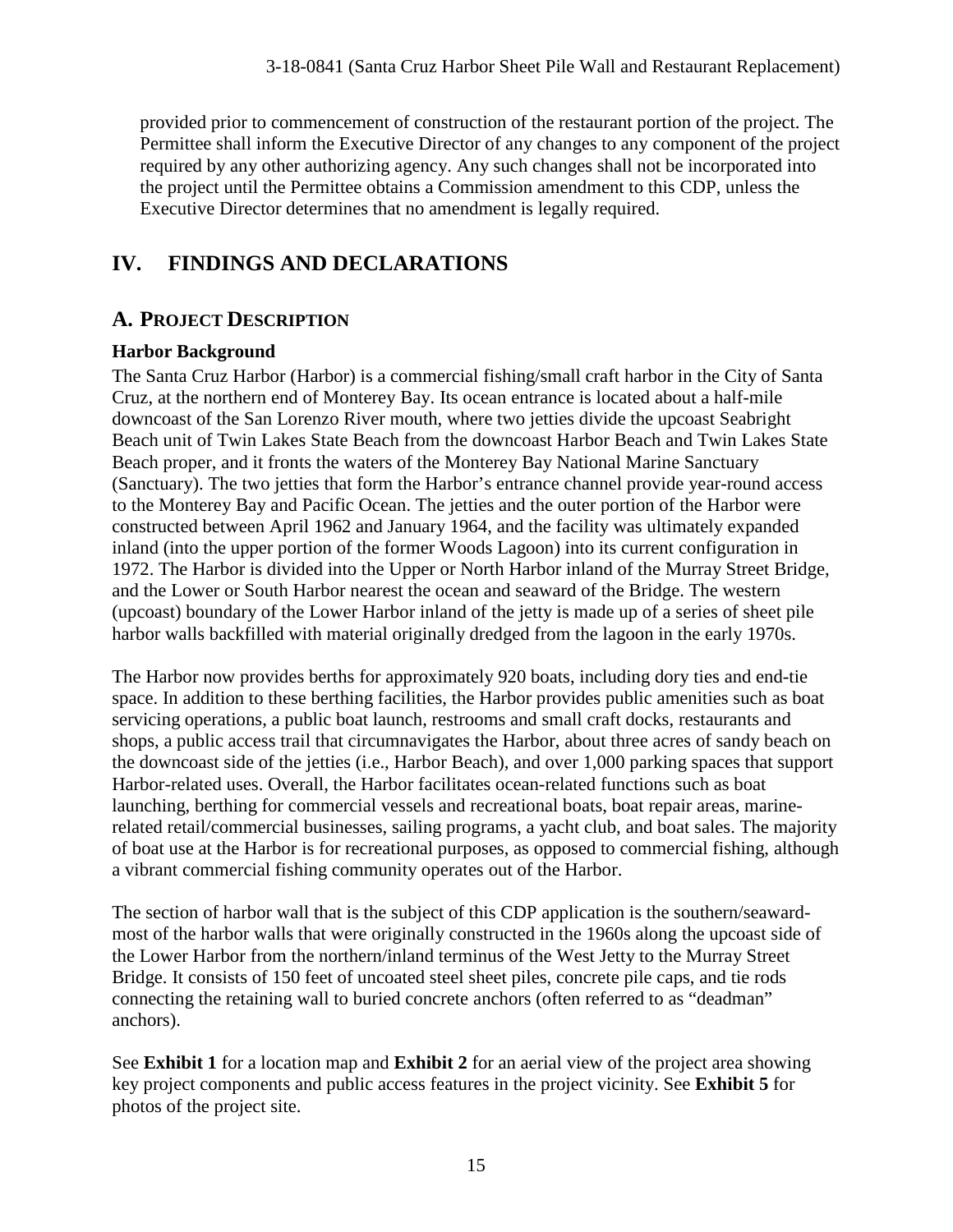#### **Aldo's Restaurant Background**

The Aldo's Restaurant building is located on the western (upcoast) side of the Harbor, approximately at the transition point between the Lower Harbor and the entrance channel.<sup>[2](#page-15-0)</sup> The building dates to at least 1972 and was originally established as a bait and tackle shop and boat rental business. It received its first CDP (CDP P-1665) in 1976 to authorize expansion of the original building to allow for a take-out food service and the construction of a deck over Harbor waters. That CDP was amended in 1978 to allow expansion of the building and the deck for a full-service restaurant and combined outdoor seating and public access area (CDP P-01-76- 1665).<sup>[3](#page-15-1)</sup> In 1985, CDP 3-85-016 was approved, allowing a 1,155-square-foot addition to the restaurant, including an oyster bar. An amendment to that CDP in 2007 (CDP 3-85-016-A1) allowed the restaurant to use a 15-foot-by-51-foot section of the adjacent public pier for restaurant seating, subject to re-review by the Executive Director after a five-year period (i.e., by December 31, 2012). $\rm ^4$  $\rm ^4$  Both the bait and tackle shop and the oyster bar were no longer in operation by 2007, so the amendment eliminated those uses from the project description, and required the installation of public access signage and benches on the public pier to ensure that visitors understood they could access the pier without going to Aldo's Restaurant.<sup>[5](#page-15-3)</sup>

In its present configuration, the Aldo's Restaurant building is a 1,615-square-foot, partiallyoverwater structure with a 1,379-square-foot overwater deck intended for public-private dual use on the eastern side of the building. The 1,930 square-foot public pier is located just inland of this area, and a 10-to-15-foot-wide (and wider in places) accessway ("the West Jetty accessway") runs along the upcoast/western side of the restaurant, providing access from the Atlantic Avenue street end area and the Harbor's trails to the West Jetty and Seabright Beach. The restaurant building is mostly an overwater structure built on a wood pile supported deck, but it also has a partial foundation on the ground above the damaged sheet pile harbor wall. See **Exhibit 5** for photos of the site and of the West Jetty accessway.

By 2015, holes had developed in the sheet pile harbor wall below the restaurant building due to severe corrosion, leading to the loss of fill material and the formation of voids behind the wall. The Commission granted the Applicant authorization to patch the holes and fill the voids with grout (via CDP waiver 3-15-0854-W) but, about a year later, a sinkhole appeared in front of the restaurant's entrance, indicating further weakening of the harbor wall and a general loss of structural integrity that rendered the Aldo's Restaurant building unsafe for use. The restaurant, its deck, and the public pier were closed under an emergency CDP (ECDP) (ECDP G-3-16- 0056) in 2016 to protect public safety and reduce the likelihood of total or partial collapse of all

 $\overline{a}$ 

<span id="page-15-0"></span> $2^2$  The Entrance Channel is the area between the Harbor's two jetties.

<span id="page-15-1"></span><sup>&</sup>lt;sup>3</sup> Despite the dual public-private use parameters, the restaurant operators ultimately did not allow non-restaurant patrons to use the expanded deck area, and only allowed restaurant patrons to use this area, inconsistent with the CDP and without CDP authorization, until the restaurant was closed in 2016.

<span id="page-15-2"></span><sup>&</sup>lt;sup>4</sup> The required re-review never occurred, and the temporary arrangement authorizing such use of the public pier thus terminated in 2012. Despite such authorization termination, the restaurant operators continued to use that area, as well as almost all of the public pier at times, for restaurant use without CDP authorization until the restaurant was closed in 2016.

<span id="page-15-3"></span> $<sup>5</sup>$  The benches are not currently in place, but it is not clear whether they were removed in conjunction with or prior to</sup> the closure of the public pier.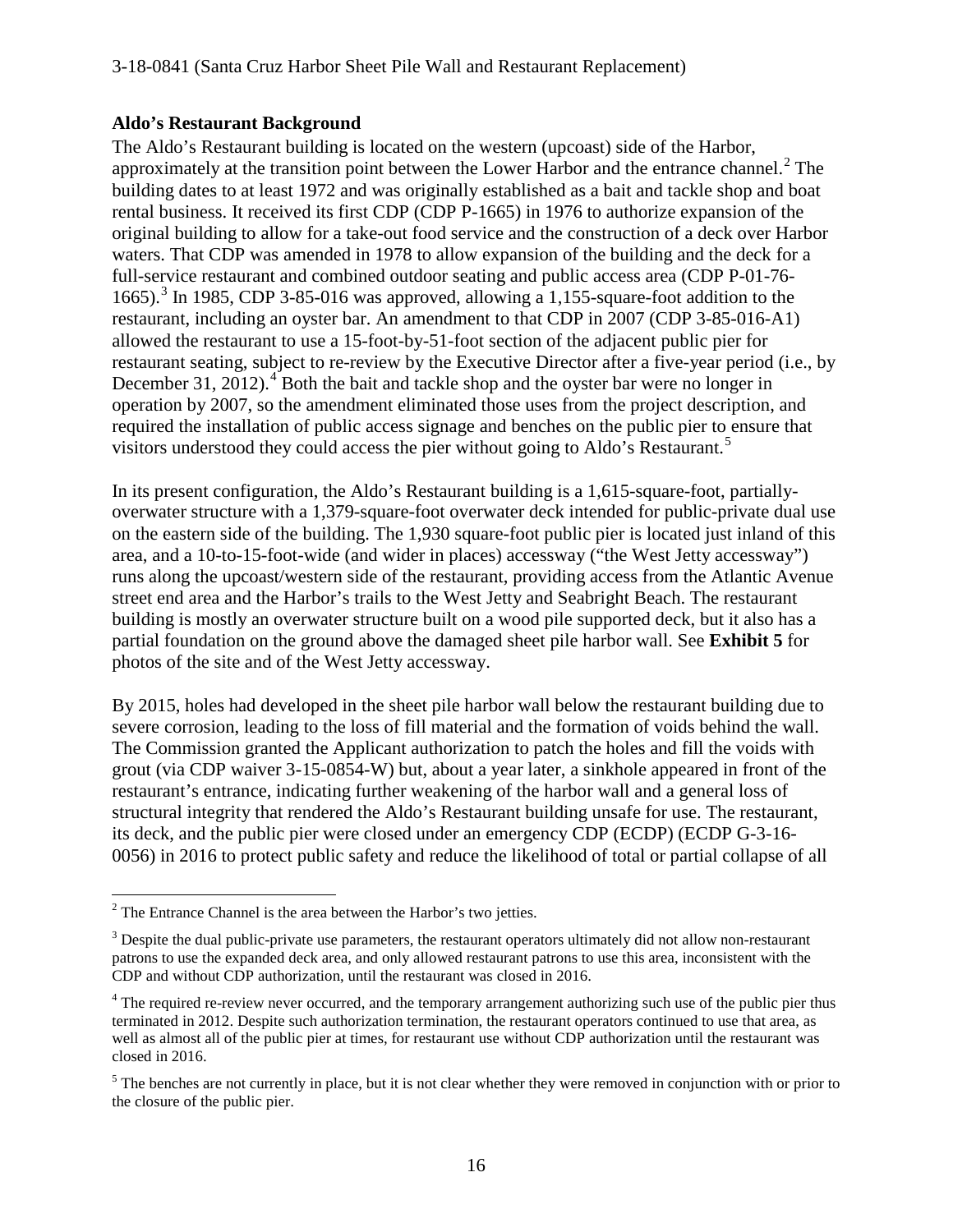four structures (i.e., harbor wall, restaurant, restaurant deck, and public pier). At least one other sinkhole is known to exist in the project area as a result of the degradation of the harbor wall, and another sinkhole is suspected to have formed under the restaurant building. Aldo's Restaurant now operates a full-service restaurant with outdoor table service out of a temporary mobile trailer located in the Lower Harbor about 500 feet inland from the project location.

### **Proposed Project**

The Santa Cruz Port District proposes to demolish the structure that formerly housed Aldo's Restaurant and replace the failing sheet pile harbor wall beneath the building, and then construct a new replacement restaurant and deck in the same general location of the existing restaurant structure (see **Exhibits 3 and 4** for project plans).

The Port District proposes to abandon the existing harbor wall in place and install a new sheet pile harbor wall in front of and parallel to the existing harbor wall, which would extend about two feet farther into Harbor waters. The new harbor wall would be tied back and anchored consistent with the design of the existing wall, and the gap between the two walls would be backfilled with 280 cubic yards (cy) of ¾-inch crushed rock.

The existing restaurant structure would be demolished to facilitate the replacement of the harbor wall. In its place, the Applicant proposes to construct a new restaurant building in the same footprint as the existing structure, as well as new men's and women's ADA-accessible public restrooms on the southern side of the restaurant. The proposed restrooms would include wheelchair-accessible stalls and be accessible both from inside the restaurant and from the exterior of the building for general public use. The Applicant additionally proposes an expanded dining deck that would extend an additional 17 feet east relative to the existing dining deck and 35 feet south of the existing (and proposed) southern limit of the restaurant structure,  $\overline{6}$  $\overline{6}$  $\overline{6}$  the dining area of which would be covered by a retractable awning. The expanded dining deck would afford space for both the new public restrooms and a proposed eight-foot-wide public walkway connecting the existing public pier (which would be reopened following completion of the new harbor wall) to the West Jetty accessway by way of the dining deck's perimeter.

The public pier would be partially deconstructed to allow construction access to the section of the harbor wall located beneath it. The Applicant proposes to remove the four wood piles underpinning the public pier that are closest to the retaining wall, as well as approximately 500 square feet of framing and decking comprising the portion of the public pier that is closest to the harbor wall. The public pier would be functionally restored after the completion of the replacement harbor wall, but the Applicant proposes to engineer the new harbor wall so that it supports the segment of the pier that now rests on the four piles proposed for removal. As such, the piles themselves would not be replaced.

<span id="page-16-0"></span> $\overline{a}$ <sup>6</sup> Note that the proposed public restrooms would be constructed on the expanded area of the restaurant dining deck. See **Exhibit 4** for proposed restaurant conceptual plans.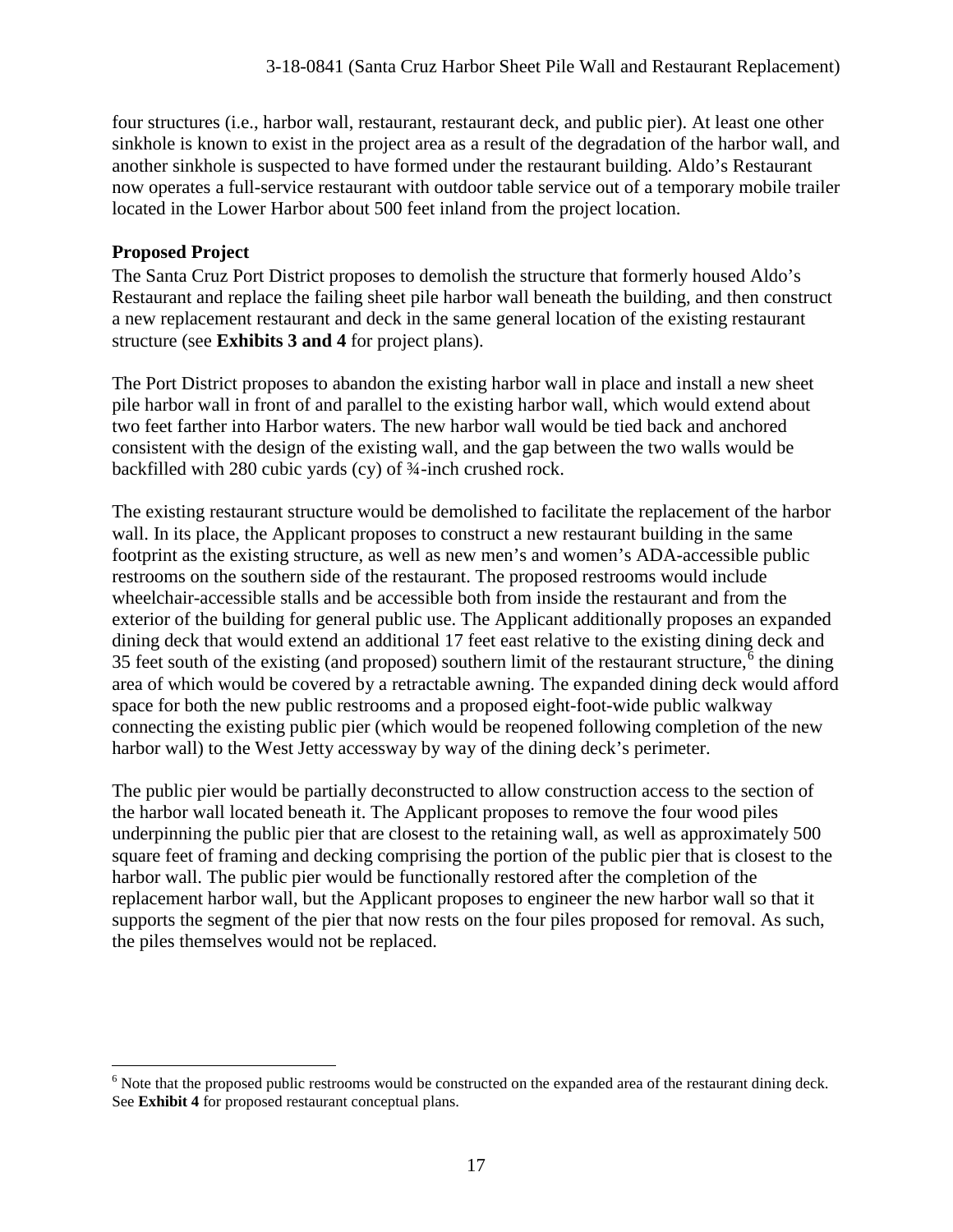The project would also require removal of about 55 cy of rock riprap from the West Jetty in order to access the southernmost reach of the existing harbor wall.<sup>[7](#page-17-0)</sup> Most of the riprap would be returned to its present location at the end of the construction period, but about five cy of riprap would be displaced by the new wall and therefore not replaced.

All construction would be completed using land-based equipment. As part of the proposed project, the Applicant also requests that this CDP authorize the closure of Aldo's Restaurant and the public pier that was done pursuant to emergency CDP G-3-16-0056 as is required for followup to an ECDP (see **Exhibit 6**).

### **B. STANDARD OF REVIEW**

In this case, the boundary between the Coastal Commission's retained CDP jurisdiction and the CDP jurisdiction of the City of Santa Cruz is the harbor wall itself, so its replacement and all other proposed development spans the two jurisdictions, with most of the development located in the Commission's jurisdiction.

If a CDP for a particular proposed development is needed from both the Commission and a local government with a certified Local Coastal Program (LCP), Coastal Act Section 30601.3 allows the Commission to act on a single consolidated CDP (with the policies of Chapter 3 of the Coastal Act as the standard of review, and the certified LCP to be used as guidance), if the Commission, the local government, and the applicant agree to such consolidation and public participation will not be substantially impaired by review consolidation.

Both the Applicant and the City have requested consolidated CDP review for this project. Consolidated review will not impair public participation in any way.<sup>[8](#page-17-1)</sup>

Thus, the standard of review for this consolidated CDP application is the policies of Chapter 3 of the Coastal Act, with the certified LCP being used as guidance.

### **C. COASTAL HAZARDS**

Coastal Act Section 30235 addresses the use of shoreline protective devices:

*Section 30235. Revetments, breakwaters, groins, harbor channels, seawalls, cliff retaining walls, and other such construction that alters natural shoreline processes shall be permitted when required to serve coastal-dependent uses or to protect existing* 

<span id="page-17-0"></span> $\overline{a}$  $<sup>7</sup>$  The West Jetty is contiguous with the existing harbor wall, so it is not possible to access the southern end of the</sup> wall and construct a new wall without disturbing jetty riprap. The replacement of the riprap after project completion would serve to restore the jetty to its pre-project state.

<span id="page-17-1"></span><sup>&</sup>lt;sup>8</sup> The portion of the project that has the potential for local controversy appears to be the restaurant replacement. As discussed below, **Special Condition 3** would require the Applicant to obtain all other relevant permits and permissions from the City before constructing a new replacement restaurant, which in this case would include a City Design Permit and a City Special Use Permit, both of which require public hearings. Additionally, this CDP application will be considered by the Coastal Commission at a Central Coast District hearing in Salinas in Monterey County, relatively close to the project location.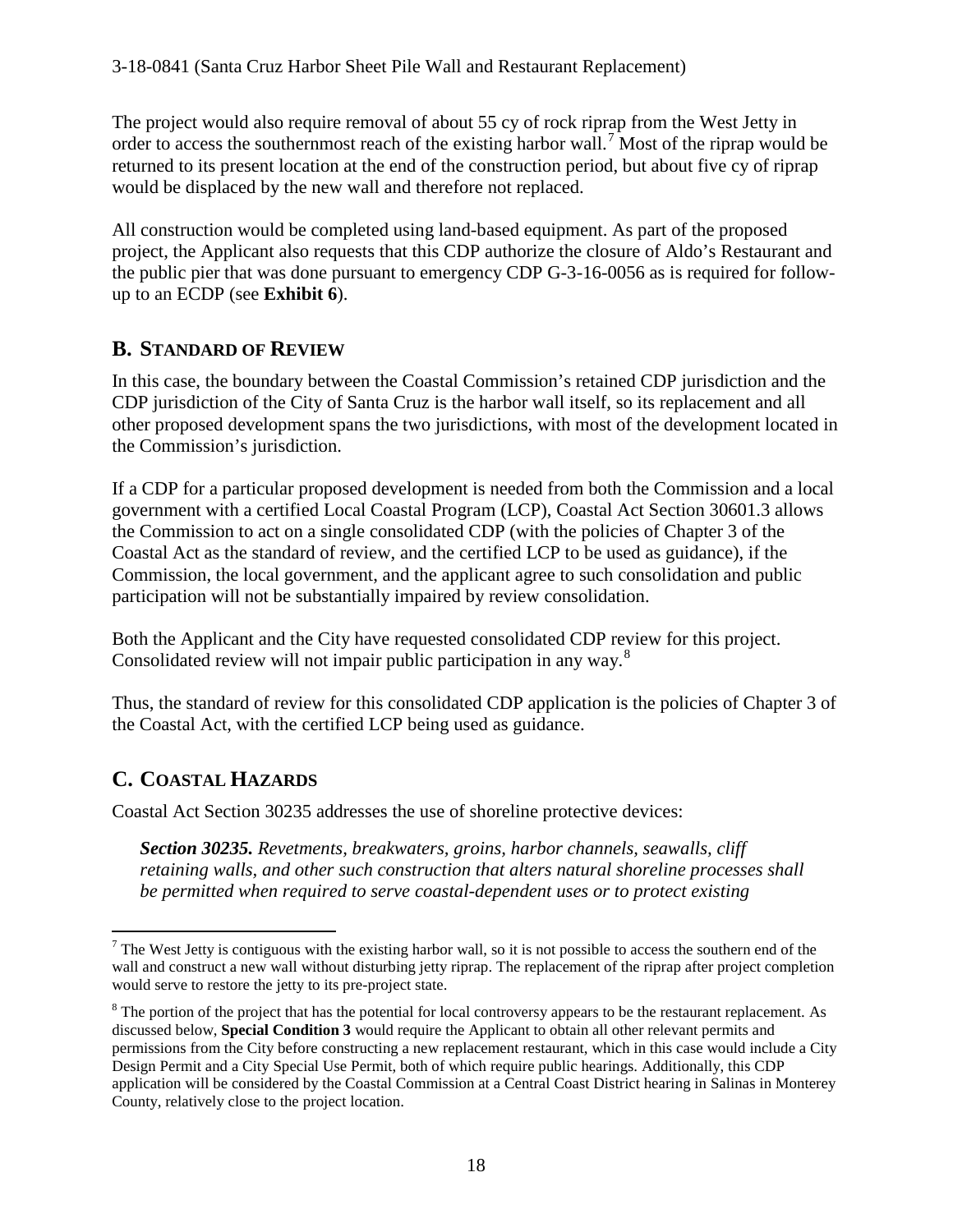*structures or public beaches in danger from erosion, and when designed to eliminate or mitigate adverse impacts on local shoreline sand supply. Existing marine structures causing water stagnation contributing to pollution problems and fish kills should be phased out or upgraded where feasible.* 

The Coastal Act defines coastal-dependent uses as follows:

*Section 30101. "Coastal-dependent development or use" means any development or use which requires a site on, or adjacent to, the sea to be able to function at all.* 

Coastal Act Section 30234 addresses commercial fishing and recreational boating facilities:

*Section 30234. Facilities serving the commercial fishing and recreational boating industries shall be protected and, where feasible, upgraded. Existing commercial fishing and recreational boating harbor space shall not be reduced unless the demand for those facilities no longer exists or adequate substitute space has been provided. Proposed recreational boating facilities shall, where feasible, be designed and located in such a fashion as not to interfere with the needs of the commercial fishing industry.* 

Coastal Act Section 30253 addresses the need for new development to ensure long-term structural integrity, minimize future risk, and to avoid landform altering protective measures along the shoreline as part of the new development or in the future. Section 30253 provides, in part:

*Section 30253. New development shall do all of the following:* 

*(1) Minimize risks to life and property in areas of high geologic, flood, and fire hazard.* 

*(2) Assure stability and structural integrity, and neither create nor contribute significantly to erosion, geologic instability, or destruction of the site or surrounding area or in any way require the construction of protective devices that would substantially alter natural landforms along bluffs and cliffs.* 

The LCP (which is guidance) tracks the requirements of the Coastal Act with respect to armoring of shoreline structures generally. The HDP does not address the harbor walls but does provide the following with respect to flood hazards:

*HDP Policy 1.9. Development will be in accordance with FEMA floor hazard regulations.* 

#### **Consistency Analysis**

#### *Proposed Harbor Wall*

Coastal Act Section 30235 acknowledges that structural or "hard" methods that alter natural shoreline processes, including harbor channels, are only compelled approval when required for coastal-dependent uses (as defined in Coastal Act Section 30101), or to protect existing structures or public beaches in danger of erosion (subject to the requirement that adverse impacts to local shoreline sand supply are mitigated or eliminated).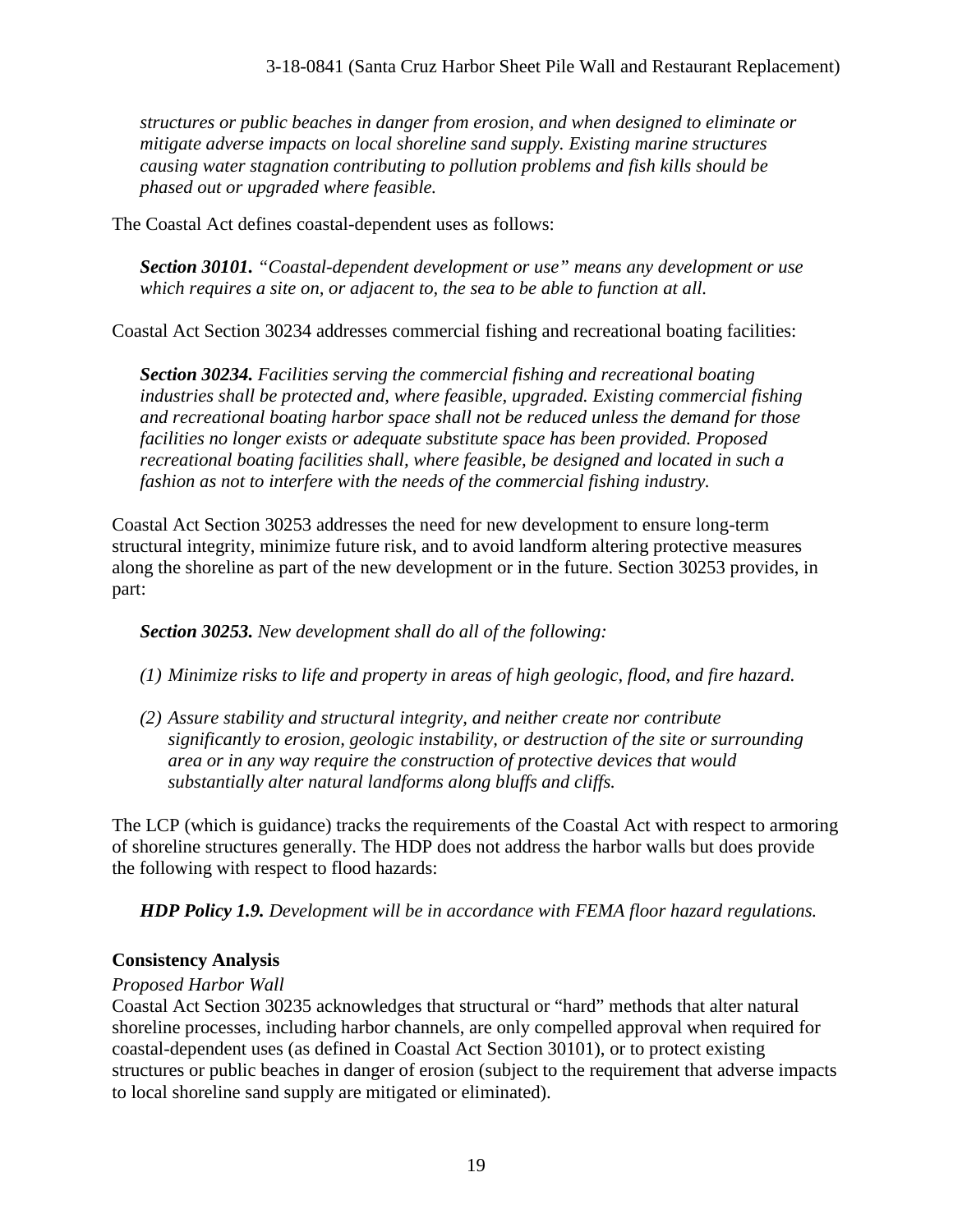The Santa Cruz Harbor is one of only six harbors located along the Central Coast, and is the primary recreational port in Monterey Bay. As noted above in the "Project Description," the Harbor supports both commercial fishing vessels and recreational boating, provides coastaldependent public amenities (e.g., a public boat launch, hand launch facilities, fish cleaning stations), and hosts various coastal-dependent and coastal-related commercial uses (e.g., boat servicing operations, sailing and rowing programs, a yacht club, and kayak and stand-up paddle board rentals). The proposed (as well as the existing) harbor wall is thus part of a waterfront that has been heavily developed to provide for coastal-dependent uses, including commercial fishing and recreational boating, and thus meets the definition of "coastal-dependent" in Coastal Act Section 30101. The fact that Coastal Act Section 30234 *requires* that facilities that serve commercial fishing and recreational boating industries, such as the Santa Cruz Harbor, be protected and upgraded further substantiates the conclusion that the existing and proposed harbor wall protect a coastal dependent use (i.e., the Harbor itself).

In this case, the Applicant proposes to replace a sheet pile harbor wall fronting the waters of the Santa Cruz Harbor. (**Special Condition 1** identifies the replacement of the harbor wall, including demolition of the existing structures required to accomplish it, the construction of a replacement restaurant and dining deck, and the construction of all specified public access improvements as the approved project.) The entire upcoast side of the Lower Harbor (i.e., from the project location inland to the Murray Street Bridge) is formed by similar harbor walls, including the failing structure to be replaced. Thus the shoreline protection at issue here is part of series of structures that define the form of, and support the function of, the Harbor itself.

As such, while the proposed project includes the installation of an armoring structure in coastal waters, the proposed structure would serve the purpose of maintaining this section of the Harbor and the various coastal-dependent uses it supports, including commercial fishing and recreational boating. Thus, the proposed harbor wall can be found consistent with Coastal Act Section 30234. This in turn satisfies the requirements of Coastal Act Section 30235, which allows shoreline armoring for, among other things, coastal-dependent uses, provided certain other coastal resource protection criteria are also satisfied.

In terms of the Section 30235 requirement that shoreline structures, such as the proposed harbor wall, mitigate for adverse impacts to local shoreline sand supply, the maintenance of the Harbor requires annual dredging, the spoils of which are used for beach replenishment for downcoast beaches (up to some 300,000 cubic yards of nourishment per year). Thus, when evaluated as part of the Harbor itself, any adverse impacts of the proposed harbor wall on sand supply are selfmitigated by the Port District's ongoing maintenance dredging program (CDP 3-18-0160), which redistributes sand which would otherwise inhibit use of the Harbor to appropriate locations for the purpose of augmenting local shoreline sand supply. Thus, the proposed harbor wall can be found consistent with Section 30235 of the Coastal Act for this reason.

In terms of the Section 30235 requirement that shoreline structures, such as the proposed harbor wall, be *required* to serve a coastal-dependent use, the Commission has in the past interpreted this to require an applicant for a shoreline protective device to demonstrate that there is no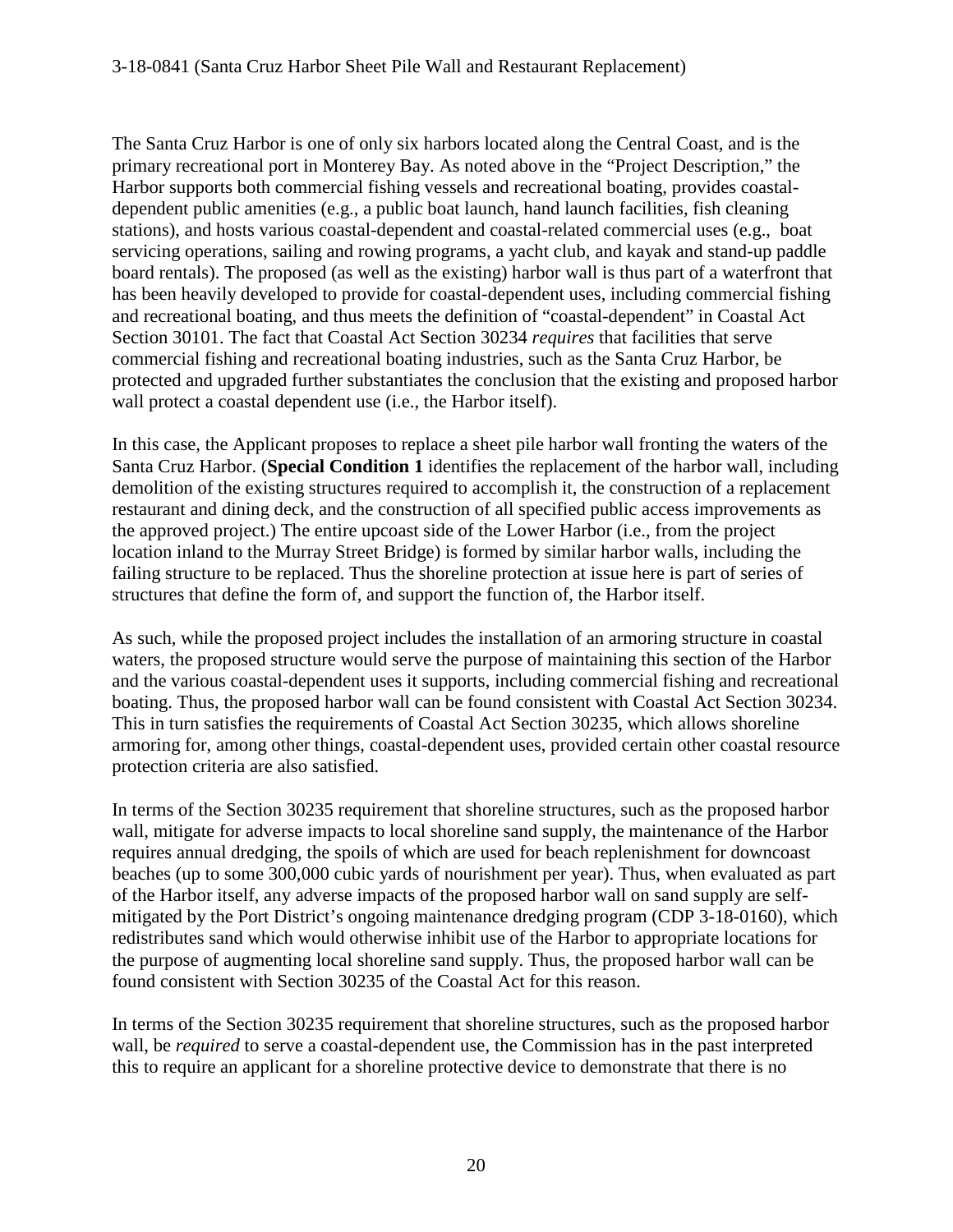feasible alternative that would result in reduced significant adverse impacts to coastal resources.<sup>[9](#page-20-0)</sup> Here, considering that the entire purpose of the harbor wall is integral to the existence of the Harbor itself, there are no feasible alternatives that would facilitate existence of the Harbor. Additionally, the proposed harbor wall does not "substantially alter landforms along bluffs or cliffs" for purposes of Section 30253, since the harbor wall would simply protect an existing significantly-altered area of the coast (the Harbor) that has been in this form since the 1960s, predating the Coastal Act, and including the fact that the harbor wall is being placed in front of the existing harbor wall.

#### *Proposed Restaurant Building*

 $\overline{a}$ 

The proposed restaurant is a total replacement of an existing structure, and therefore must meet the standards imposed on new development by Coastal Act Section 30253, which requires that new development shall assure stability without the construction of protective devices that alter natural landforms along bluffs or cliffs.<sup>10</sup> As described above, the existing harbor wall maintains the boundary of this section of the Harbor. The existing restaurant building was built on top of the existing harbor wall subsequent to the wall's construction as part of the Harbor's development in the 1960s. The demolition of the restaurant will facilitate the replacement of the existing harbor wall with a new wall to maintain the Harbor's integrity at this location. Although the proposed restaurant will be situated on top of the proposed harbor wall (as the existing restaurant is situated on top of the existing harbor wall), the placement of the restaurant on top of the harbor wall does not mean that the restaurant is relying upon the harbor wall as a shoreline protective device for purposes of Coastal Act Section 30253, since the harbor wall serves the *independent* purpose of facilitating the coastal-dependent uses of the Harbor itself. As such, the proposed harbor wall does not constitute a shoreline protective device for the proposed new restaurant development.

Section 30253 additionally requires new development to minimize risks to life and property in areas of high geologic, flood, and fire hazard, and the HDP (which is guidance) requires development in the Harbor to meet FEMA flood regulations. The location of the proposed restaurant is adjacent to and over the waters of the Santa Cruz Harbor, and while it would be built above the FEMA base flood elevation (9 feet) as the HDP requires, the site is vulnerable to sea level rise and to the compounding effects of sea level rise on existing flood risk. However, the entire Harbor shares this vulnerability, which will need to be addressed holistically for the Harbor facility as a whole over time. Moreover, the harbor wall proposed for replacement has a higher elevation (12 feet at the top of the concrete pile cap) than other portions of harbor walls that form the western side of the Lower Harbor. The finished floor elevation of the proposed restaurant building is an additional 2.3 feet higher than the top of the wall, while the bottom members of the overall structure are about 0.4 feet below the top of the wall (i.e., 11.6 feet in elevation). Using the latter elevation as point of reference, the public and commercial space

<span id="page-20-0"></span><sup>9</sup> Coastal Action Section 30108 defines "feasible" to mean "capable of being accomplished in a successful manner within a reasonable period of time, taking into account economic, environmental, social, and technological factors."

<span id="page-20-1"></span> $10$  It is worth noting that the proposed restaurant does not qualify as an existing structure, coastal-dependent use, or public beach for which shoreline protection is compelled under Coastal Act Section 30235. (See also LCP Harbor Development Plan Policy 5.2.2, which states that restaurants are not coastal dependent uses.) Thus, approval of the proposed restaurant portion of the proposed project is *not* compelled approval under Coastal Act Section 30235 as the harbor wall is.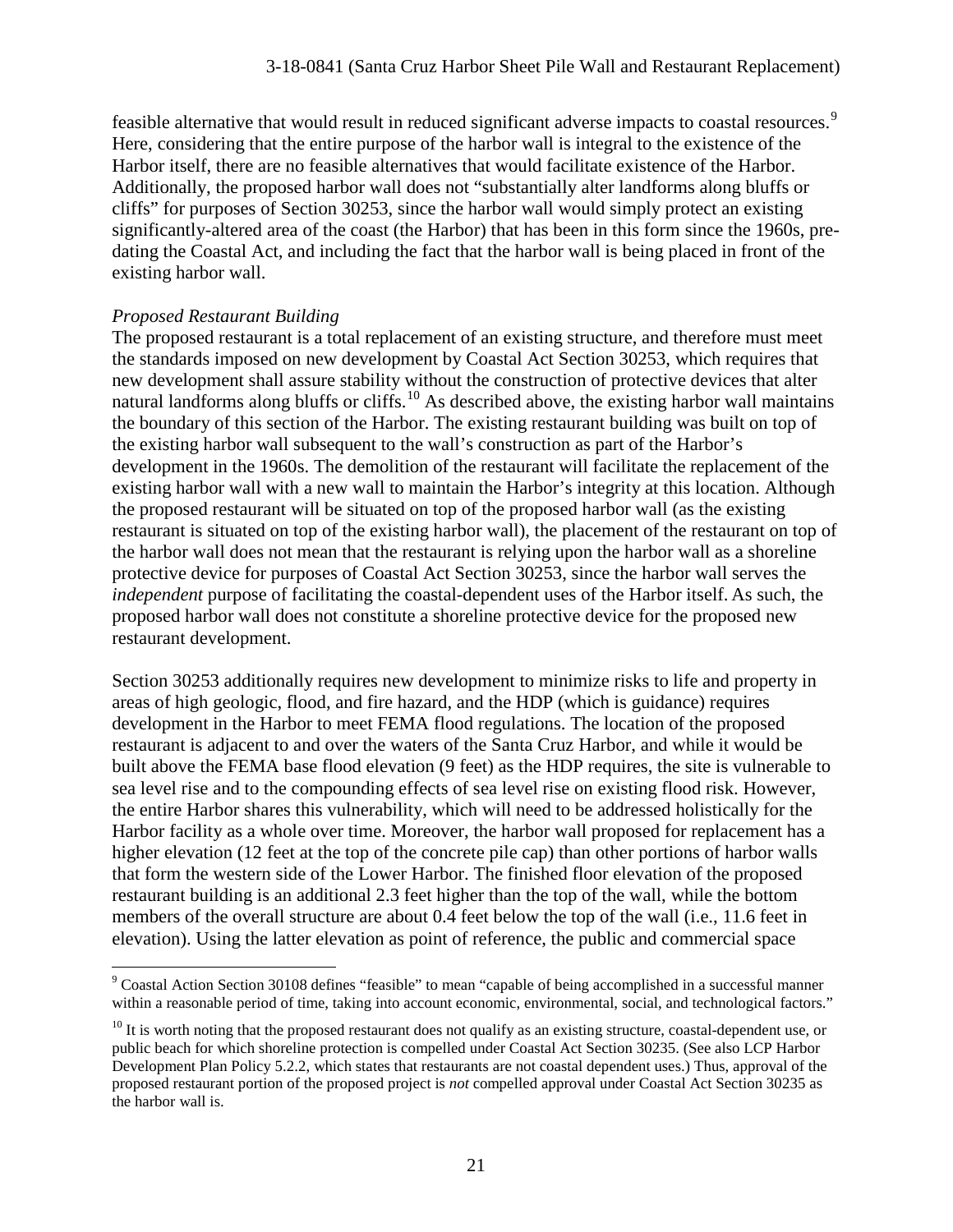associated with the proposed restaurant would be likely to remain safe from a 100-year flood under an estimated medium-high amount of sea level rise until  $2060$ .<sup>11</sup> Thus, the proposed restaurant building is expected to be safe from the effects of sea level rise for 40 years or so. Moreover, by the time the proposed restaurant development is threatened by sea level rise, the Harbor as a whole will be experiencing sea level rise effects, which will require adaptive action for the entire Harbor facility (either at that time or earlier).

The Commission's experience in evaluating proposed development in areas subject to hazards has been that development has continued to occur despite periodic episodes of heavy storm damage and other such occurrences. Past occurrences statewide have resulted in public costs (through low interest loans, grants, subsidies, direct assistance, etc.) in the many, many millions of dollars. As a means of allowing continued development in areas subject to these hazards while avoiding placing the economic burden for damages onto the people of the State of California, the Commission has in the past required applicants to acknowledge site hazards and agree to waive any claims of liability on the part of the Commission for allowing the development to proceed. Such a condition is appropriate under these circumstances, and this approval is conditioned for the Applicant to assume all risks for developing at this location, including for both the harbor wall and restaurant components of the proposed project (see **Special Condition 6**). As conditioned, the proposed project is consistent with the coastal hazards policies of the Coastal Act.

### **D. PUBLIC ACCESS AND RECREATION**

Coastal Act Section 30604(c) requires that every coastal development permit issued for any development between the nearest public road and the sea "shall include a specific finding that the development is in conformity with the public access and public recreation policies of [Coastal Act] Chapter 3." The proposed project is located seaward of the first through public road (Murray Street). Coastal Act Sections 30210 through 30213, 30220, 30221, and 30223 specifically protect public access and recreation. In particular:

*30210. In carrying out the requirement of Section 4 of Article X of the California Constitution, maximum access, which shall be conspicuously posted, and recreational opportunities shall be provided for all the people consistent with public safety needs and the need to protect public rights, rights of private property owners, and natural resource areas from overuse.*

*30211. Development shall not interfere with the public's right of access to the sea where* 

<span id="page-21-0"></span> $\overline{a}$ <sup>11</sup> This estimate combines sea level rise and flood risk by adding the projected sea level rise for the area to the current base flood elevation of 9 feet. The California Ocean Protection Council's 2018 Sea Level Rise Guidance provides sea level rise projections for 12 tide gauges along the California coast (including the Monterey Tide Gauge, which is the closest of these to the project site) which are considered the best available science on sea level rise in California at this time. Under the medium-high risk aversion scenario provided in these projections (meaning that the likelihood that sea level rise will be greater than the projection is 1 in 200, or 0.5%), sea level rise for the Monterey Tide Gauge in 2060 is expected to be 2.6 feet or less. Accordingly, a 100-year flood in the Harbor could be expected to reach 11.6 feet in that year, a number which is equal to the bottom members of the proposed structures and 2.7 feet below the finished floor elevation of the proposed restaurant.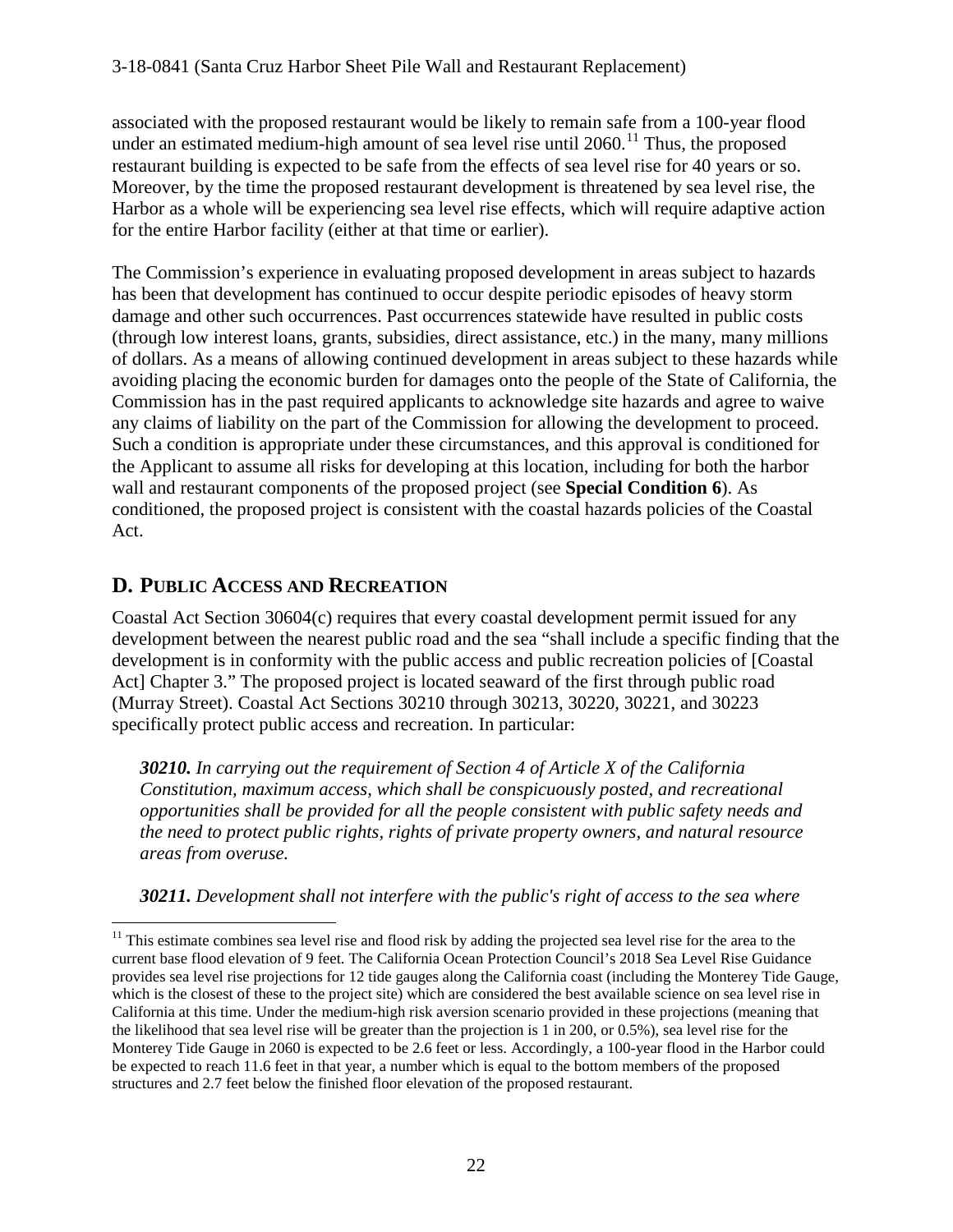*acquired through use or legislative authorization, including, but not limited to, the use of dry sand and rocky coastal beaches to the first line of terrestrial vegetation.* 

*30213. Lower cost visitor and recreational facilities shall be protected, encouraged, and, where feasible, provided. Developments providing public recreational opportunities are preferred. …*

*30220. Coastal areas suited for water-oriented recreational activities that cannot readily be provided at inland water areas shall be protected for such uses.* 

*30221. Oceanfront land suitable for recreational use shall be protected for recreational use and development unless present and foreseeable future demand for public or commercial recreational activities that could be accommodated on the property is already adequately provided for in the area.* 

*30223. Upland areas necessary to support coastal recreational uses shall be reserved for such uses, where feasible.* 

*30240(b). Development in areas adjacent to environmentally sensitive habitat areas and parks and recreation areas shall be sited and designed to prevent impacts which would significantly degrade those areas, and shall be compatible with the continuance of those habitat and recreation areas.*

These overlapping policies protect access to and along the shoreline and to offshore waters for public access and recreation purposes, particularly free and low cost access.

Additionally, the certified LCP for the City of Santa Cruz provides guidance on public access in the Harbor area specifically in the Land Use Plan (LUP) and Harbor Development Plan (HDP):

*LUP Parks and Recreation Policy 1.7.1.5. Provide and encourage provision of adequate bike parking at coastal recreation areas along the coast including Natural Bridges, West Cliff Drive pocket beaches, Main Beach, Seabright Beach, and the Yacht Harbor.* 

*HDP Policy 4.11. Provide additional bicycle parking as part of new or expanded development projects in accordance with city standards.* 

*HDP Policy 5.1. Continue to provide non-boater recreational opportunities (pathways, miniparks, benches, observation decks) throughout Santa Cruz Harbor in a park-like setting. Develop and improve recreational facilities as part of new or upgraded commercial development.*

*HDP Policy 5.2.2. [In relevant part] In the case of potential future restaurants, which are not coastal dependent uses, accessways have priority for the immediate waterfront strip…*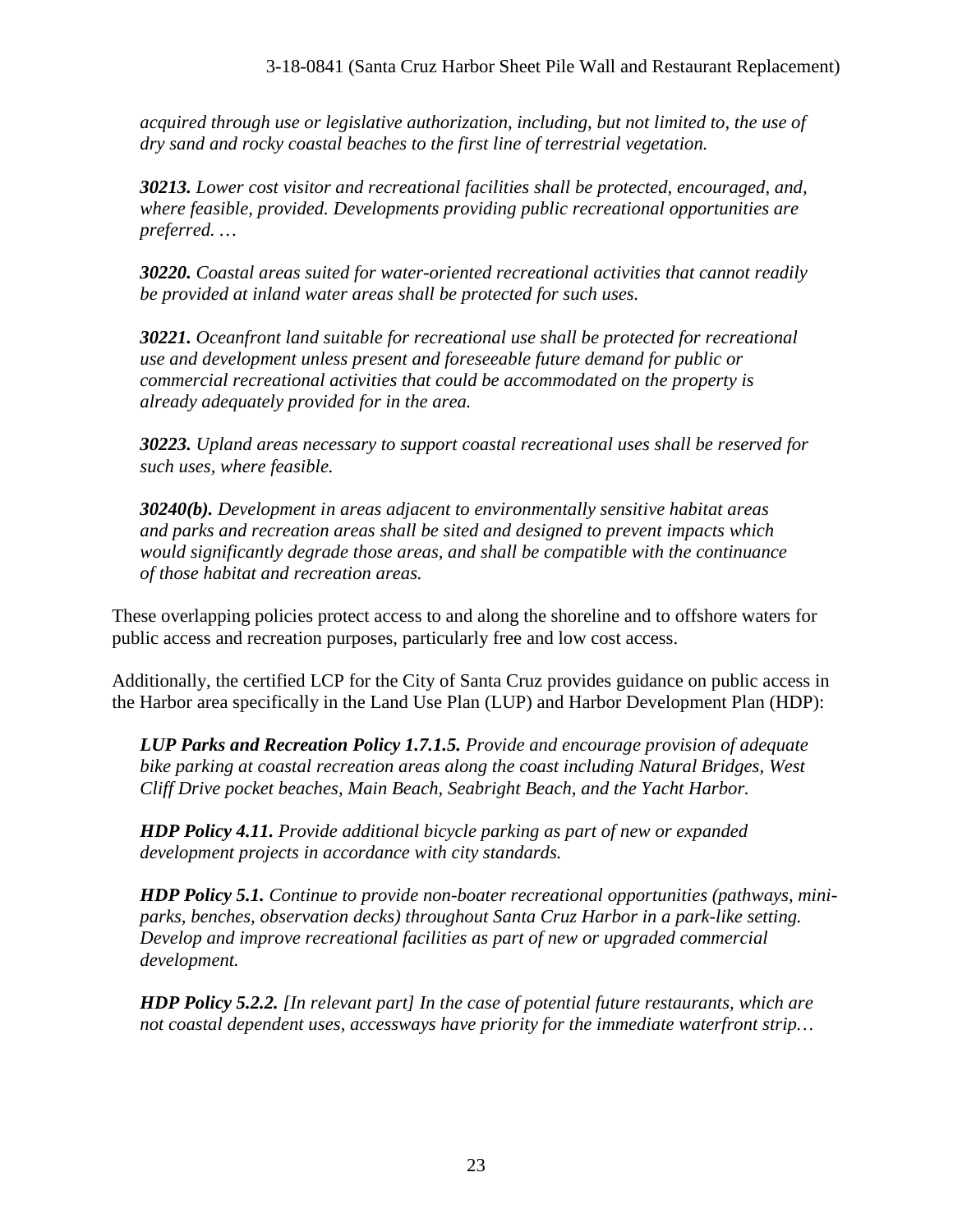#### **Consistency Analysis**

#### *Coastal Act Policies*

Section 30210 of the Coastal Act requires the Commission to provide the general public maximum access and recreational opportunities. Section 30211 prohibits development from interfering with the public's right of access to the sea. Section 30213 protects lower cost forms of access, such as the free access available at the Harbor and at the adjacent beaches. Section 30220 protects coastal areas suited for ocean-oriented activities, such as the beach and offshore surfing areas near the project site. Section 30221 protects oceanfront areas for public recreational uses. Section 30240(b) protects recreation areas, such as accessways in and along the Harbor and the adjacent beaches, from degradation and seeks to preserve recreation values. Section 30223 requires that upland areas, such as the project site, support coastal recreational uses when necessary. Finally, the Coastal Act Section 30210 direction to maximize access represents a different threshold than to simply provide or protect such access, and is fundamentally different from other like provisions in this respect. In other words, it is not enough to simply provide access to and along the coast, and not enough to simply protect such access, but rather that such access must also be *maximized*. This terminology distinguishes the Coastal Act in certain respects, and provides fundamental direction to maximize public recreational access opportunities with respect to projects along the California coast that raise public access issues, like this one.

#### *Access in the Vicinity of the Project Site*

The proposed project is located in an area that is heavily used by the public for coastal access and recreation. In addition to its location within the Harbor, which supports a variety of coastal dependent uses including coastal-dependent recreation and commercial fishing (as discussed above), the project site is adjacent to the West Jetty accessway, which leads from the Atlantic Avenue street end (and connecting Harbor trails) to the end of the jetty, and which also provides access to Seabright Beach. The West Jetty accessway is closed to public vehicle traffic<sup>[12](#page-23-0)</sup> just beyond the Atlantic Avenue street end, but it is open to cyclists and pedestrians, and sees heavy use by members of the public seeking to access the jetty, the Walton Lighthouse (situated at the seaward end of the jetty), and Seabright Beach. This accessway is also part of a network of roads and paths providing bicycle and pedestrian access around the Harbor. A pedestrian walkway beginning at the Atlantic Avenue street end connects the West Jetty accessway to the sidewalks, pathways, and parking lots that border the waters of the Lower Harbor. All of these features are extremely popular with and heavily used by the public.

#### *Public Access Impacts*

The failing harbor wall supports the entrance to the West Jetty accessway. By replacing the failing wall, the proposed project will protect the connectivity among various coastal access and recreation points that is currently provided by the West Jetty accessway and at the Harbor in general. At the same time, it will also result in adverse public access impacts, including the time during which the public per has been and will be closed, and the time during construction when access will be negatively affected.

<span id="page-23-0"></span> $\overline{a}$ <sup>12</sup> The only vehicles that are allowed to traverse the West Jetty accessway are State Parks, Port District, and emergency vehicles.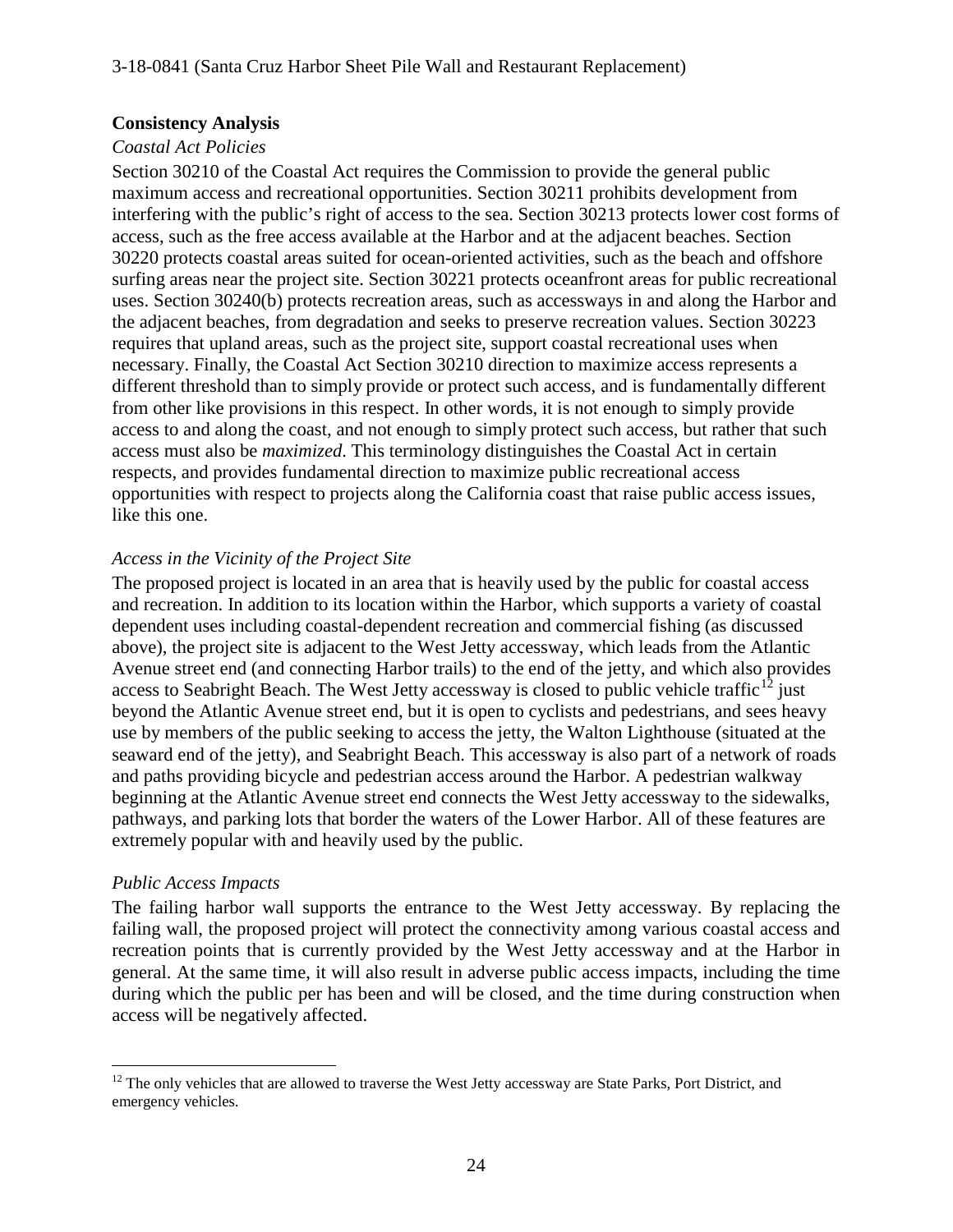The proposed restaurant and dining deck would be located adjacent to and over Harbor waters. The proposed new replacement restaurant building would occupy the same footprint as the existing (to-be-demolished) restaurant building, but the Applicant also proposes an expansion of the dining deck (and exclusive private restaurant use for it). However, given the project's location over Harbor waters, the property must provide for public access and recreational uses, including pursuant to the Coastal Act Sections cited above (and others, such as Section 30233, see below). In addition, and as with the harbor wall component of the project, there would also be impacts to public access during construction.

#### *Public Access Mitigations*

To address these public access impacts, the project includes a mitigation package made up of two interrelated components. The first applies more generally to the project and its initial construction phase, namely that associated with the replacement of the harbor wall, and the second applies to the secondary phase of the project associated with the new restaurant. With respect to the latter, the Applicant has proposed to construct a new, eight-foot-wide public accessway around the proposed private dining deck on its seaward perimeter, which would connect the public pier to the West Jetty accessway (see **Exhibit 3**). This new perimeter accessway would provide the public with enhanced physical and visual access to the water's edge at the site, consistent with the Coastal Act's requirement for maximization of public access, and also consistent with LCP HDP Policy 5.2.2, which (although guidance) clearly requires that any waterfront restaurant reserve the immediate waterfront area for public access (notwithstanding the proposed expansion of the private restaurant deck). In past instances, the Commission has required such accessways to be at least ten feet wide and often wider, rather than the proposed eight feet, in order to facilitate comfortable two-way pedestrian traffic (including by individuals using wheelchairs and strollers), to provide adequate space for amenities (such as interpretive signs), and to otherwise maximize public use and enjoyment.<sup>[13](#page-24-0)</sup> Such minimum width is particularly critical here as the overall project must be considered public enough to meet Section 30233 requirements as well (see discussion below). Thus, **Special Condition 3** requires the Applicant to provide final restaurant plans showing a ten-foot-wide perimeter accessway, and allows increased expansion of the dining deck to accommodate the added width of the perimeter accessway. [14](#page-24-1) **Special Condition 3(h)** requires that the perimeter accessway seamlessly connect with the public pier and the West Jetty accessway, be divided from the restaurant outdoor seating area by a railing or other appropriate barrier to ensure that it

<span id="page-24-0"></span> $\overline{a}$ <sup>13</sup> See for example CDPs 3-17-0581, 3-18-0152-W, and 3-18-0297, all of which provided a 10-foot-wide "Harborwalk" along the Morro Bay Embarcadero.

<span id="page-24-1"></span><sup>&</sup>lt;sup>14</sup> **Special Condition 3(b)** limits expansion of the dining deck to 35 feet from the southern limit of the existing restaurant deck, and prohibits the placement of pilings to support eastern expansion of the deck within 12 feet of the western (inland) extent of the existing floating dock, to accommodate both the dining area and the perimeter public access walkway. The deck can be expanded further east (i.e., beyond the limits imposed on the placement of pilings to support it) so long as the structure does not limit the use of the inland side of the floating dock by small craft. The proposed restaurant conceptual plans (**Exhibit 4**) show a deck that extends 35 feet from the southern limit of the existing restaurant *structure* (which is set about six feet back from the southern limit of the existing deck) and approximately 12 feet from the western extent of the floating dock. Accordingly, revised restaurant plans that provide an additional two feet of dining deck surface on the southern and eastern sides of the deck (i.e., in order to widen the perimeter accessway from eight to ten feet) would be well within the limits imposed on expansion of the dining deck imposed by **Special Condition 3(b)**.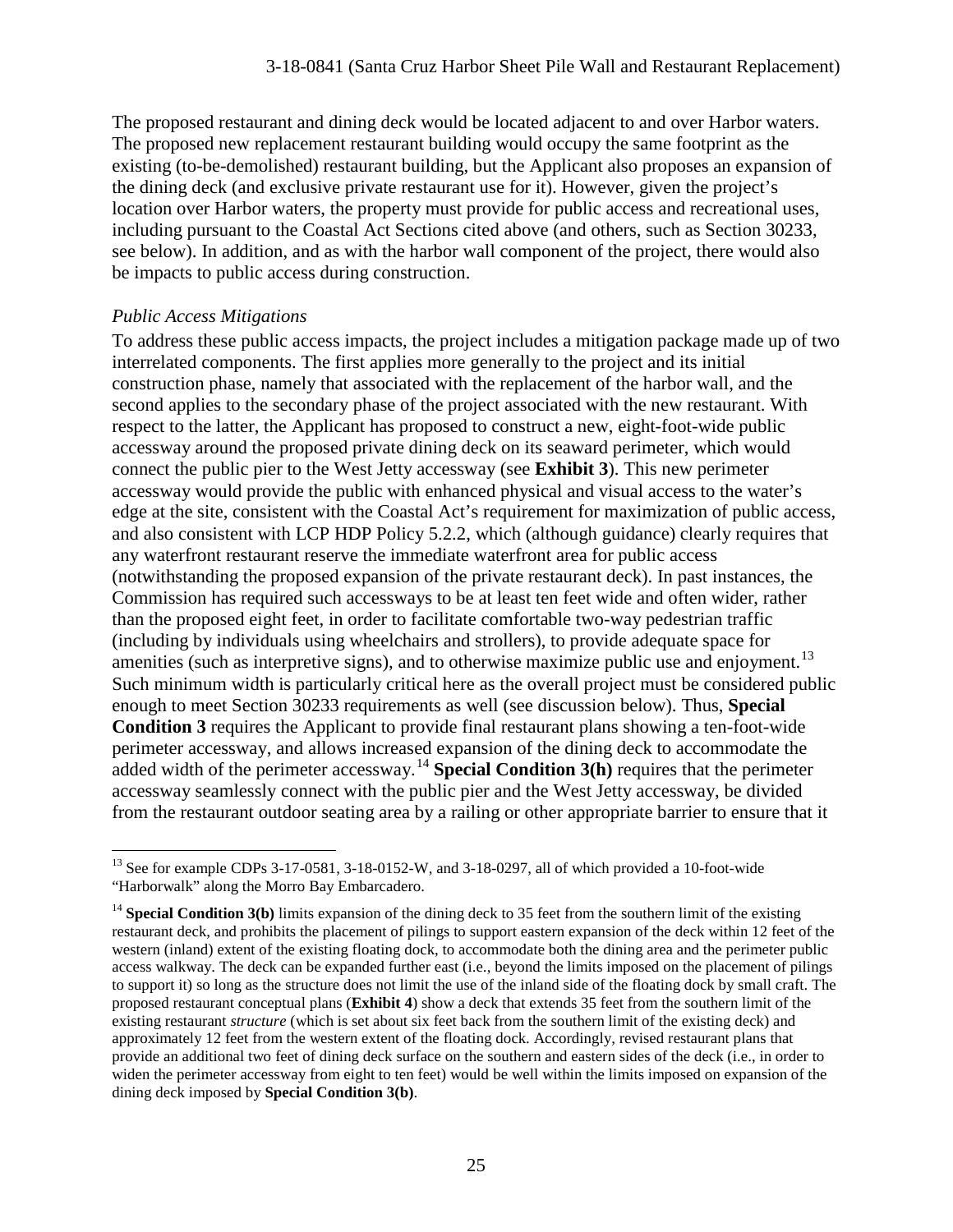remains clear of any restaurant-related obstruction, and to include public amenities (such as interpretive signs).

With respect to the more general component of the mitigation package, on the other side of Atlantic Avenue (and slightly uphill) from the project site, there is an accessway that leads to the Lower Harbor (see **Exhibit 2**). While the West Jetty accessway that leads to Seabright Beach and the jetty itself is a popular and well-known public access feature, it is not as obvious that the accessway that leads to the Lower Harbor is available to the public and part of a continuous system of public paths encircling the Harbor. The Applicant has future plans to improve the connection between the West Jetty accessway and the rest of the Lower Harbor (i.e., the area north of the project site) under a separate project that would include, among other project elements, construction of a cantilevered, wheelchair accessible pathway leading from the "A" dock area to the public pier. The cantilevered pathway would replace the existing accessway that connects to the Lower Harbor. Preliminary plans for this "West Jetty Walk" project show the new cantilevered pathway feature transitioning into an improved and clearly contiguous jetty accessway with various public amenities including overlooks, benches, a beach landing area, and a gateway at the beginning of the jetty itself (see **Exhibit 7**). The West Jetty Walk project would significantly improve both public access and visual resources in the project area, however it is not clear at this time when the Applicant would seek permits for this project, and some improvements to the area are necessary in the interim to clarify the public access connections that currently exist (as well as to protect visual resources, as discussed below) as mitigation for impacts to public access.

Thus, to complete the access mitigation package, **Special Condition 2** requires the Applicant to submit a Public Accessway Improvement Plan showing particular access improvements to be made at the site, including improvements to the West Jetty accessway from the aforementioned existing trail across the Atlantic Avenue street end to the southern extent of the new perimeter public access deck (see **Special Condition 2(a)**). These improvements should be consistent with those envisioned for this area as part of the planned West Jetty Walk project, but aren't required to include any major West Jetty Walk project features (such as the cantilevered pathway, harbor overlooks, or jetty entrance archway), rather, the intent of **Special Condition 2** is that this accessway area be improved for public access use, including that its aesthetics be improved in a manner that is suggestive of a continuous accessway intended for pedestrian use (i.e., in addition to use by Port District, State Parks, and emergency vehicles as needed for maintenance and other official purposes). For instance, **Special Condition 2(a)** requires the removal or screening of a concrete pad and other fixtures on the inland (west) side of the roadway (see **Exhibit 5** for photos) and improvement of the walkway with a coordinated design theme on the walkway ground surface (such as distinctive pavers, upgraded pavement, or sidewalk stencils); **Special Condition 2(b)** requires placement of at least two wayfinding signs (one on the southwest side of the restaurant and one at the Atlantic Avenue street end) in the area; and **Special Condition 2(c)** requires installation and maintenance of at least one public trash bin and at least one public recycling bin along the West Jetty accessway.

To ensure that the public is aware of all the above-described access amenities, additional wayfinding signage is also needed at the site. Currently, a large sign on the side of the existing restaurant structure directs pedestrians to Seabright Beach and the Walton Lighthouse (see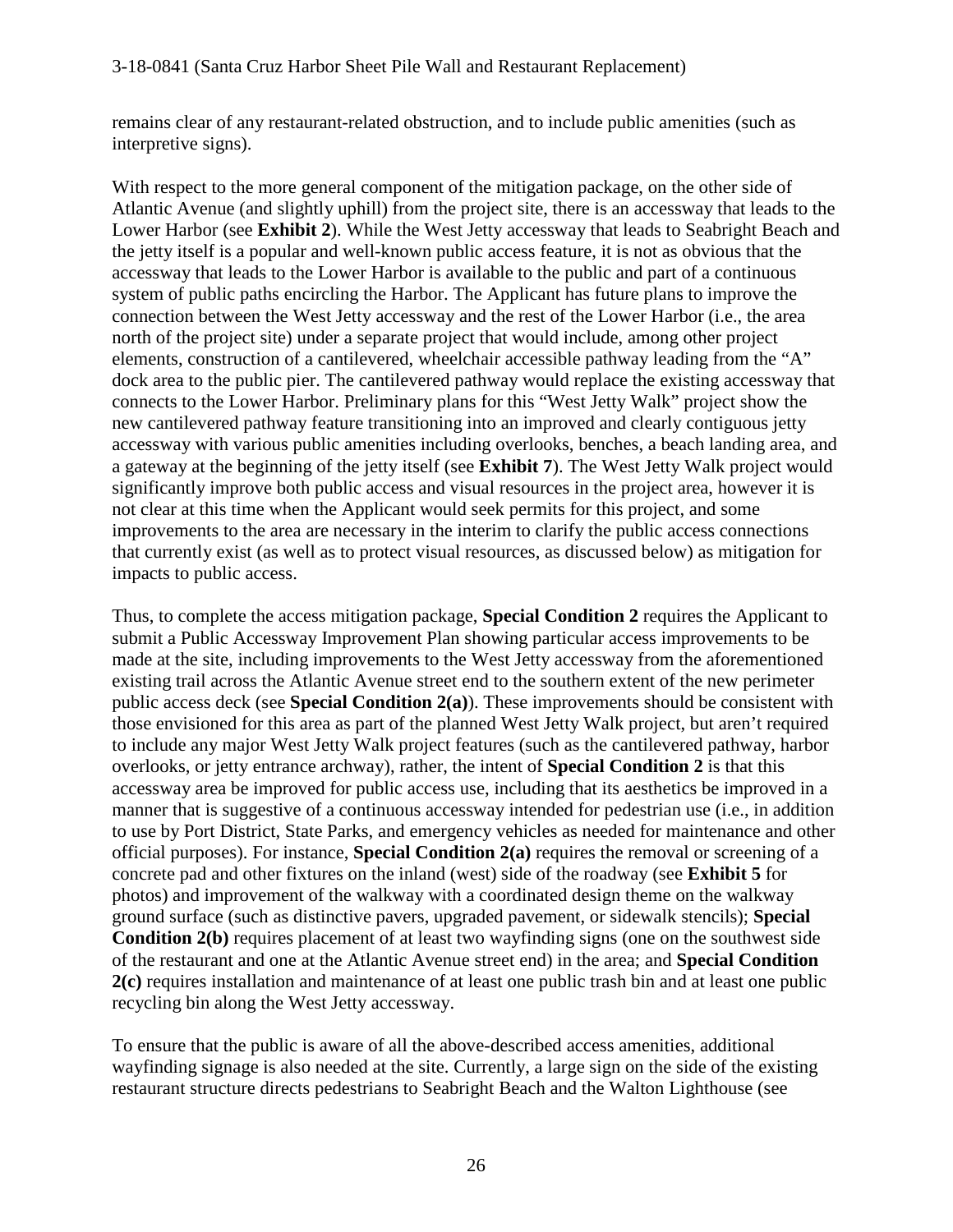**Exhibit 5**), and signage identifying the public pier as a public feature was required under previous CDPs. To ensure that all public access features are clearly identifiable as such, the proposed project is required to, at minimum, replace the existing sign (which will be removed when the restaurant building is demolished) with new signage directing the public to the beach, jetty, and lighthouse; provide additional public access signage to that effect near the terminus of the Atlantic Avenue sidewalk; restore public access signage on the public pier (which is currently contraindicated by the closure of the public pier) once the public pier is reopened; and provide public access signs for the new ten-foot-wide lateral accessway at its junctions with the public pier and the West Jetty accessway.

The Public Accessway Improvement Plan would be required to be submitted for Executive Director review and approval no later than three months following commencement of harbor wall construction in order to ensure that any delay in the construction of the proposed new restaurant does not delay the development and implementation of public access improvements for the site. To ensure that the required public access improvements are made and operated in a manner that ensures maximum public access, **Special Condition 4** requires the Applicant to prepare a public access management plan that specifies the parameters (e.g., public use hours, maintenance, etc.) for all the required public access amenities.

### *Addressing Specific Public Access Impacts of Restaurant Operations*  Public Pier

The operation of a restaurant in this location has the potential to impact public access in several ways. First, and most notably, despite the dual public-private use parameters for the restaurant deck established in CDP P-01-76-1665, the restaurant operators ultimately did not allow nonrestaurant patrons to use the expanded deck area, and only allowed restaurant patrons to use this area, inconsistent with the CDP and without CDP authorization, until the restaurant was closed in 2016.

Second, a 2007 amendment to CDP 3-85-16 allowed the restaurant to utilize a 765-square-foot section of the adjacent public pier (about 40% of the total pier area) for restaurant seating and table storage. While permit conditions required that the remainder of the pier be made available for public use, including by placement of benches on the pier, the restaurant's use of the public pier at times exceeded the designated area, and more generally gave the public pier the appearance of a private space for restaurant patrons. The restaurant also typically placed a greeting stand at the landward edge of the public pier, which blocked visual access to the remainder of the pier and further created the appearance that the public pier was intended for restaurant patron use only. Conditions on CDP 3-85-16-A1 make clear that the restaurant's authorization to use the 765-square-foot area for seating was provisional and subject to re-review by the Executive Director after five years (i.e., December 31, 2012). This review never occurred, and thus the authorization for even that subset of the pier for restaurant use terminated in 2012. Nevertheless, the restaurant operators continued to use the pier in this way without CDP authorization until the time of the restaurant's emergency closure in 2016. Such unpermitted use of the public pier was negatively impacting public coastal access in a manner inconsistent with the public access and recreation policies of the Coastal Act. While the expanded dining deck proposed as part of this project provides the restaurant with additional space for outdoor seating and should reduce its need to encroach upon public areas for this purpose, given the impacts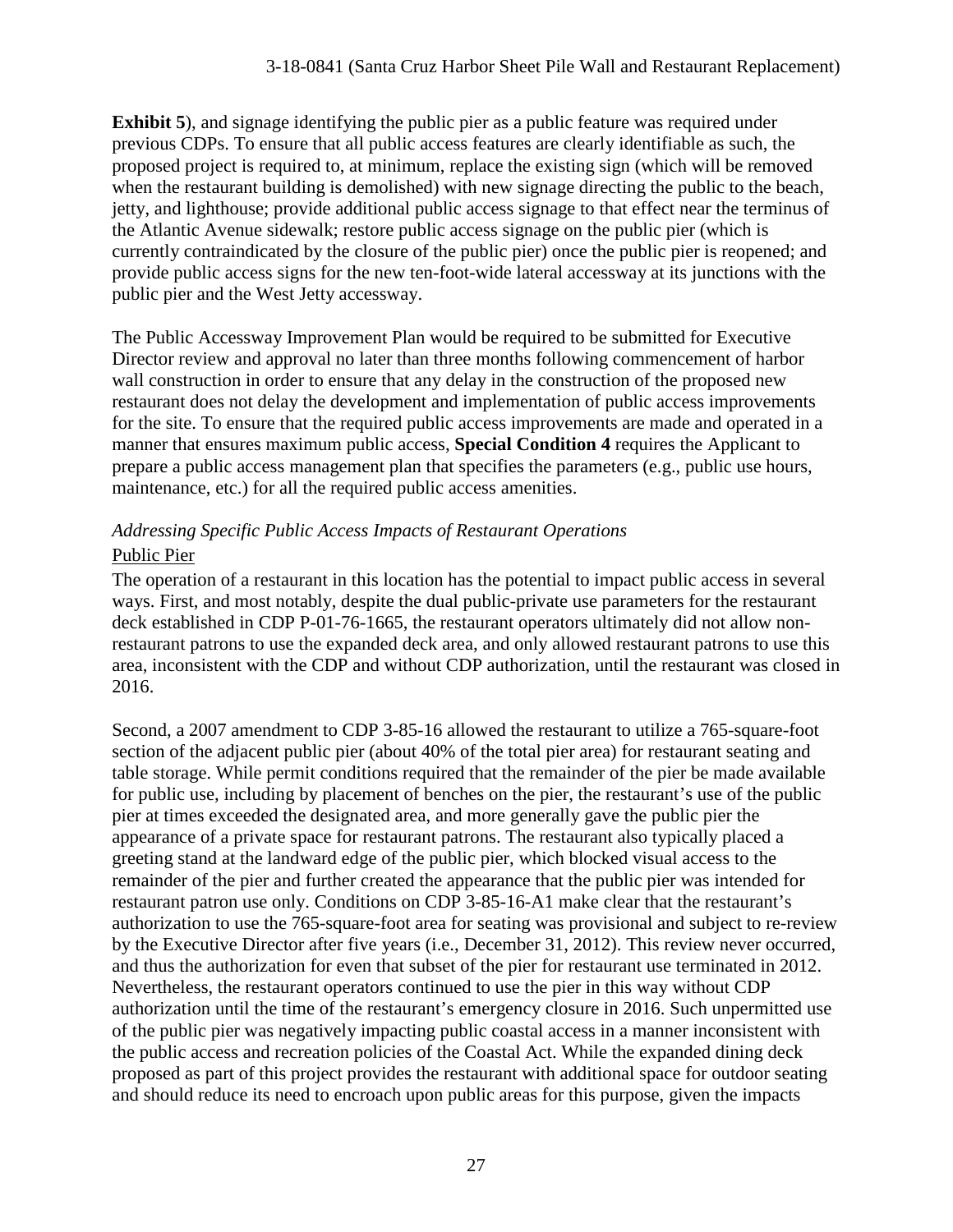which have in fact occurred over the years with respect to operation of the existing restaurant, there is still a risk that operation of the new proposed restaurant could also have adverse impacts to public access at and around the public pier.

Accordingly, **Special Condition 3(g)** requires that the public pier shall not be used for restaurant purposes (e.g., seating or placement of a restaurant greeting stand). This condition also requires that three, six-foot-long benches be placed at the seaward end of the public pier for public use. These benches were required as a condition of CDP 3-85-16-A1, but they were removed at some point (possibly in association with the closure of the public pier). These requirements (along with the public access signage requirements noted below) will ensure that the public pier will be maintained for public use, in a manner that creates an inviting atmosphere for the public.

#### Restaurant Deliveries, Trash Bins, and ADA Parking

Vehicle access to the restaurant also presents a variety of potential access impacts. Deliveries and patron drop-offs may block the entrance to the West Jetty accessway and, before the restaurant closed, an Americans with Disabilities Act (ADA)-accessible parking space was located in the entrance to the accessway itself (see **Exhibit 5**). Additionally (and as discussed further below), the restaurant has in the past placed trash and recycling containers in the vicinity of the entrance to the West Jetty accessway. In addition to degrading the visual quality of public areas, the placement of trash bins in this area can impair physical access to the beach, especially in conjunction with the other types of activities that occur in the vicinity as a result of restaurant operation (i.e., deliveries and drop-offs). **Special Condition 4(c)** addresses such potential disruptions by prohibiting obstruction of public access areas and amenities by restaurant activities, equipment, or uses, including restaurant trash disposal. An exception is provided for restaurant delivery trucks and related loading/unloading activities; however, these functions must be completed as expeditiously as possible to minimize impacts to public access. Additionally, **Special Condition 3(i)** requires that the revised restaurant plans include accessible parking space(s) necessary to meet ADA requirements, and that these be placed on Port District property in a manner that does not physically or visually obstruct the entrance to the West Jetty accessway or the public pier.  $15$ 

#### Restaurant Parking

The proposed project includes an expanded dining deck, which will allow for the proposed restaurant to serve more patrons than in the past, which could lead to an increased need for restaurant parking. The Port District has historically provided dedicated, paid parking for the restaurant in the Lower Harbor area (see **Exhibit 2**), which also provides parking for slip renters and Harbor visitors (including patrons of Harbor businesses).<sup>16</sup> Prior to its closure in 2016, Aldo's was allocated 28 parking spaces out of 224 total parking spaces in the southwestern

<span id="page-27-0"></span> $\overline{a}$ <sup>15</sup> The condition language would also allow accessible parking to be located on City property (e.g., along Atlantic Avenue) if the City authorizes the space(s) to be provided there and public access is not significantly adversely affected.

<span id="page-27-1"></span> $16$  The permit status of paid parking in the lot on the western side of the Lower Harbor is uncertain, and this CDP neither compels nor authorizes any paid parking in that area.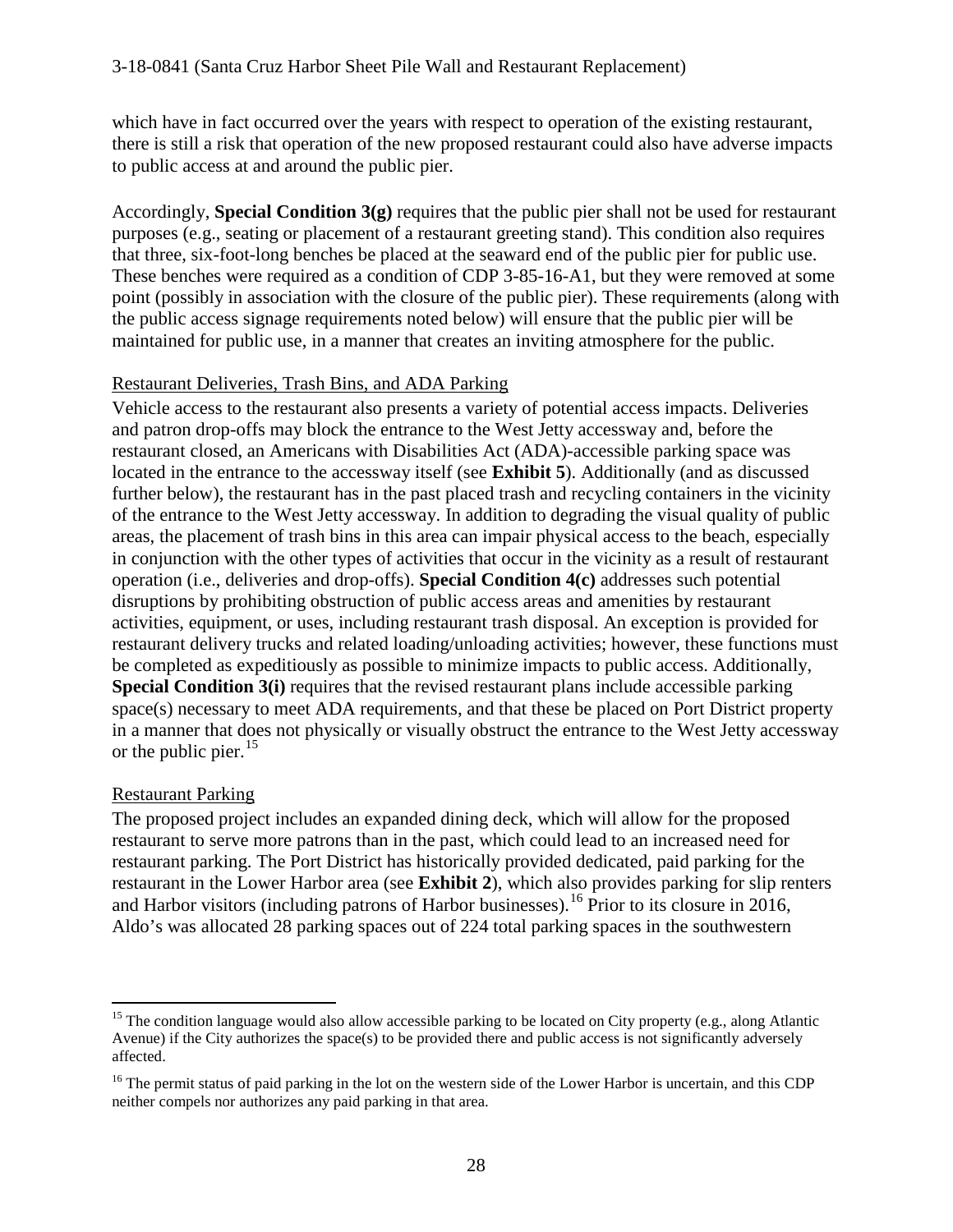portion of the lot. Some additional parking spaces, depending on final restaurant plans,  $17$  would be required given the additional restaurant seating area proposed on the expanded dining deck, and the already low number of parking spaces allocated. This raises potential public access issues insofar as the parking spaces reserved in the parking lot for restaurant patrons might otherwise be used to provide parking for Harbor-related coastal-dependent uses (e.g., slip renters; users of the public launch) and public access; however, a parking study conducted in 2015 (i.e., prior to the closure of Aldo's and the public pier) found that both the visitor and slip renter parking spaces in the southwestern Harbor lots were underutilized. On average, the spaces were 40% and 35% percent occupied (respectively), and peak observed occupancy was 77% for slip renter spaces and 75% for visitor spaces. Additionally, the greatest observed demand for parking in the southwestern Harbor was in the area furthest from the project area (i.e., near "FF" dock, which is more than 1,000 feet from the project site). While the demand for parking in other areas of the Harbor (i.e., especially, the southeastern Harbor, which is across the channel from the project area and the location of several restaurants and the public launch) remains high relative to supply, this does not appear to be the case in the southwestern Harbor, and particularly not in the vicinity of the project site. As such, it is reasonable to expect that any additional parking requirements triggered by the proposed new restaurant's parking demands can be met on the Applicant's property without negatively impacting public access. **Special Condition 3(j)** requires that dedicated parking for restaurant patrons be provided in the Lower Harbor parking lot consistent with the requirements of the certified Harbor Development Plan.

Finally, while the amendment to the restaurant's original CDP (CDP P-01-76-1665) required bicycle racks to be provided at the site, dedicated bicycle parking is not currently available there, inconsistent with that approval. Additional bicycle parking supports public recreational access in the area and may reduce the need for vehicle parking; it is also specifically required or recommended for the Harbor by the City's certified LCP LUP and HDP (which both provide guidance), and the above-referenced Harbor parking study. Specifically, the City LCP's Parks and Recreation Policy 1.7.1.5 encourages provision of "adequate" bike parking at coastal recreation areas including the Harbor, and the parking study found "very limited" existing bicycle parking at the Harbor, suggesting that this standard is not being met. The parking study also recommends adding bicycle parking in restaurant and business locations, and LCP Harbor Development Plan Policy 4.11 requires it as a component of new or expanded development. Accordingly, **Special Condition 2(d)** would require placement of a bicycle parking rack in an appropriate location near the restaurant (i.e., in an area where it will not block any public access areas and will facilitate public utility while protecting views).

#### *Construction-Related Access Impacts*

With respect to construction impacts, the public pier will remain closed for the duration of the harbor wall replacement phase of the project, and the temporary chain-link fencing that currently encircles both the pier and the restaurant will remain in an expanded configuration in order to allow minor, intermittent staging activities at the end of Atlantic Avenue<sup>18</sup> and to maintain

<span id="page-28-0"></span> $\overline{a}$ <sup>17</sup> Parking requirements in the Harbor are based on square footage of the use in question; the number of spaces required per square feet of restaurant area is provided in the LCP's Harbor Development Plan. In any case, the restaurant would need to account for all of its parking requirements based on current professional standards for same.

<span id="page-28-1"></span> $18$  The primary staging area for the project will be inland of the southwestern parking area of the Lower Harbor.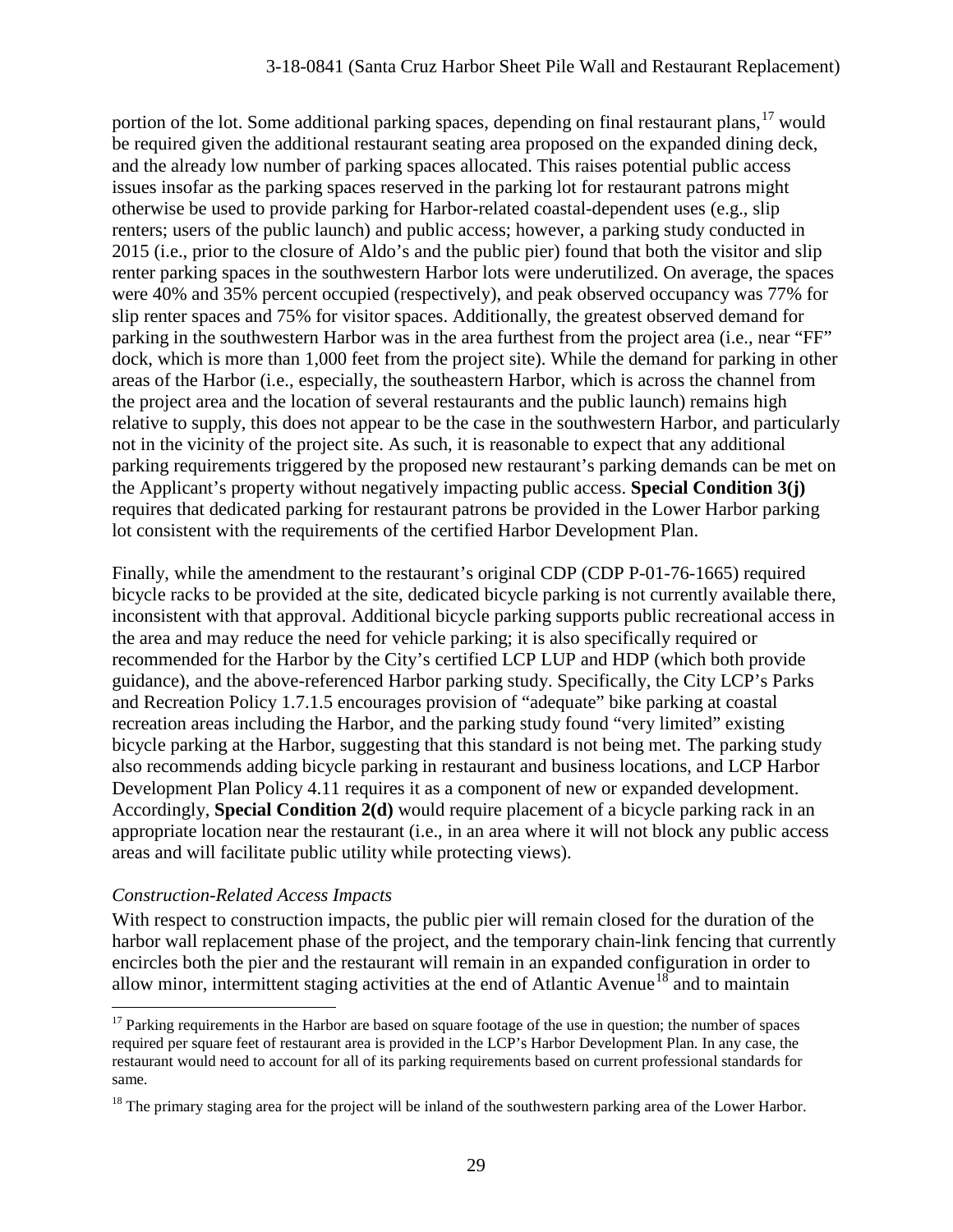public safety (see **Exhibit 3**, p. 5). Additionally, all construction of the harbor wall and installation of pilings will occur between June 15 and November 30 in order to minimize potential impacts to steelhead and coho salmon, as well as to minimize impacts to water quality from stormwater runoff during rain events. This means that construction will be underway during the peak season for coastal recreation in two summers (i.e., in Summer 2019 for the harbor wall replacement and the public pier work, and in Summer 2020 for the restaurant reconstruction, including the dining deck and the perimeter accessway).

To mitigate these impacts and ensure that public access at the site remains in some form throughout project construction, the Applicant has proposed to maintain a ten-foot-wide public accessway connecting the Harbor trails across the Atlantic Avenue street end to the West Jetty accessway and Seabright Beach for the duration of the project. **Special Condition 5** requires the Applicant to prepare a construction plan prior to the issuance of the CDP that specifically identifies areas to be closed for construction-related purposes, and **Special Condition 5(i)** requires public access between the Atlantic Avenue street end and the West Jetty accessway/Seabright Beach to be maintained for the entirety of the construction period, save for brief interruptions for the exclusive purpose of transporting construction materials across the accessway when necessary. This condition also requires directional signs to be placed at either end of the temporary construction accessway to make it clear to the public that the beach is accessible from the Harbor during construction and vice versa.

Thus while some construction-related access impacts at the site are inevitable, the project as conditioned minimizes such impacts as much as can be accomplished using construction BMPs, and the aforementioned mitigation package can appropriately and commensurately offset remaining impacts. As conditioned, the project will be constructed in a manner that preserves the area's critical function as a point of connection between other access and recreation opportunities.

#### *Conclusion*

The proposed harbor wall project is necessary to address a public safety emergency that is currently restricting public access in a popular coastal area, and the restaurant project will provide for additional visitor-serving use at a popular visitor destination. As conditioned, the project will appropriately mitigate all potential impacts to public access by requiring improvements to existing public access and recreation facilities, and will ensure that public access is maintained during construction of both the harbor wall and the restaurant. The project as conditioned can therefore be found consistent with the above-cited public access and recreation policies of the Coastal Act.

### **E. MARINE RESOURCES**

The Coastal Act protects the marine resources and habitat offshore of this site. Coastal Act Sections 30230 and 30231 provide:

*Section 30230. Marine resources shall be maintained, enhanced, and where feasible, restored. Special protection shall be given to areas and species of special biological or economic significance. Uses of the marine environment shall be carried out in a manner*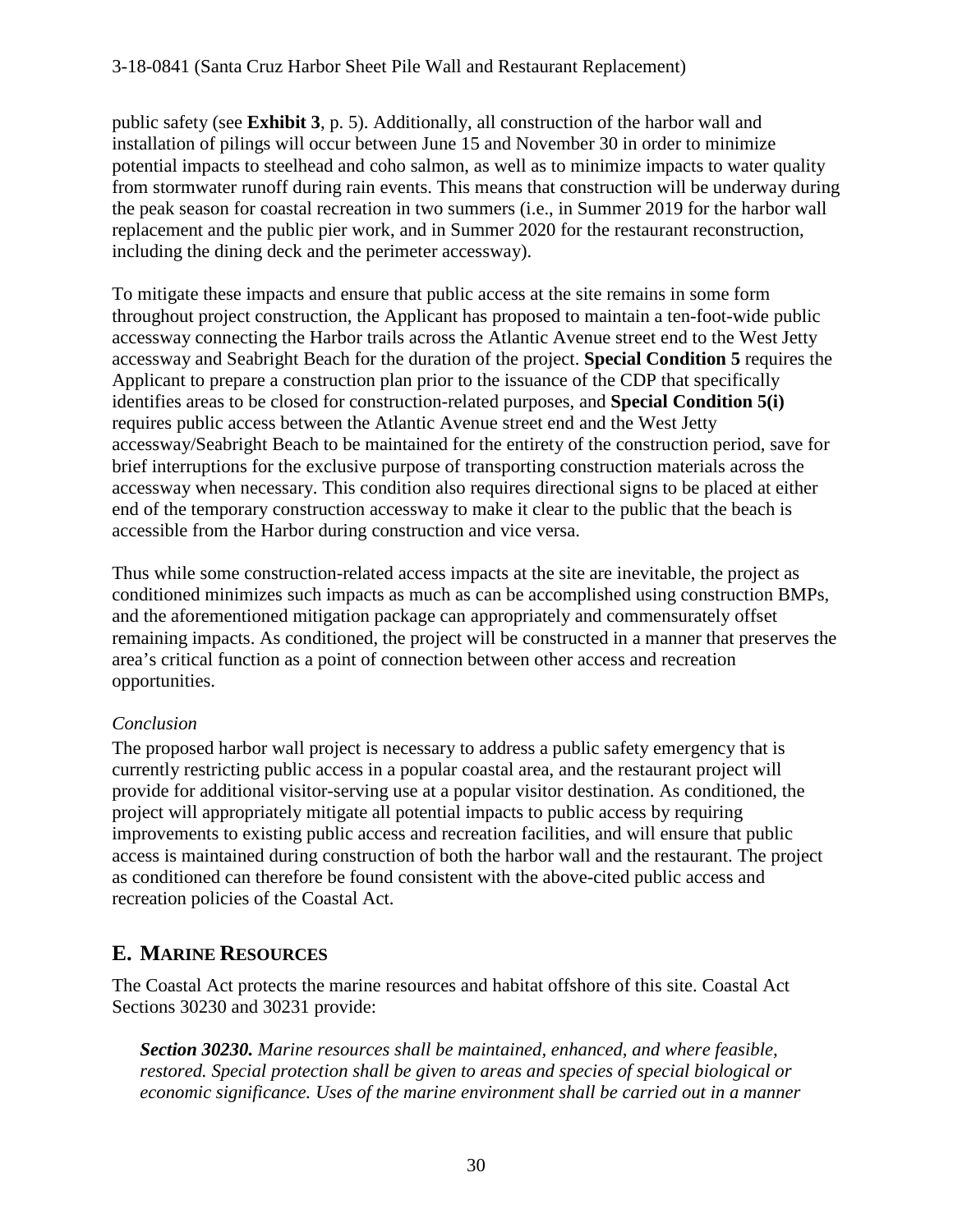*that will sustain the biological productivity of coastal waters and that will maintain healthy populations of all species of marine organisms adequate for long-term commercial, recreational, scientific, and educational purposes.* 

*Section 30231. The biological productivity and the quality of coastal waters, streams, wetlands, estuaries, and lakes appropriate to maintain optimum populations of marine organisms and for the protection of human health shall be maintained and, where feasible, restored through, among other means, minimizing adverse effects of waste water discharges and entrainment, controlling runoff, preventing depletion of ground water supplies and substantial interference with surface water flow, encouraging waste water reclamation, maintaining natural vegetation buffer areas that protect riparian habitats, and minimizing alteration of natural streams.* 

In addition, Section 30233 addresses filling of coastal waters and provides (in relevant part):

*Section 30233. (a) The diking, filling, or dredging of open coastal waters, wetlands, estuaries, and lakes shall be permitted in accordance with other applicable provisions of this division, where there is no feasible less environmentally damaging alternative, and where feasible mitigation measures have been provided to minimize adverse environmental effects, and shall be limited to the following:* 

- *(1) New or expanded port, energy, and coastal-dependent industrial facilities, including commercial fishing facilities.*
- *(2) Maintaining existing, or restoring previously dredged, depths in existing navigational channels, turning basins, vessel berthing and mooring areas, and boat launching ramps.*
- *(3) In open coastal waters, other than wetlands, including streams, estuaries, and lakes, new or expanded boating facilities and the placement of structural pilings for public recreational piers that provide public access and recreational opportunities.*

The Coastal Act defines fill as follows:

*Section 30108.2. "Fill" means earth or any other substance or material, including pilings placed for the purposes of erecting structures thereon, placed in a submerged area.* 

Additionally, the HDP, which serves as guidance, provides direction on overwater construction, both broadly and at the project site specifically:

*HDP Policy 3.7.2. [In relevant part] Allow improvement of Aldo's Restaurant, including limited expansion for a total square footage of 4,000 square feet with a special use permit…* 

*HDP Policy 3.8. Allow new, expanded, and/or replacement development and uses in accordance with uses outlined in Policy 3.7 and on Table H-5, CD (Coastal Dependent)*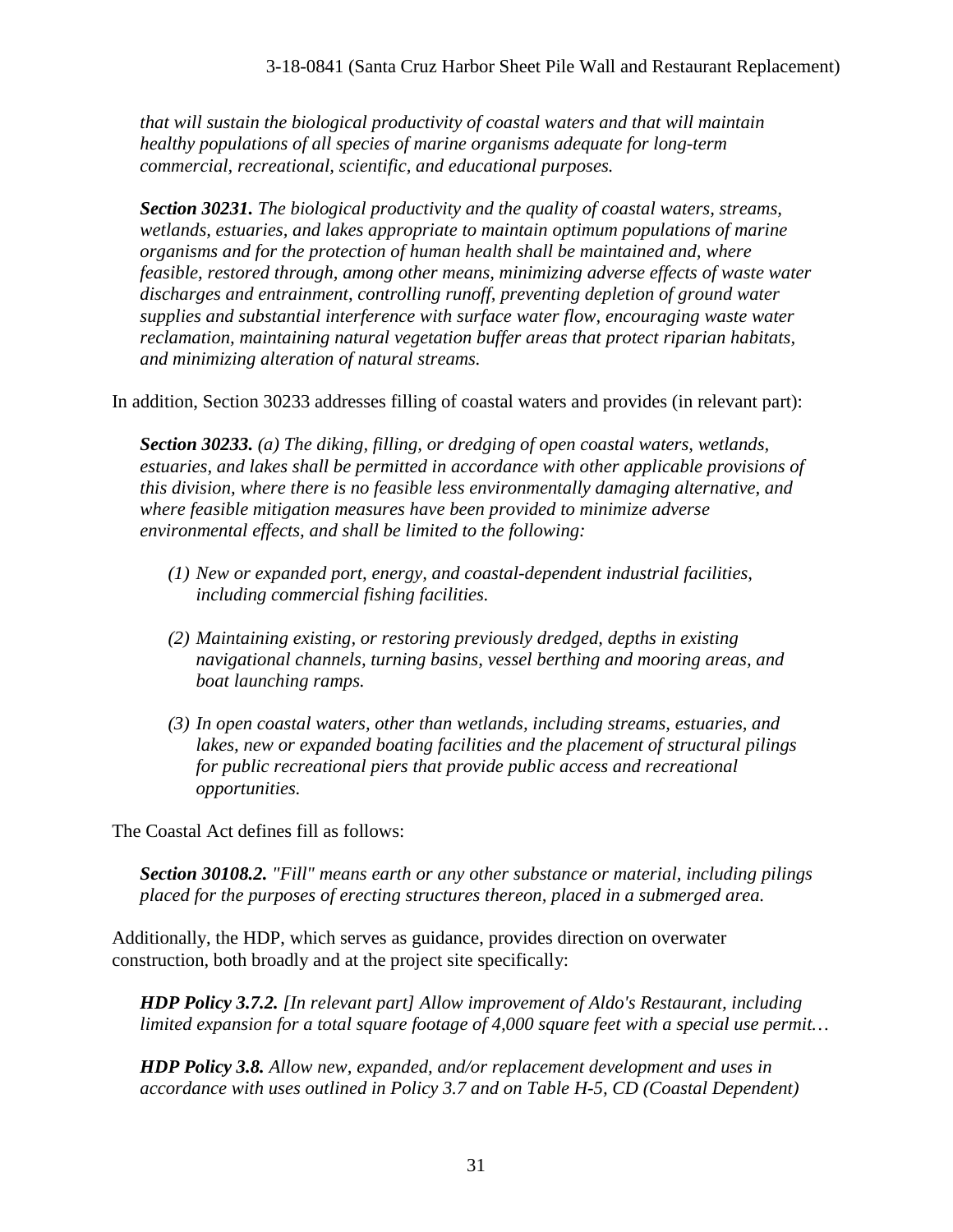*Zone District standards, development/design standards outlined below, provision of adequate parking and mitigation of environmental impacts…* 

*HDP Policy 3.8.3. Buildings shall not be expanded over the water, except for pier additions.* 

#### **Consistency Analysis**

#### *Water Quality and Noise*

The proposed project involves significant construction in and over coastal waters, which can cause water quality impairment from sediment disturbance and runoff, equipment leaks, and spills of construction materials into Harbor waters. Additionally, pile driving can negatively impact marine wildlife by generating significant underwater noise. The prospect of both increased underwater sound and diminished water quality due to project activities are of particular concern as they relate to steelhead, which are known to occur in small numbers in Harbor waters, as well as other marine taxa.

The proposed project may additionally include the placement of new pilings in Harbor waters to support the proposed expanded dining deck and perimeter public access walkway.<sup>[19](#page-31-0)</sup> **Special Condition 3(e)** requires Final Restaurant Plans to identify any new pilings to be installed in association with the restaurant replacement and dining deck expansion, and that all piling materials, preservatives, and coatings be consistent with the requirements of the Commission's standard best management practices (BMPs) for use of treated wood.

With respect to the potential water quality impacts of overwater construction, the Applicant has incorporated the Commission's standard best management practices for work over water (including maintaining good construction site housekeeping controls and procedures, the use of appropriate erosion and sediment controls, a prohibition on equipment washing, refueling, or servicing over coastal waters, etc.) into the project description and project plans, and **Special Condition 5** requires the Applicant to provide a Construction Plan that further specifies how these practices will be applied in the project area. To further protect marine resources and offshore habitat, **Special Condition 5** also requires construction documents to be kept at the site for inspection, and also requires a construction coordinator to be available to respond to any inquiries that arise during construction. The proposed construction timeline (June 15 to November 30) minimizes the likelihood that storm events will cause runoff contaminated by construction materials or sediment to enter Harbor waters, and also avoids the annual migration periods for salmonids, including steelhead.<sup>[20](#page-31-1)</sup>

To address the noise impacts of pile driving, the Applicant proposes to use low impact methods (i.e., a vibratory hammer or a "press-in" driving) to force the new harbor wall's

<span id="page-31-0"></span> $\overline{a}$  $19$  This expansion is not inconsistent with the guidance provided by LCP HDP Policy 3.8.3, which prohibits expansion of buildings over water.

<span id="page-31-1"></span> $20$  Steelhead typically migrate upstream between December and April, while downstream migration peaks between March and May. Another salmonid of concern in the project area is the coho salmon (*Oncorhynchus kisutch*). Though coho do not occur naturally in Harbor waters, federal critical habitat for the species includes the Harbor area. Coho typically migrate upstream between November and January and downstream from March to July, with the peak occurring between April and early June, outside of the proposed construction window.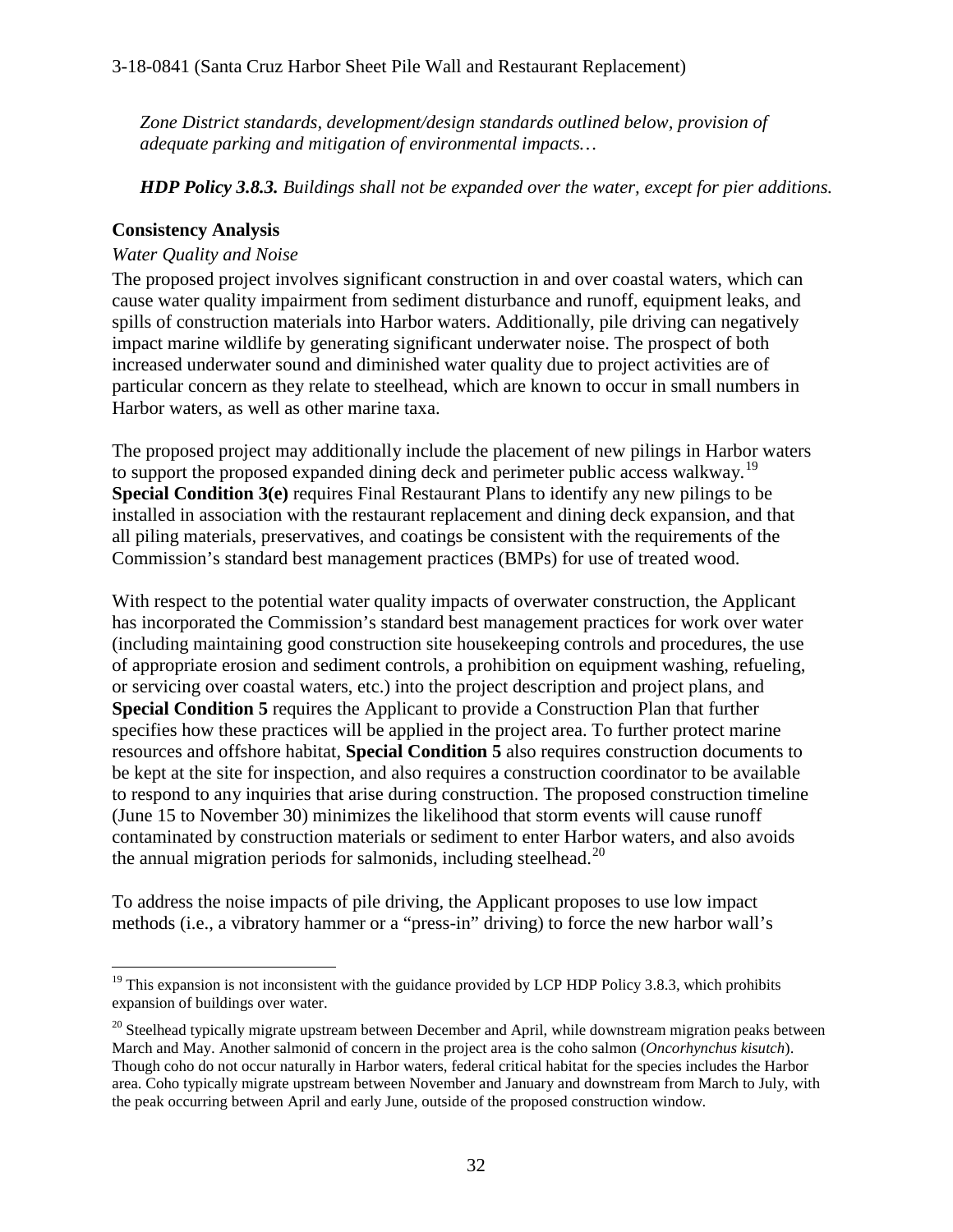sheet piles through the sedimentary soil overlaying the sandstone, and to jet and/or pre-drill the sandstone to reduce its resistance and, by extension, the hydro-acoustic impacts of sheet pile installation.<sup>[21](#page-32-0)</sup> **Special Condition 3(e)** requires that similar methods be used to install any new pilings required to support the restaurant, the dining deck, and the outer perimeter public walkway. The Applicant also proposes to employ noise attenuation measures, which either further reduce hydro-acoustic noise impacts or discourage fish and marine mammals from entering the area where hydro-acoustic disturbance will be most pronounced.<sup>[22](#page-32-1)</sup>

#### *Fill of Coastal Waters*

Additionally, the proposed project involves filling of coastal waters, both for the purpose of constructing a new harbor wall seaward of the existing harbor wall, and for the purpose of installing pilings to support the expanded dining deck (including the outer perimeter public walkway), as well as the restaurant and the decking itself (i.e., also considered fill of coastal waters when it covers coastal waters, as is the case here. Under Coastal Act Sections  $30233(a)(1)$  and (3), such fill can be permitted to maintain existing harbor facilities and for the placement of piers that provide public access and recreation opportunities.

In this case (and as discussed above), the proposed harbor wall is necessary to maintain the form and function of the Harbor. It can therefore be allowed under Section  $30233(a)(1)$  if there is no feasible less environmentally damaging alternative, provided that any adverse environmental effects are mitigated.

There are two alternatives to the proposed harbor wall replacement that would not involve fill of coastal waters: Construction of a new harbor wall in the exact location of the existing harbor wall, and a "no project" alternative in which the existing wall is allowed to continue to degrade in place. In the first instance, the existing wall would have to be extracted, and the backfill (which dates to the construction of the Harbor and does not meet modern standards for fill) would have to be excavated and disposed of off-site. This would be a significantly more impactful project than the proposed approach, as it would require dewatering of the area around the harbor wall, along with additional in-water work, earthwork adjacent to harbor waters, and increased construction traffic and public access impacts. The no project alternative is not feasible, as it would result in the loss of backfill material into harbor waters (i.e., from holes that will continue to form in the harbor wall as it continues to degrade) while at the same time threatening public safety, public access, and the integrity of the Harbor itself. The proposed project is therefore the least damaging alternative, and environmental impacts from fill are expected to be minimal due to the small area to be filled (300 square feet, some of which is already covered by riprap) and the highly engineered and heavily modified nature of the area.

<span id="page-32-0"></span> $\overline{a}$ <sup>21</sup> The design of the proposed harbor wall also minimizes hydro-acoustic noise impacts because anchoring the tiebacks to the pile caps (as would occur in this case) reduces the depth to which the piles must be driven.

<span id="page-32-1"></span> $^{22}$  Specifically, the Applicant proposes soft starts (when initial driving strikes use low hammer energy and, consequently, produce less noise), a bubble curtain (a wall of bubbles that acts both as a deterrent to fish and marine mammals and as a sound screen that reduces the transmission of noise outside the work area), and pile cushions (which cushion the top of the pile from the hammer and reduce the sound associated with each strike).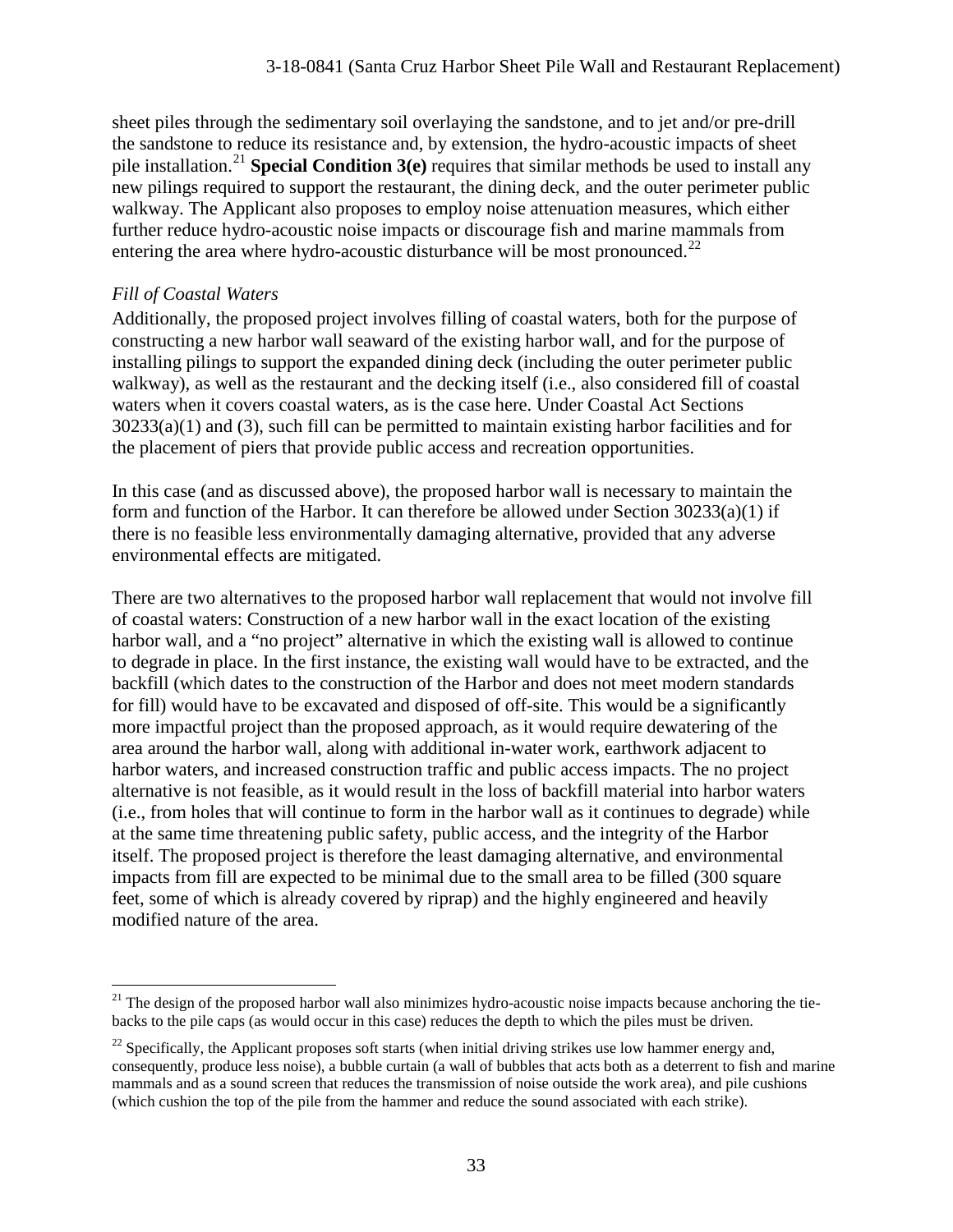#### 3-18-0841 (Santa Cruz Harbor Sheet Pile Wall and Restaurant Replacement)

The new replacement restaurant building and expanded deck areas (including new pilings) will also result in fill of coastal waters. Although a private restaurant and a deck to serve a private restaurant are not themselves within the scope of an allowable use for fill of coastal waters under Coastal Act section 30233(a), the project as a whole can be considered a public recreational project by virtue of the perimeter public access deck (at 10 feet in width, as described above) and the new public ADA-accessible restrooms, and thus meet Coastal Act Section 30233 requirements in that way. But for these components, and those associated with the public pier, and the modifications provided by **Special Conditions 2, 3, and 4,** the private restaurant and related development would not be approvable here. Fortunately, the project can be approved and modified in such a way as to provide for project objectives, while also ensuring an adequate public access component consistent with Coastal Act requirements.<sup>[23](#page-33-0)</sup> In addition to the proposed new public walkway, the deck expansion would allow for the provision of publicly accessible restrooms at the site (i.e., a new public amenity) but not hinder the continued use of the existing floating docks for boating and other coastal recreation purposes.  $24$ 

Regarding the other two prongs of 30233(a), there is no feasible less environmentally damaging alternative than the fill identified as there would be no feasible way of expanding this area over the water without fill. The mitigation package appropriately and commensurately offsets and mitigates impacts associated with same.

Therefore, as conditioned, the project can be found consistent with Coastal Act Sections 30230 and 30231 regarding protection of marine resources and offshore habitats, and with Section 30233(a) pertaining to fill of coastal waters.

### **F. VISUAL RESOURCES**

Coastal Act Section 30251 states:

*Section 30251. The scenic and visual qualities of coastal areas shall be considered and protected as a resource of public importance. Permitted development shall be sited and designed to protect views to and along the ocean and scenic coastal areas, to minimize the alteration of natural land forms, to be visually compatible with the character of surrounding areas, and, where feasible, to restore and enhance visual quality in visually degraded areas. New development in highly scenic areas such as those designated in the* 

<span id="page-33-0"></span> $\overline{a}$  $^{23}$  It also balances the directives of guiding LCP HDP Policies 3.8.3 (which does not allow the expansion of *buildings* overwater, but does allow the expansion of public piers) and HDP Policies 3.7.2 and 3.8 (which allow replacement and limited expansion of Aldo's particularly, provided that the associated impacts are mitigated).

<span id="page-33-1"></span> $^{24}$  According to the Applicant, the existing floating dock at the project site dock was constructed primarily to serve visitors who wanted to boat to the restaurant and tie up dockside while dining, and to provide a landing space for the Harbor's water taxi. Since these purposes do not typically result in heavy use of the dock, it has also been used to berth abandoned vessels slated for demolition. All of these purposes are accommodated on the eastern side of the dock, which would not be impacted by expanded decking. The western side of the dock is not typically used to accommodate visiting vessels, though it is occasionally used for smaller craft when the dock is experiencing heavy utilization. Any deck overhead would not impact this use, and **Special Condition 3(b)** specifies that the expansion of the deck be limited as necessary to maintain it.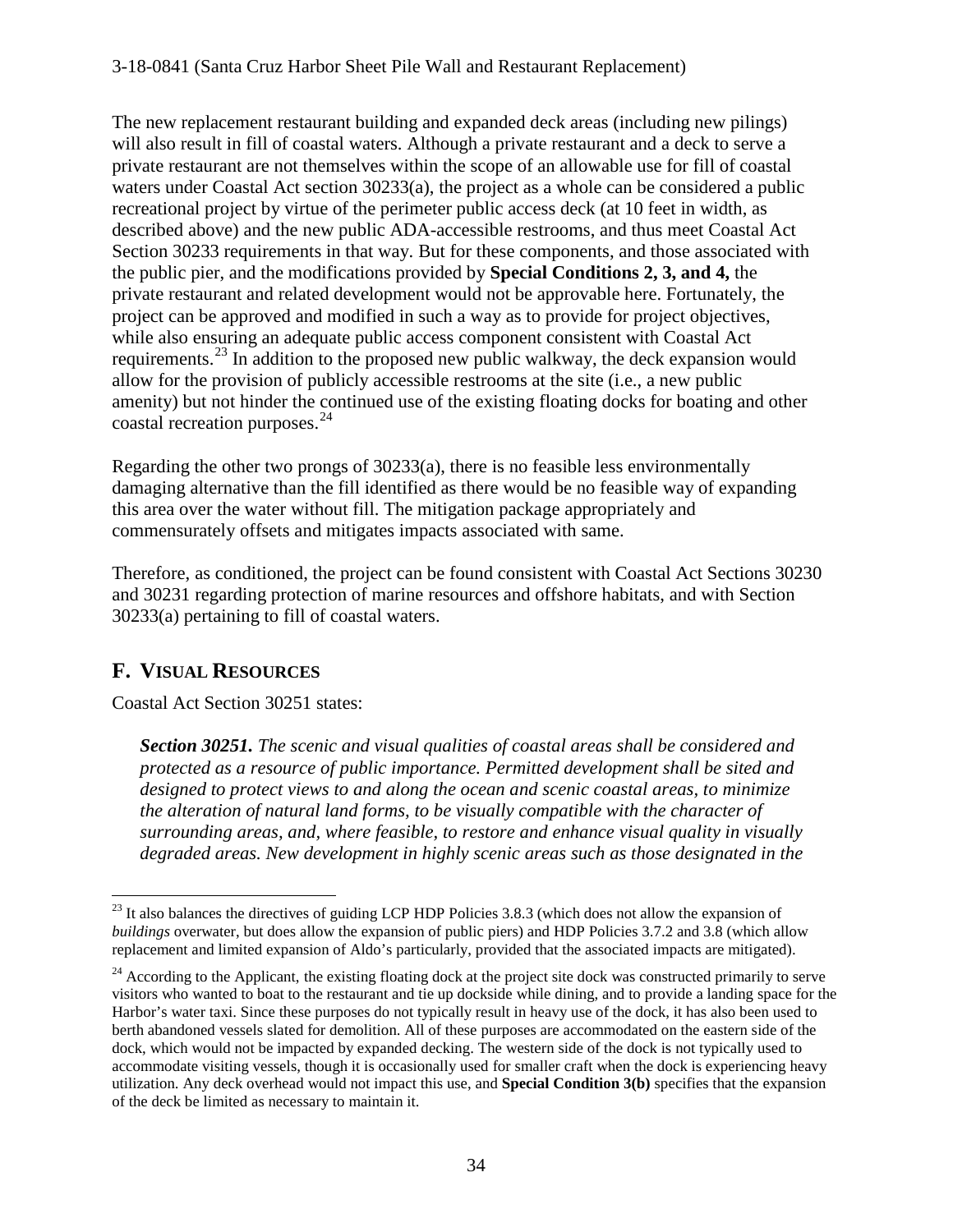*California Coastline Preservation and Recreation Plan prepared by the Department of Parks and Recreation and by local government shall be subordinate to the character of its setting.*

Additionally, HDP Policy 3.8.4 (which is guidance) provides height limits for new development in the Harbor:

*HDP Policy 3.8.4. New development shall not exceed two stories (35 feet) in height, except for accessory uses which shall not exceed 1 story (15 feet) in height. Development shall be consistent with the City's CD District regulations and development standards and the Port District's adopted Santa Cruz Harbor Design Criteria (June 1981).* 

### **Consistency Analysis**

The harbor wall that would be replaced by this project is generally not visible from land, as it is partly submerged and covered by the public pier, restaurant building, and dining deck. When finished, the proposed replacement harbor wall would not substantial alter the visual appearance of the area, as the proposed structure would be screened from on-land public viewing areas by the same site features that hide the existing harbor wall and, to the extent that the harbor wall is visible from any other public area (e.g., from the water level), the new harbor wall would appear very similar to the existing harbor wall.

The proposed new restaurant and expanded dining deck would have a greater potential to affect the visual character of the area. Most notably, the Applicant has proposed to replace the existing, 13-foot-tall building with a new 22-foot-tall structure. The impacts of a taller restaurant building on public views are not likely to be pronounced, however, due to the existing obstructions to views of the water in the project area. Specifically, the view to Harbor waters from the West Jetty accessway has been blocked by the restaurant in its present form for many decades. However, the proposed restaurant building will be seen as taller (and thus bulkier) than the existing restaurant building, and the proposed dining deck expansion will be seen to cover an additional area of harbor waters compared to the existing dining deck, which will cause some impacts to public views over existing conditions. This impact, however, can be addressed by ensuring that all such development is sited and designed to protect public views from significant adverse impacts (see **Special Condition 3(n)**).

In terms of views other than Harbor views, the area upcoast of the proposed restaurant and dining deck project site consists of a 45-foot-bluff, the top of which is developed with private residences. Thus, there are no public views that would be affected by the replacement of the structures below this bluff from this location. With respect to the view from the north/inland, the project site is separated from the rest of the Lower Harbor by a small slope, which already blocks views in this direction somewhat from the pedestrian walkways of the Lower Harbor. The taller new restaurant would also be more visible from more seaward locations (i.e., from the West Jetty) and downcoast (i.e., from the Harbor waters or the eastern side of the Harbor). It is important to note, however, that the restaurant plans are conceptual and the Applicant fully intends to develop more detailed and refined plans. These plans will need to go through local processes (including Special Use Permit and Design Permit review) and also though this CDP's review process, both of which can ensure that public views are adequately protected.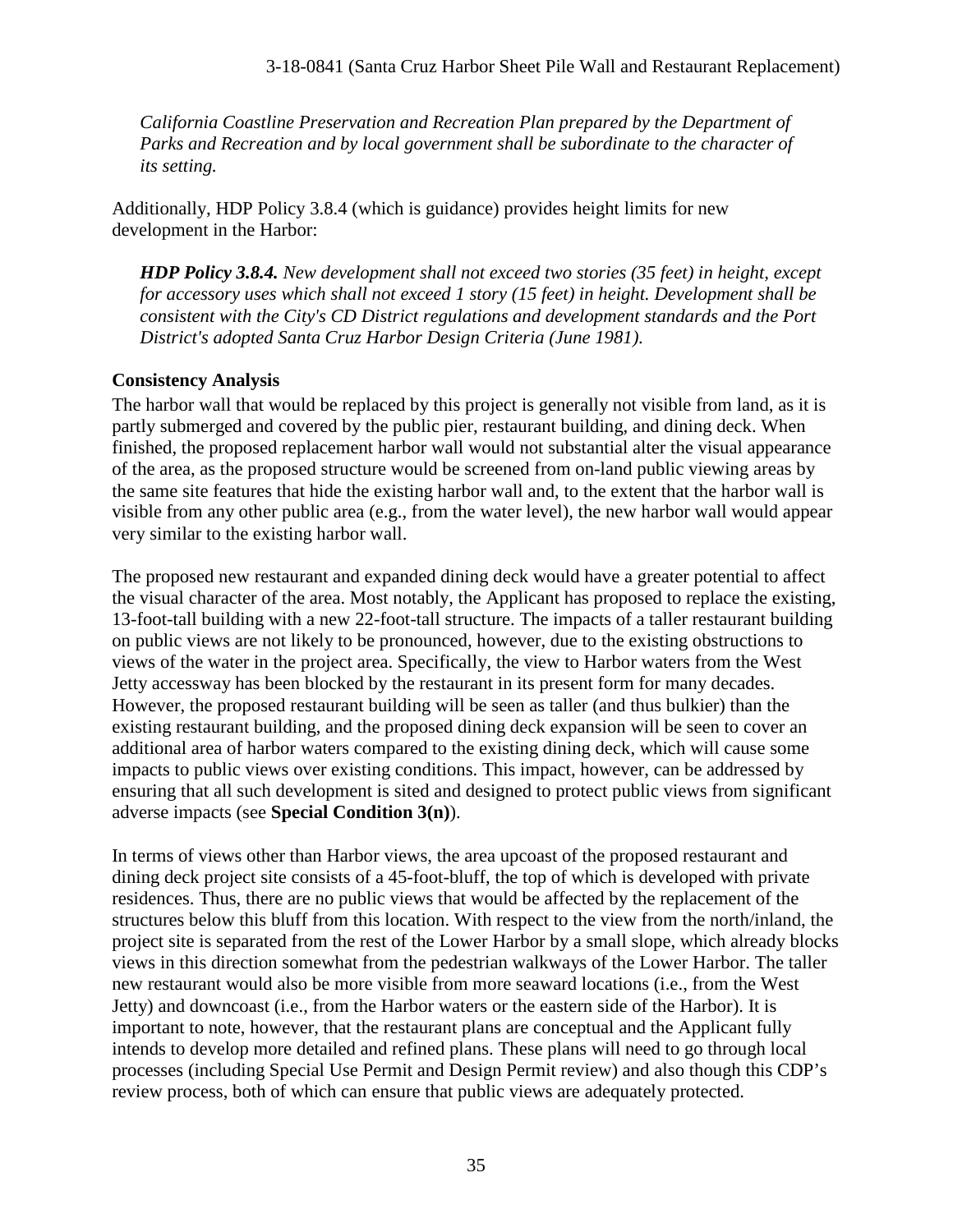The proposed new restaurant concept identifies a Cape Cod-style building with a peaked roof and shingle siding, with all mechanical equipment recessed into the roof. This design is more in keeping with the look and feel of the Harbor than the existing, architecturally indistinct restaurant, which has a flat roof and uses angled trellising to screen rooftop mechanical equipment. Utility boxes and pipes visually dominate the west side of the existing restaurant building, contributing to the uninviting appearance of the West Jetty accessway. In this sense, and on design alone if it is maintained in its next, more refined version, the proposed new restaurant could improve the visual character of the site, and **Special Conditions 2 and 3** require further aesthetic improvements to the West Jetty accessway and other elements of the project vicinity. These include the installation and maintenance of native plant landscaping (**Special Conditions 2(a) and 3(k)**), enclosure of any restaurant trash in a structure consistent with the general style of the restaurant (**Special Condition 3(c)**), and screening or recessing of restaurant utilities and mechanical equipment (**Special Condition 3(f)**). **Special Condition 2(a)** additionally specifies that Revised Accessway Improvement Plans shall include a variety of changes to the West Jetty accessway and Atlantic Avenue street end that would improve the visual appearance of the area, e.g., removal or screening of the concrete pad and other fixtures on the inland (west) side of the roadway and improvement of the walkway with a coordinated design theme on the walkway ground surface (such as distinctive pavers, upgraded pavement, or sidewalk stencils). **Special Condition 4** requires maintenance of these improvements.

Impacts to public views from the public pier are also a concern. Currently, the public pier extends about forty feet further east over the waters of the Harbor than the dining deck, providing members of the public the opportunity to look south toward the Harbor entrance channel, the Walton Lighthouse, and the Monterey Bay without the obstruction of restaurant tables and patrons. By reducing the gap between the eastern extent of the two structures, the expanded outdoor dining deck would reduce this unobstructed view south from the public pier. Additionally, the retractable awning proposed for the dining deck, which is intended to be made of a transparent material in order to preserve overwater views for restaurant diners, would at minimum still require solid framing that would further intrude upon the view south from the public pier. However, the public pier would still extend further into Harbor waters that the dining deck under the proposed project due to the fact that the floating dock, which limits the expansion of the dining deck, skirts the public pier and jogs landward in front of the dining deck. Thus the end of the public pier will still afford unobstructed views toward the ocean, the new public access walkway around the perimeter of the dining deck required by **Special Condition 3(h)** will provide an opportunity for public enjoyment of the view south from the project site without any obstruction by restaurant activities, and the awning and other restaurant development can be required to be sited and designed to avoid any significant impacts to public views.

Overall, though the increased sizing of the restaurant building and expansion of the dining deck will result in some adverse impacts to coastal visual resources, as conditioned, the proposed project can appropriately minimize and otherwise offset these impacts (which are incremental in nature, rather than entirely new, as the project does not propose construction of a new building and deck where none existed before) by improving the overall public viewshed as seen from the West Jetty accessway, in particular by providing new public views in an area where they are currently blocked by the restaurant's private use of the deck (via the perimeter walkway around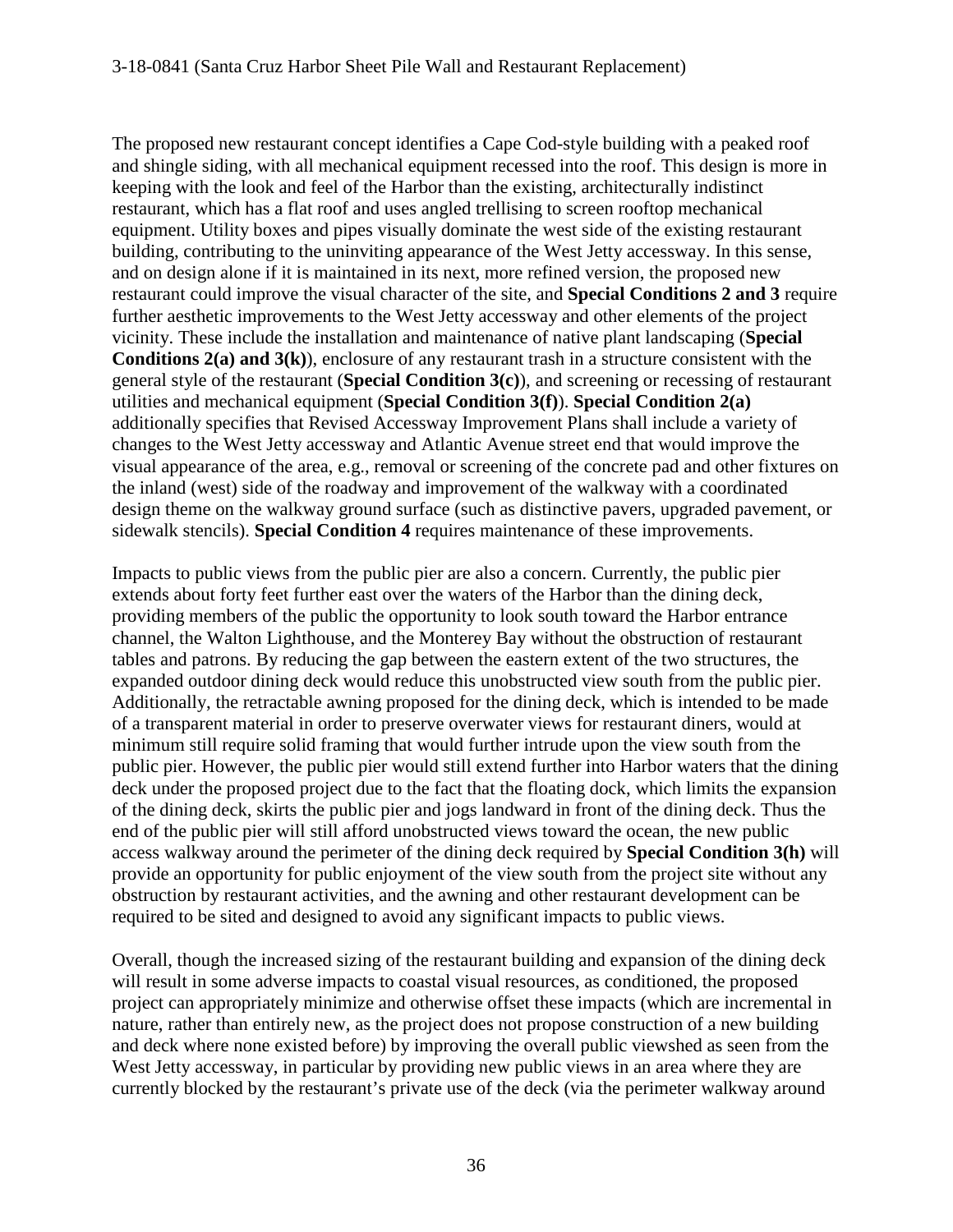the expanded dining deck). As conditioned, the project can therefore be found consistent with the above-cited Coastal Act public viewshed policies.

# **G. CALIFORNIA ENVIRONMENTAL QUALITY ACT (CEQA)**

Section 13096 of the California Code of Regulations requires that a specific finding be made in conjunction with coastal development permit applications showing the application to be consistent with any applicable requirements of CEQA. Section 21080.5(d)(2)(A) of CEQA prohibits a proposed development from being approved if there are feasible alternatives or feasible mitigation measures available which would substantially lessen any significant adverse effect that the activity may have on the environment.

The City of Santa Cruz identified the harbor wall replacement as qualifying for a Class 2 Categorical Exemption from CEQA under Section 15302 of the CEQA Guidelines, which concern replacement or reconstruction projects, and **Special Condition 3** requires the Final Restaurant Project Plans to be submitted with evidence that any required review under the California Environmental Quality Act (CEQA) has been completed. The Coastal Commission's review and analysis of land use proposals via approval of CDPs has been certified by the Secretary of Resources as being the functional equivalent of environmental review under CEQA (14 CCR Section 15251(c)). The preceding CDP findings discuss the relevant coastal resource issues with the proposal, and the CDP conditions identify appropriate modifications to avoid and/or lessen any potential for adverse impacts to said resources.

As such, there are no additional feasible alternatives or feasible mitigation measures available which would substantially lessen any significant adverse environmental effects which approval of the proposed project, as conditioned, would have on the environment within the meaning of CEQA. Thus, if so conditioned, the proposed project will not result in any significant environmental effects for which feasible mitigation measures have not been employed consistent with CEQA Section 21080.5(d)(2)(A).

# **APPENDIX A – SUBSTANTIVE FILE DOCUMENTS[25](#page-36-0)**

- **CDP** File 3-18-0841
- **CDP** File G-3-16-0056
- **CDP** File 3-15-0854
- **CDP** File 3-85-016-A1
- **CDP** File 3-85-016
- **CDP** File P-01-76-1665
- CDP File P-1665

### **APPENDIX B – STAFF CONTACT WITH AGENCIES AND GROUPS**

<span id="page-36-0"></span> $\overline{a}$  $25$  These documents are available for review in the Commission's Central Coast District office.